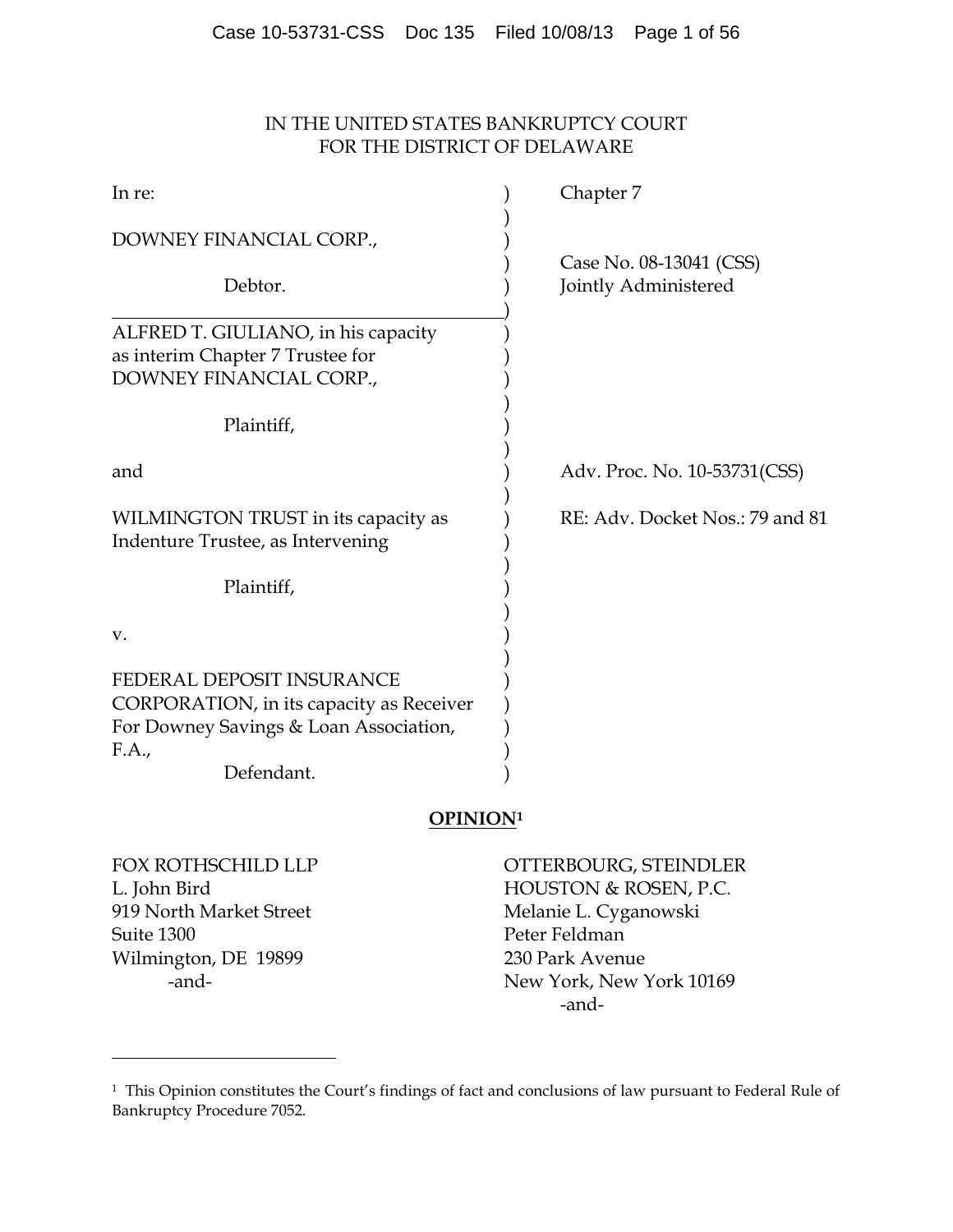Michael G. Menkowitz **McCARTER & ENGLISH, LLP** William H. Stassen William F. Taylor, Jr. 2000 Market Street, 10<sup>th</sup> Floor Kate R. Buck Philadelphia, PA 19103-3291 Renaissance Centre Raymond M. Patella Wilmington, DE 19801 1301 Atlantic Avenue Atlantic City, NJ 08401 CORPORATION

Attorneys for Alfred T. Giuliano Legal Division as interim Chapter 7 Trustee for the Estate Kathryn R. Norcross of Downey Financial Corp. Sonya L. Levin

BLANK ROME LLP Arlington, VA 2226 Michael D. DeBaeke Victoria Guilfoyle Counsel for the Federal Deposit 1201 Market Street, Suite 800 Insurance Corporation, in its Wilmington, DE 19801 Capacity as Receiver -and-SCHULTE ROTH & ZABEL LLP Alan R. Glickman Brian D. Pfeiffer William H. Gussman, Jr. 919 Third Avenue New York, NY 10022

-and- 405 North King Street, 8th Floor

Midtown Building - Suite 400 FEDERAL DEPOSIT INSURANCE Federal Deposit Insurance Corporation 3501 Fairfax Drive

Counsel to Wilmington Trust Company As Indenture Trustee

Dated: October 8, 2013 Sontchi, J. ClfAShtL

## **INTRODUCTION**

This matter requires the Court to determine whether a substantial tax refund is property of the estate due to a tax sharing agreement between the debtor, Downey Financing Corp. ("DFC" or the "Debtor"), and its non-debtor subsidiary, Downey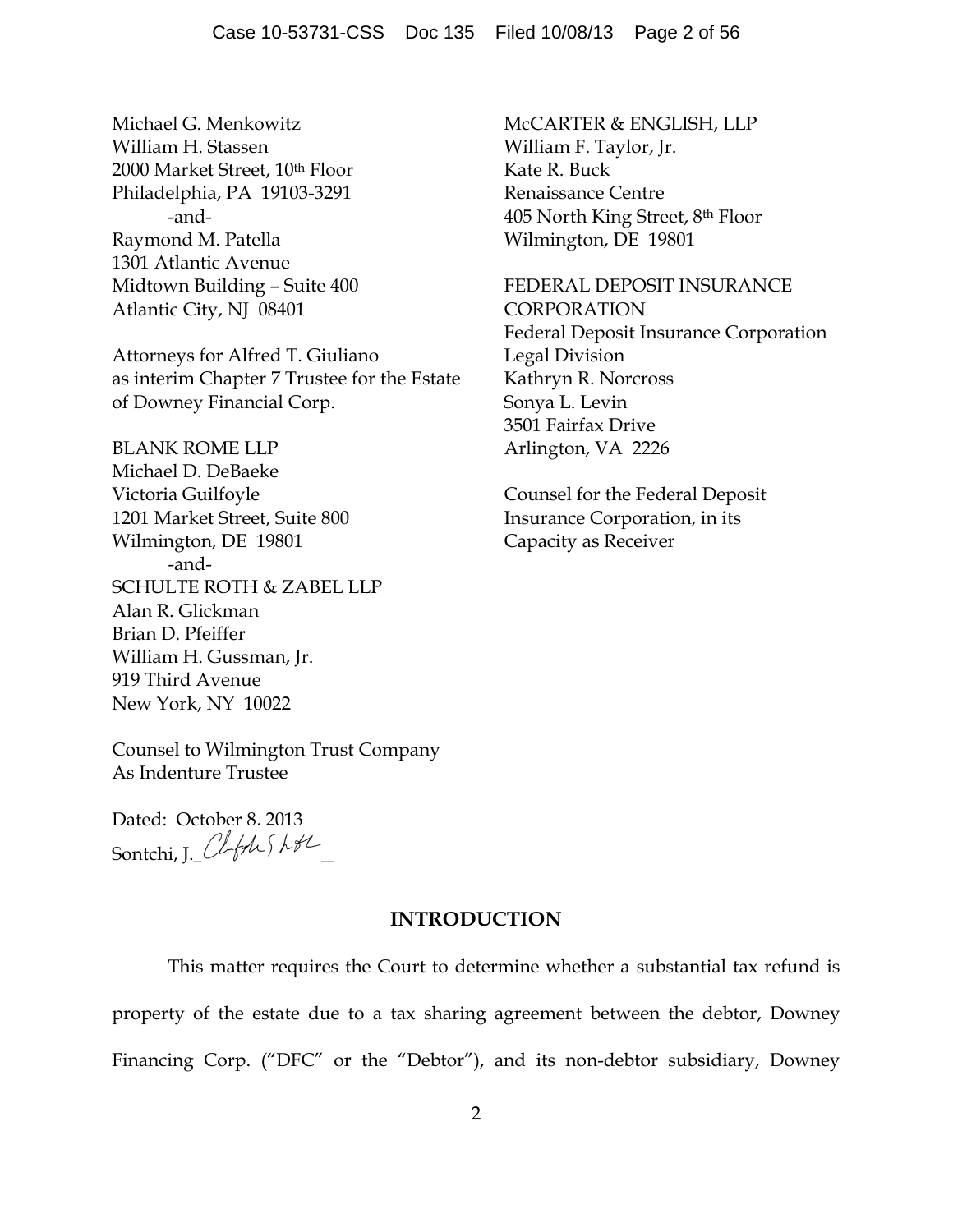#### Case 10-53731-CSS Doc 135 Filed 10/08/13 Page 3 of 56

Savings and Loan Association, F.A. ("Downey Bank"). The tax sharing agreement established a method for (i) allocating the consolidated tax liability, (ii) reimbursement and payment of such tax liability, and (iii) establishing procedures for filing tax returns. The Debtor and its affiliates, including Downey Bank, acted pursuant to the tax sharing agreement under which the Debtor filed returns, paid taxes, received refunds, etc. for many years prior to the Debtor's bankruptcy in November 2008. At or around the time of the Debtor's bankruptcy, the Federal Deposit Insurance Corporation was appointed as receiver ("FDIC-R") for Downey Bank.

After the Debtor's bankruptcy, the Trustee for the Debtor's estate filed various tax returns that resulted in a substantial tax refund due from the carry-back of Downey Bank's net operating losses. Under the normal course of the tax sharing agreement, the Debtor would file the return and allocate the liability and/or refund relating to its various subsidiaries. In an instance such as this, the Debtor would then transfer to Downey Bank the amount of the refund allocated to it. The question here is whether the Debtor holds Downey Bank's (substantial) share of the refund in trust; thus, entitling Downey Bank to the entirety of the tax refund allocable to it, i.e., the *res* of the trust, or whether the refund is property of the estate and Downey Bank has a claim for its unpaid share of the refund. Such a claim would share *pro rata* with the Debtor's other liabilities, including a \$200 million claim filed by Wilmington Trust Company as Indenture Trustee under certain Notes issued by the Debtor. Not surprisingly, the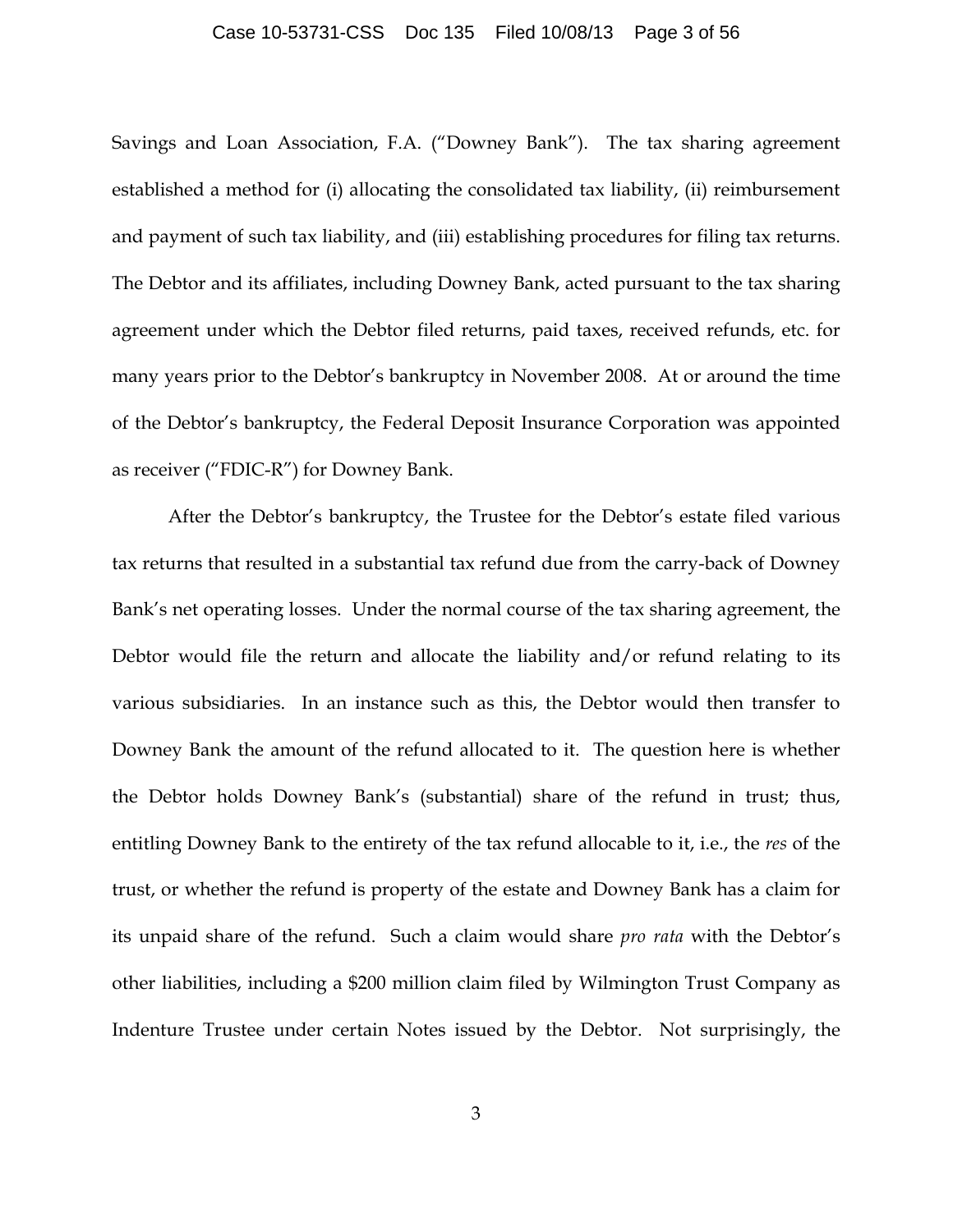#### Case 10-53731-CSS Doc 135 Filed 10/08/13 Page 4 of 56

Trustee and the Indenture Trustee asserts that the tax refund is property of the estate and the FDIC-R argues to the contrary. As a result of the dispute, the Trustee filed a declaratory judgment action in this Court regarding, among other things, the ownership of the tax refunds.

Pending before the Court are two motions for summary judgment regarding the ownership of the tax refund. The resolution of the motions hinges on the language of the tax sharing agreement and, as mentioned above, whether it creates a debtor-creditor relationship between the parties or whether the tax sharing agreement creates an agency or trust relationship. Based upon the plain, unambiguous language of the tax sharing agreement, the Court finds, as a matter of law, that the tax sharing agreement creates a debtor-creditor relationship. Additionally, the Court finds that no resulting trust was created between the parties. As a result, the tax refund is property of the Debtor's estate. Summary judgment will be entered in favor of the Trustee and the Indenture Trustee. 2

## **JURISDICTION**

The Court has jurisdiction over the motions pursuant to 28 U.S.C. §§ 157 and 1334. Venue is proper in this District pursuant to 28 U.S.C. §§ 1408 and 1409. This is a

<sup>2</sup> As discussed below, the movants also seek summary judgment on FDIC-R's (alleged) violation of the automatic stay. The Court will deny the motions, without prejudice, regarding whether FDIC-R violated the automatic stay.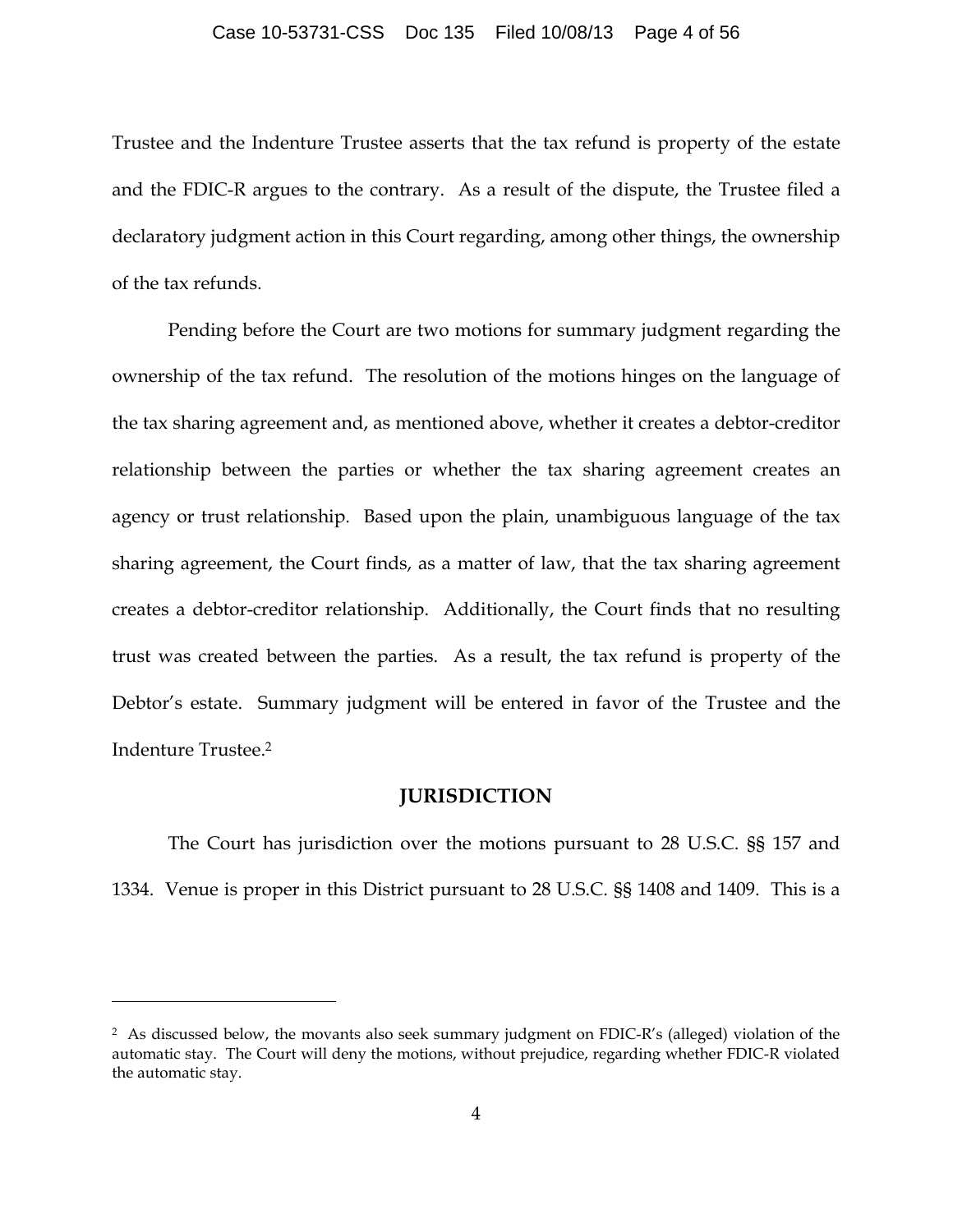"core" proceeding as that term is defined in 28 U.S.C. § 157(b). This Court has the judicial power to enter a final order.

## **BACKGROUND**

## **A. The Parties**

## 1. **Downey Financial Corp.**

DFC is a bank holding company. On or about January 23, 1995, DFC acquired all of the outstanding shares of Downey Bank, a federal chartered bank under the regulation of the Office of Thrift Supervision ("OTS"). Prior to the Receivership Date (described *infra*), DFC was the parent corporation for its subsidiaries, including Downey Bank (collectively, the "Affiliated Group"). Other than its investment in Downey Bank, DFC had little other assets and a majority of its revenues were also generated by Downey Bank.

In DFC's own words:

 $\overline{a}$ 

We are a holding company and we conduct substantially all of our operations through . . . [Downey] Bank and its subsidiaries, DSL Service Company. We derive substantially all of our revenues from, and substantially all of our ongoing operating assets are owned by . . . [Downey] Bank. As a result, our cash flow and our ability to service our debt, including the notes, depend primarily on the results of . . . [Downey] Bank and upon the ability of . . . [Downey] Bank to provide us cash to pay amounts due on our obligations, including the notes.3

<sup>3</sup> Declaration of Peter Feldman in Support of the FDIC-R's Memorandum of Law in Opposition to the Motions for Partial Summary Judgment of the Trustee and Wilmington Trust Company ("Feldman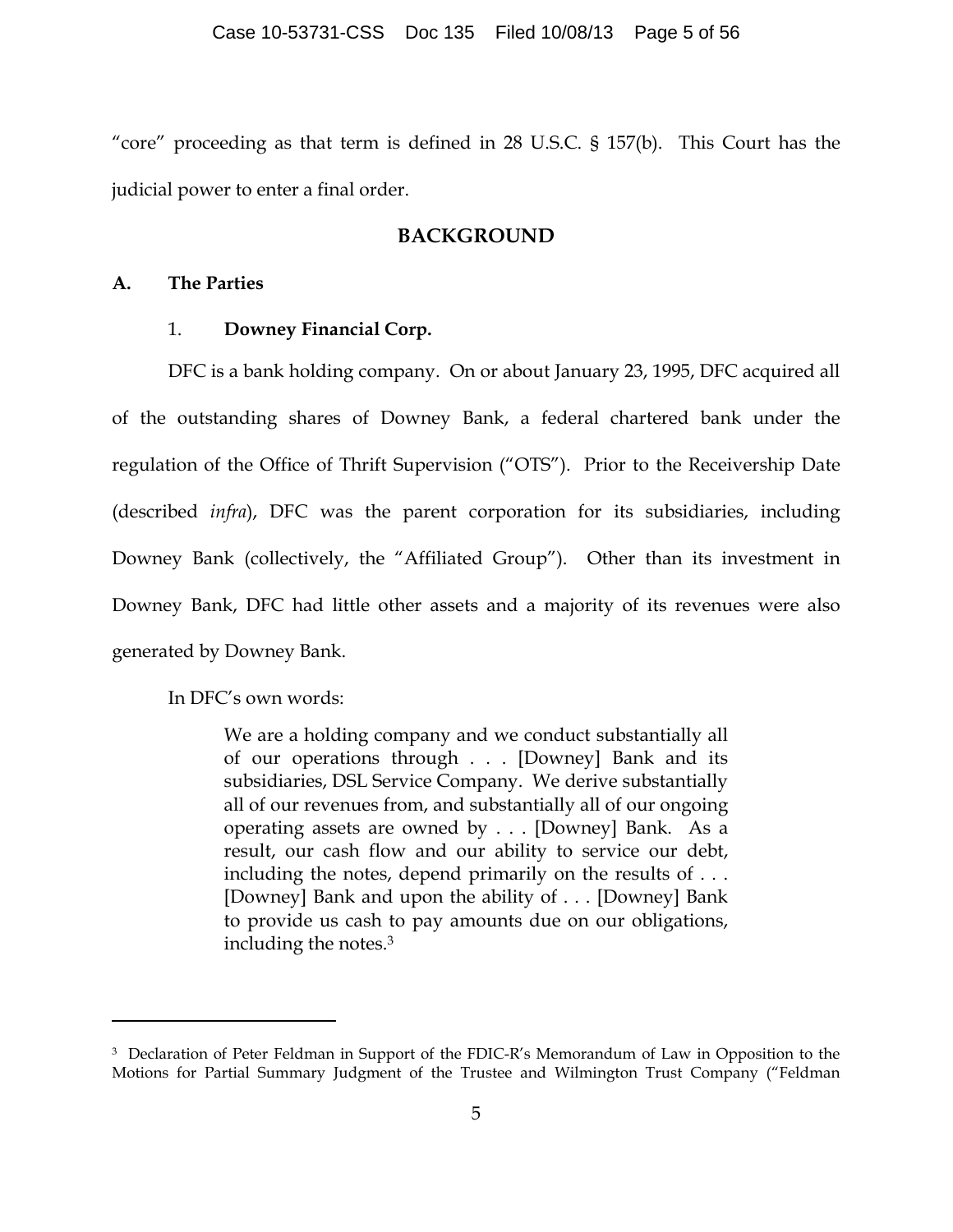## **2. The Trustee**

On November 25, 2008, DFC filed a voluntary petition under Chapter 7 of Title 11 of the United States Code. The Office of the United States Trustee appointed Montague S. Claybrook as the Chapter 7 Trustee; thereafter Mr. Claybrook resigned and the Office of the United States Trustee appointed Alfred T. Giuliano as interim successor trustee<sup>4</sup> (hereinafter, the "Trustee").

## **3. The Indentured Trustee**

Wilmington Trust Company is the indenture trustee (the "Indenture Trustee") with respect to certain 6 ½% Senior Notes due on July 1, 2014 issued by DFC under that First Supplemental Indenture, dated as of June 23, 2004 (the "Notes"). The Indenture Trustee has filed a proof of claim on behalf of the Noteholders asserting, among other things, a claim for \$200 million in principal amount outstanding under the Notes. The Noteholders' collective claim comprises substantially all of the Debtor's undisputed general unsecured claims.

# **4. The FDIC-R and Downey Bank**

The Federal Deposit Insurance Corporation ("FDIC") is a corporation organized and existing pursuant to the Federal Deposit Insurance Act.5 The FDIC acts in two

Declaration") Exh. 4 (Risks Relating to the Notes section of Prospectus Supplement to Downey Financial Corp. \$200,000,000 6½ % Senior Notes Due 2014, at S-13).

<sup>4</sup> D.I. 973. Thereafter, the Court entered an order substituting Mr. Giuliano as plaintiff in this adversary action. Adv. Pro. No. 10-53731 D.I. 133 (Docket items in the adversary action are referred to herein as "Adv. D.I. #").

<sup>5 12</sup> U.S.C. § 1811, *et seq.*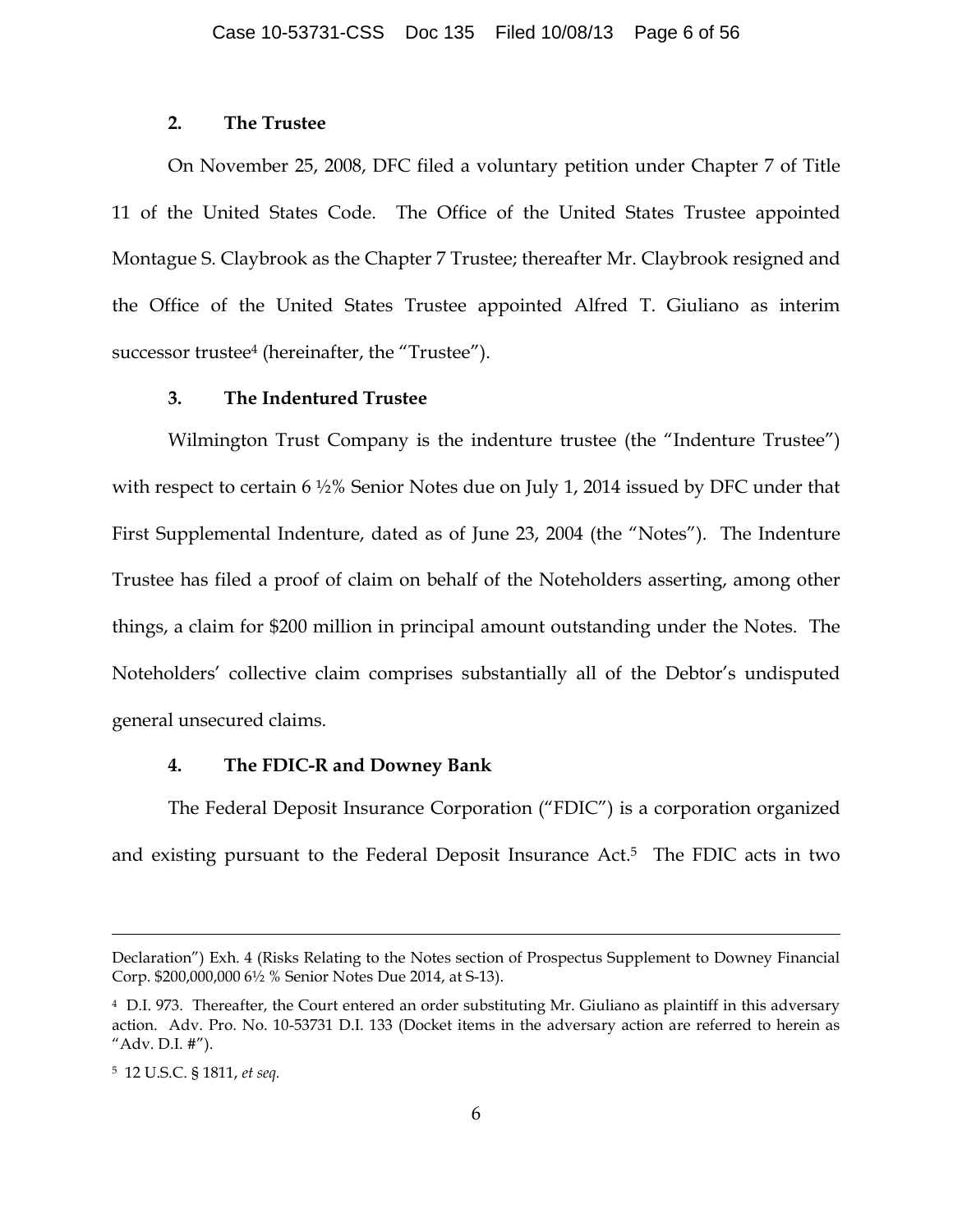### Case 10-53731-CSS Doc 135 Filed 10/08/13 Page 7 of 56

capacities: in its corporate capacity as a regulator (FDIC) and in its capacity as a receiver for failed financial institutions (FDIC-R). In this action, FDIC-R has been sued in its capacity as receiver for Downey Bank.

On November 21, 2008 (the "Receivership Date"), the Director of Thrift Supervision appointed FDIC-R as the receiver of Downey Bank. Upon its appointment, FDIC-R sold substantially all of the former assets of Downey Bank to U.S. Bank National Association ("U.S. Bank") under a purchase and assumption agreement dated November 21, 2008.

FDIC-R has filed a "protective" claim against DFC in an unliquidated amount for, among other things, its allocation of the Tax Refund.

## **B. Procedural Background**

In October 2010, the Trustee commenced this adversary proceeding by filing a complaint (the "Complaint") against FDIC-R seeking declaratory judgment regarding ownership of tax refunds under section 541 of the Bankruptcy Code.6 Thereafter, FDIC-R filed an answer and counterclaims, which were subsequently amended (the "Counterclaims").7 The Trustee filed its answer and affirmative defenses to FDIC-R's

<sup>6</sup> Adv. D.I. 1.

<sup>7</sup> Adv. D.I. 29.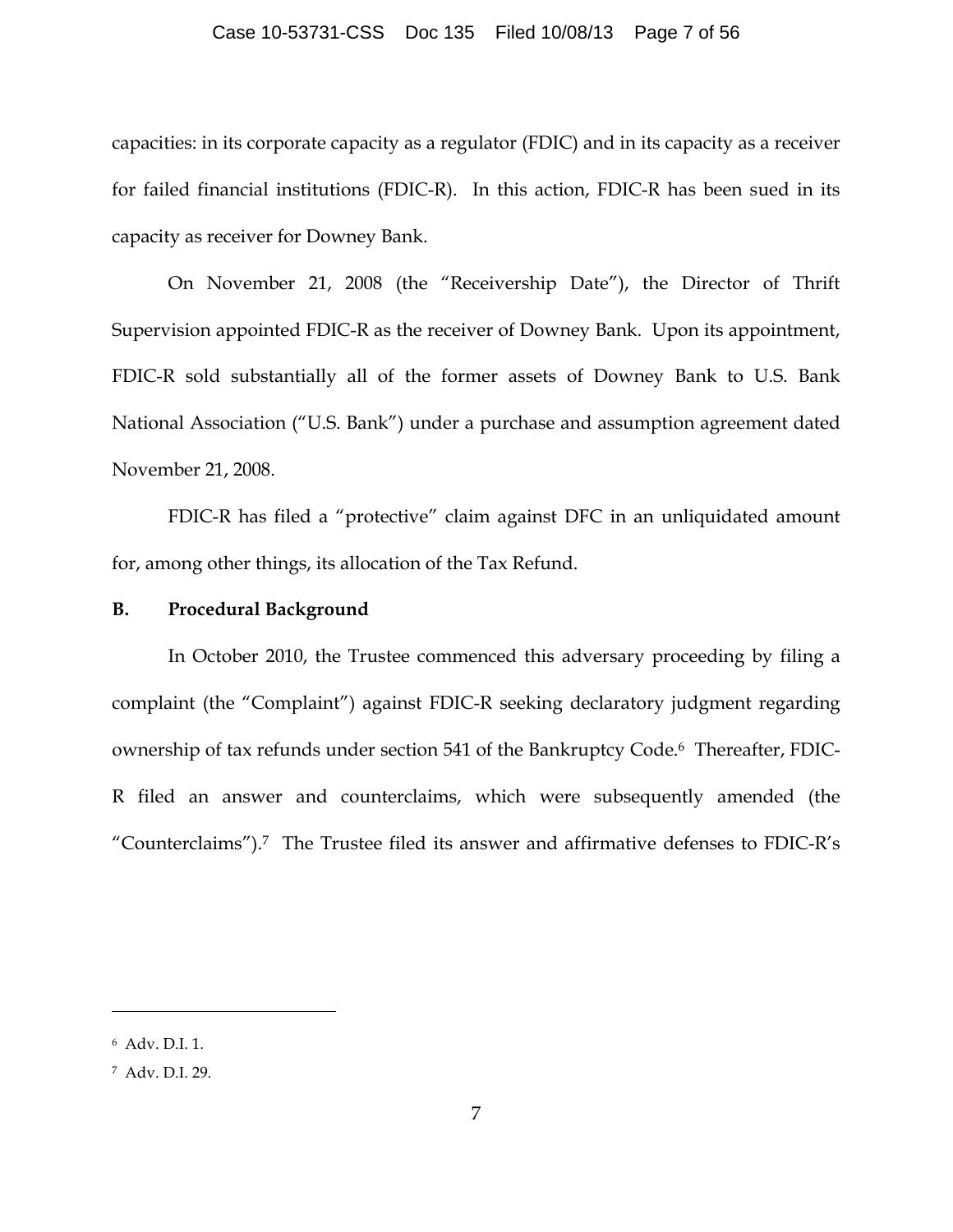answer.8 On January 28, 2011, this Court allowed the Indenture Trustee to intervene as a plaintiff.9

The Indenture Trustee and the Trustee filed motions for summary judgment as to the ownership of the Tax Refund and as to their allegations that FDIC-R violated the automatic stay.10 In addition, they seek summary judgment on FDIC-R's counterclaims seeking ownership of the Tax Refund.<sup>11</sup> The motions for summary judgment have been fully briefed<sup>12</sup> and are ripe for the Court's consideration.

### **C. Factual Background**

## **1. The Tax Sharing Agreement.**

On or about February 29, 2000, the Debtor and its affiliates, including Downey Bank, executed a Termination and Amendment Number 1 to Tax Sharing Agreement (hereinafter the "TSA").13 The TSA allowed the Debtor and Downey Bank to take

<sup>8</sup> Adv. D.I. 35.

<sup>9</sup> Adv. D.I. 42.

 $10$  More specifically, the movants seek summary judgment on Count I of the Complaint for declaratory judgment under section 541 of the Bankruptcy Code relating to ownership of the tax refunds and Count II of the Complaint for violation of the automatic stay. *See* Adv. D.I. 1, 79 and 81.

<sup>&</sup>lt;sup>11</sup> More specifically, the movants seeks summary judgment on FDIC-R's First Counterclaim, which also seeks declaratory judgment under section 541 of the Bankruptcy Code relating to the ownership of the tax refunds, and its Tenth Counterclaim, which seeks a declaration that the Trustee is not entitled to and is barred from seeking any or all of the tax refunds. *Id*.

 $12$  In addition to the motions and supporting memoranda, FDIC-R's opposition thereto, and movants' reply briefs (Adv. D.I. 79, 80, 81, 82, 92, 94, and 95); the parties have filed ten (10) additional sets of supplemental briefing (Adv. D.I. 106, 107, 108, 109, 111, 112, 114, 115, 116, 117, 119, 120, 122, 123, 124, 125, 128, 128, 130 and 131).

<sup>13</sup> Declaration of William H. Gussman, Jr. in Support of Plaintiff Wilmington Trust Company's Motion for Partial Summary Judgment (there "Gussman Declaration"); Exhibit 1 (Termination and Amendment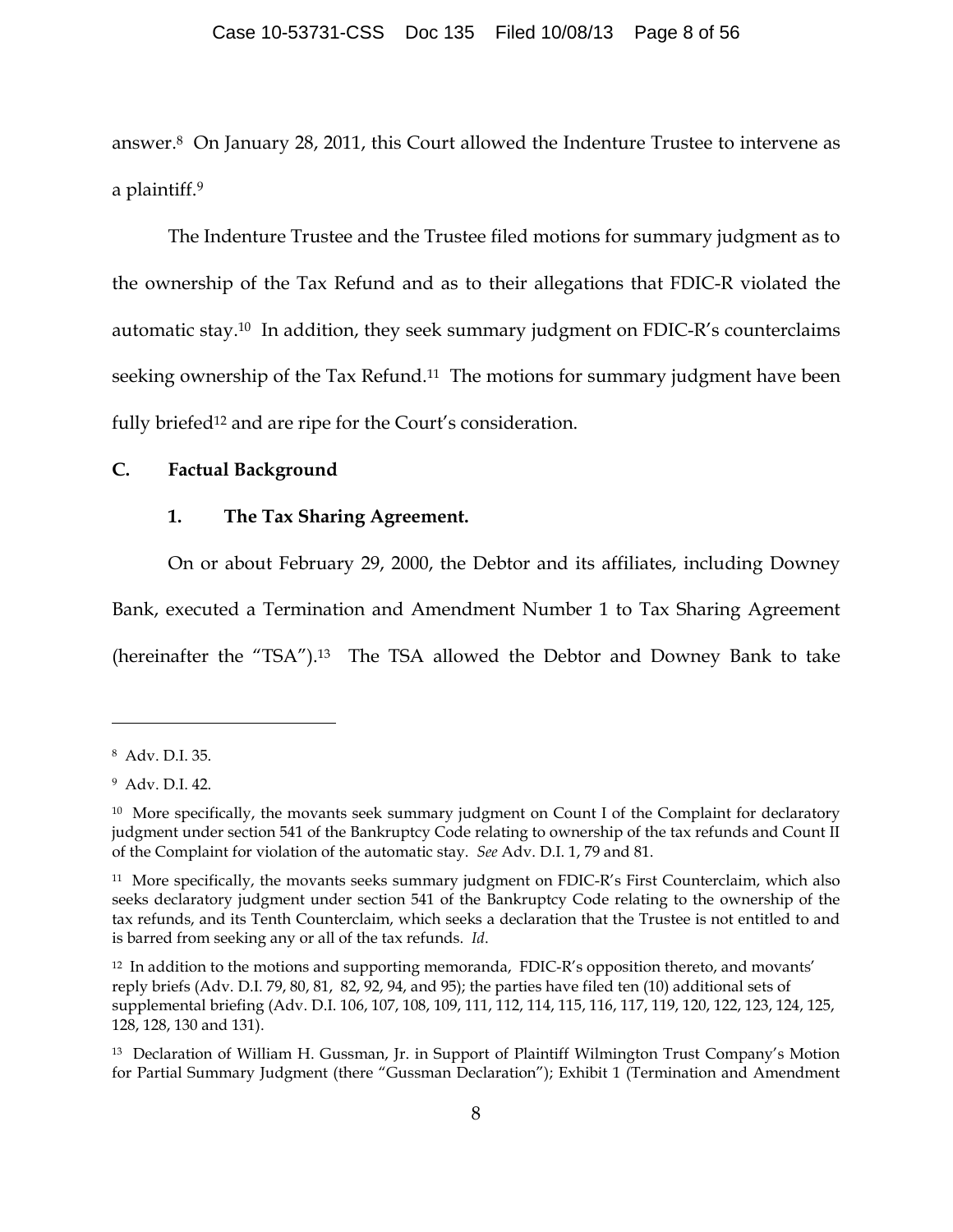advantage of the beneficial tax treatment afforded to affiliated corporations that file consolidated tax returns, and to address inter-corporate tax policies and procedures. Consolidated tax returns permitted the Debtor to utilize losses by one group member to reduce the consolidated group's overall tax liability.

The TSA states:

It is the desire and intent of the parties to this [TSA] to establish a method for allocating the consolidated tax liability of each member among the Affiliated Group . . . for reimbursing Financial14 for payment of such tax liability, for compensating members of the Affiliated Group for use of their losses or tax credits, and to provide for the allocation and payment of any refund arising from a carry back of losses of tax credits from subsequent taxable years.15

The TSA creates a system of payment obligations between the Debtor and the Affiliated

Group members.

Historically, the Debtor and Downey Bank adhered to the process established by

the TSA. As required by the TSA, estimated taxes were calculated on a stand-alone basis and reflected the amount that each Affiliated Group member would have owed to

the IRS had it filed separately.16 The Affiliated Group members would then pay their

Number 1 to Tax Sharing Agreement among Downey Financial Corp. and Affiliates, dated February 29, 2000). Adv. D.I. 80. The TSA makes reference to an earlier tax sharing agreement, dated December 1, 1998.

<sup>14</sup> The Debtor is referred to as "Financial" in the TSA.

 $15$  TSA, § 2.1(a).

<sup>16</sup> TSA, § 2.1(d) ("In no instance shall the allocation of tax liability to any member of the Affiliated Group pursuant to this [Tax Sharing] Agreement be less favorable than the tax liability which would result from such member filing a separate tax return.").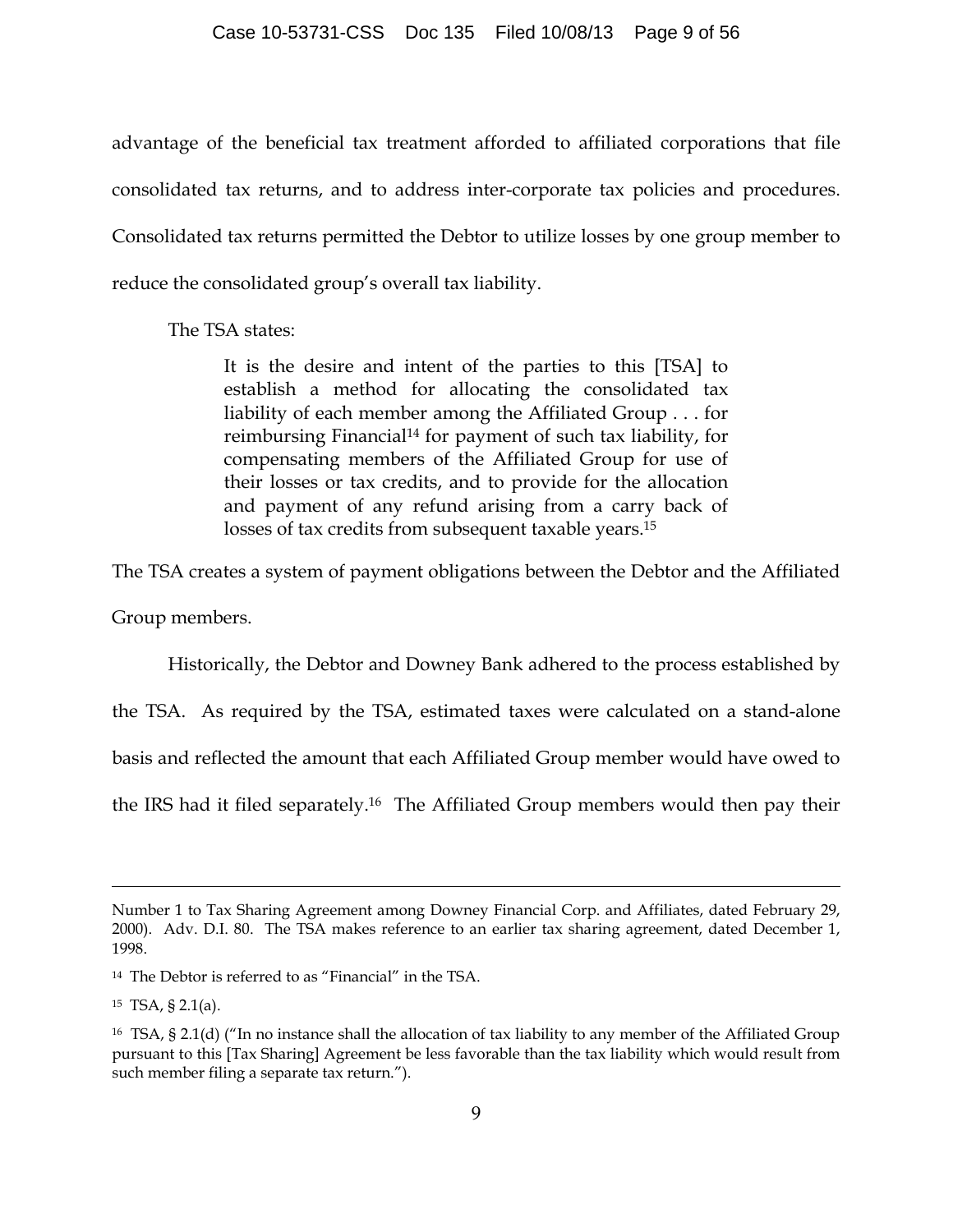estimated tax payments to DFC.17 When DFC received estimated tax payments from the Affiliated Group members, it would deposit them into its operating account, commingling them with its existing funds. Thereafter, DFC paid the consolidated taxes electronically to the IRS and other taxing authorities.18 The Affiliated Group's year-end tax returns were similarly calculated on a stand-alone basis as required by the TSA. Although, the tax liability for each member of the Affiliated Group was calculated on a stand-alone basis, each member's taxable income was reported to the IRS on a consolidated scheduled submitted with the Affiliate Group's consolidated return.

The TSA gives broad authority to the Debtor regarding the preparation, filing,

and manner in which the tax returns are prosecuted. The TSA states, in relevant part:

[The Debtor] shall have the right, in its sole discretion: (i) to determine (A) the manner in which such returns shall be prepared and filed, including, without limitation, the manner in which any item of income, gain, loss, deduction or credit shall be reported; provided, however, that [the Debtor] shall consider in good faith any treatment proposed by the Affiliated Group members, (B) whether any extensions of the statute of limitations shall be granted and (C) the elections that will be made pursuant to the Code on behalf of any member of the consolidated group (it being agreed, however, that [the Debtor] shall not unreasonably withhold its consent to any elections which members of the Affiliated Group desire to make); (ii) to contest, compromise or settle any adjustment or deficiency proposed, asserted or assessed as a result of any audit of any such returns; (iii) to file, prosecute, compromise or settle any claim for refund;

<sup>17</sup> TSA, § 2.1(e).

<sup>18</sup> *Id*.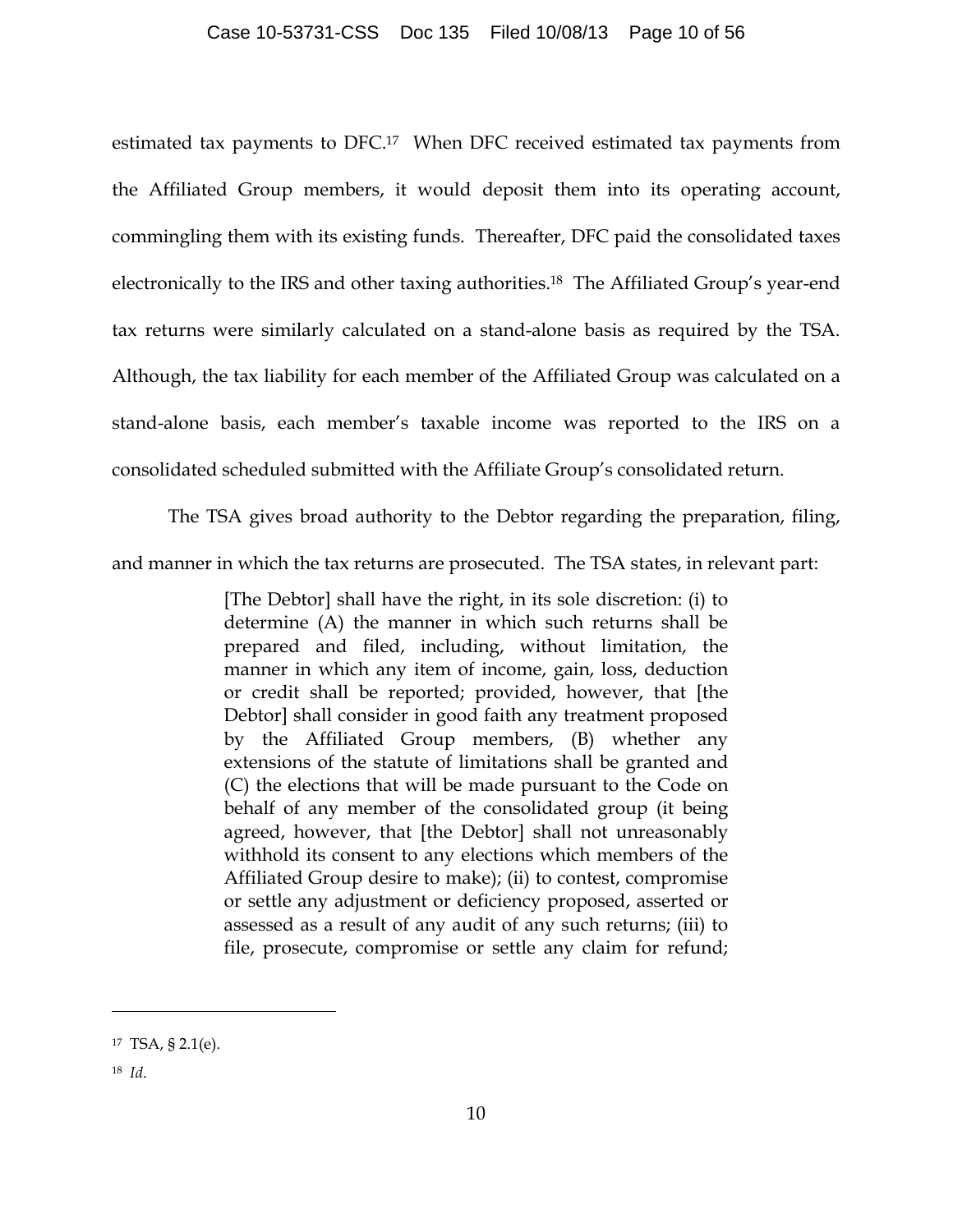and (iv) to determine whether any refunds to which the consolidated group may be entitled shall be paid by way of refund or credited against the tax liability of the consolidated group.19

Furthermore, if the Debtor determines that an Affiliated Group member made an overpayment of its estimated taxes, the Debtor has a contractual obligation to refund the overpayment to the group member.20 In such a case, the Debtor has to make the payment "within seven (7) business days of the earlier of 1) the receipt of such overpayment from the taxing authorities, or 2) at such time as, and to the extent that, the overpayment is reflected in reduced quarterly installments of taxes due."21

The TSA further provides that if adjustments of the consolidated tax liability occur as a result of the filing of an amended return, claim for a refund or an audit, "the liability of the Affiliated Group members shall be recomputed by [the Debtor] to give effect to such adjustments. In the case of a refund, [the Debtor] shall make payment to each Affiliated Group member for its share of the refund . . . within seven (7) business days after the refund is received by [the Debtor]."22 Besides the payment obligation, there are no further restrictions on the Debtor's use of any such refund (i.e. no requirements that the refund be held in escrow or segregated from other funds).

21 *Id*.

<sup>19</sup> TSA, § 2.4(a).

<sup>20</sup> TSA, § 2.1(e).

<sup>22</sup> TSA, § 2.1(h).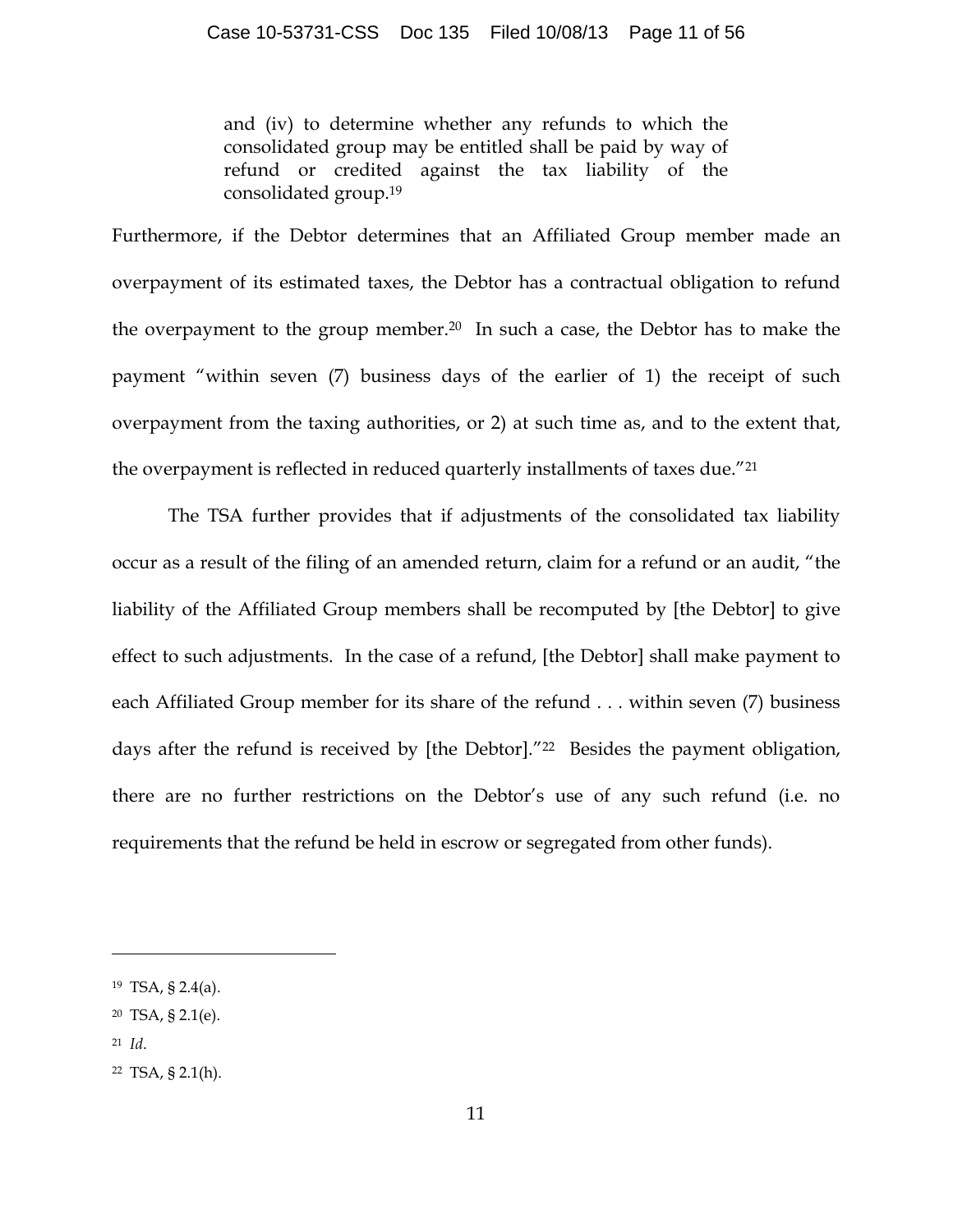Refund checks received from the IRS were made payable to DFC.<sup>23</sup> However, prior refund checks, even though made payable to DFC, were deposited directly into one of Downey Bank's accounts (and in turn, Downey Bank distributed the respective portions of the refund to other members of the Affiliated Group).<sup>24</sup>

### **2. The Anticipated Tax Refund.**

On September 15, 2009, the Trustee, on behalf of the bankruptcy estate and the Affiliated Group, filed a 2008 consolidated tax return (the "2008 Tax Return"). As a result of the sale of substantially all of the former assets of Downey Bank to U.S. Bank, the value of the Debtor's interest in the stock of Downey Bank became "worthless" under the Internal Revenue Code. Accordingly, in the 2008 Tax Return, the Trustee, on behalf of the Debtor's estate, claimed an ordinary loss attributable to the worthlessness of its investment in Downey Bank of approximately \$1.7 billion (the "Worthless Stock Deduction") with respect to all of the Debtor's issued and outstanding stock in Downey Bank.

Shortly thereafter, the Trustee filed a Form 1139, Corporate Application for Tentative Carryback Refund, for a tentative carryback refund claim (the "Tentative Carryback Refund"). The Tentative Carryback Refund sought to carryback the losses

<sup>23</sup> *See* Gussman Declaration, Exh. 10.

<sup>24</sup> *See* Declaration of Stephan H. Wasserman, CPA/ABV, CFF ("Wasserman Declaration"), Exh. D.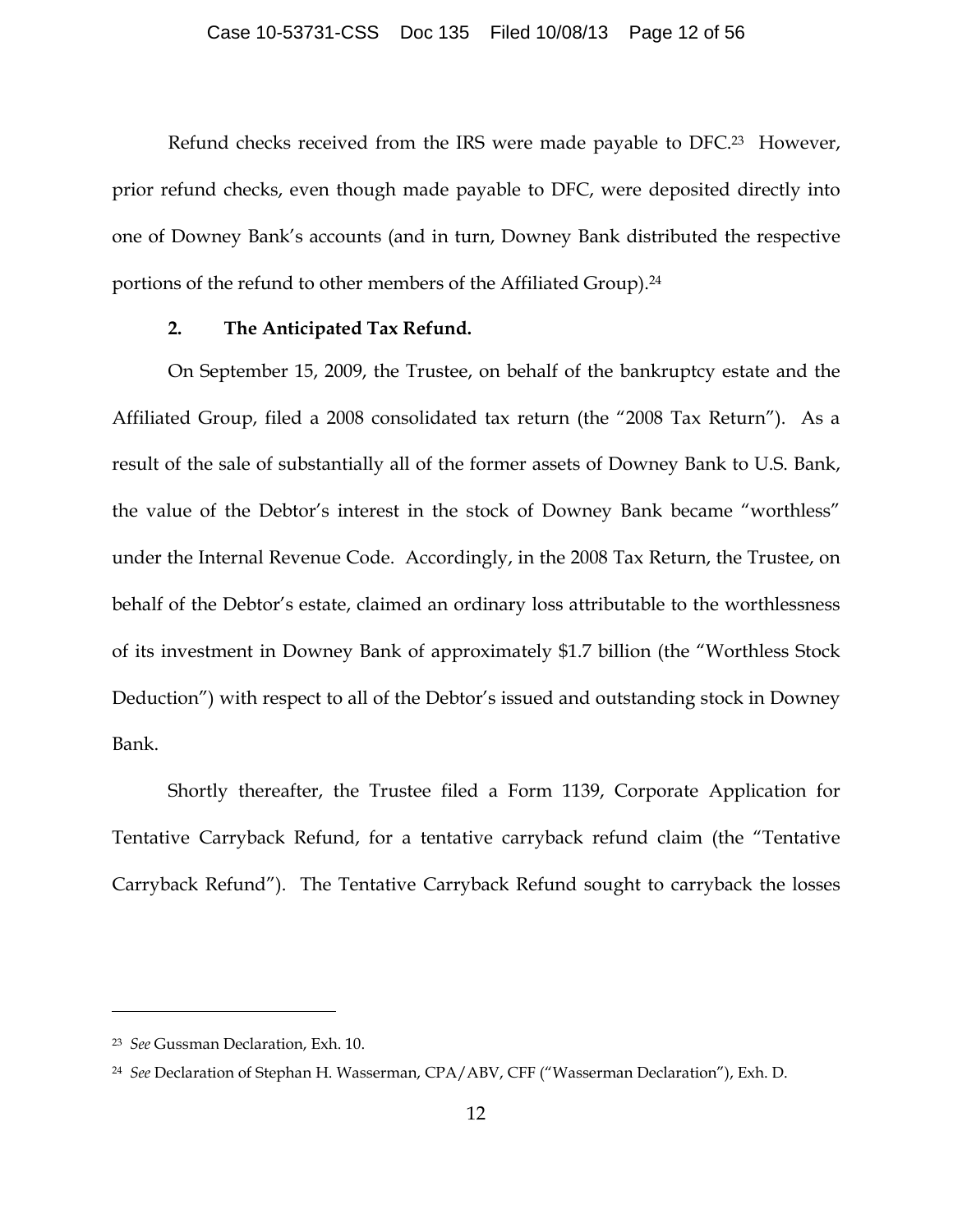claimed in the 2008 Tax Return and sought a tax refund of approximately \$145 million for the tax years ending December 31, 2006 and 2007.

By letter dated October 26, 2009, the IRS refused to process the Trustee's Form 1139 because FDIC-R had filed a Form 56-F with the IRS without informing the Trustee or seeking leave of this Court, as explained *infra*.

On December 31, 2009, the Trustee filed amended tax returns asserting claims for refunds for the tax years 2003-2007 (the "Amended Tax Returns").25 The Amended Tax Returns claimed refunds, including statutory interest, of \$314,335,197.20.

On September 10, 2010, the Trustee supplemented the claims asserted earlier in the Amended Tax Returns to claim a total refund of \$373,791,733 (the "Second Amended Tax Returns"), and an entitlement to statutory interest (this amount, or such other amount as may be due to the Debtor, the "Tax Refund"). For the purposes of these motions, the parties concede that the overpayments arise from the carryback of Downey Bank's net operating losses in 2008 to the taxable income reported by the Affiliated Group with respect to the tax years 2003 through 2007.26

<sup>25</sup> On November 6, 2009, the Worker, Homeownership and Business Assistance Act was signed into law permitting the Trustee to carryback losses for up to five years, instead of the former two year carryback rule. 26 U.S.C. §§ 6511 & 172(b)(1)(H) (as amended by § 13 of the Workers, Homeownership, and Business Assistance Act of 2009 (Pub. L. No. 111-92, 123 Stat. 29840) (the "2009 Act")).

<sup>26</sup> The Trustee has already received approximately \$17 million in tax refunds related to overpayments of taxes paid in 2007, which are being held in the Trustee's escrow account pursuant to Stipulations approved by this Court. *See* D.I. 67 and 347. The remainder of the Tax Refund is being sought in litigation pending before the United States Court of Federal Claims, discussed *infra*.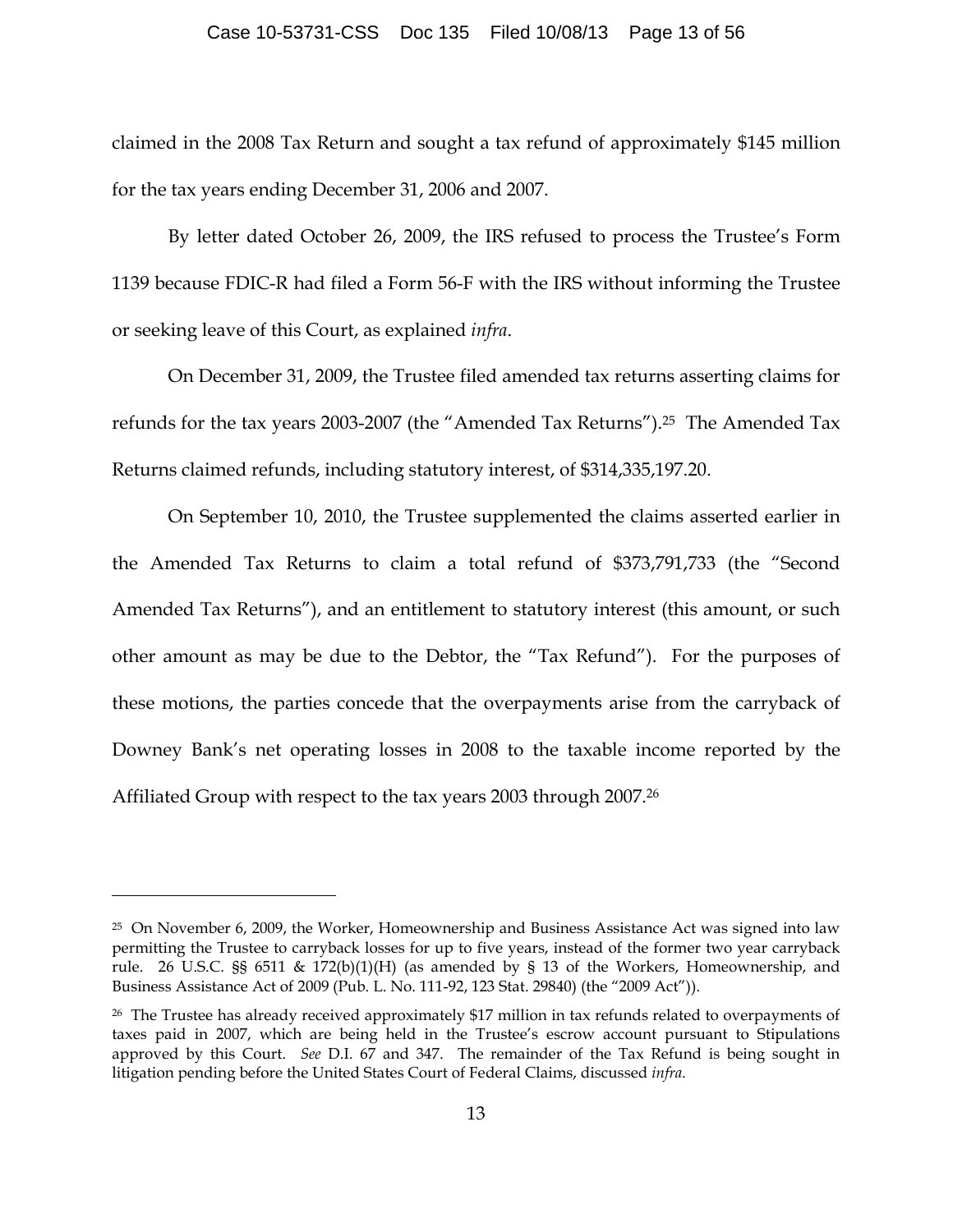#### Case 10-53731-CSS Doc 135 Filed 10/08/13 Page 14 of 56

FDIC-R filed competing tax returns on behalf of the Debtor and the entire Affiliated Group. Downey Bank (and its subsidiary DSL Service Company) claims that it generated substantially all of the taxable income reported by the Affiliated Group to the IRS between 2003 and 2007. As a result, Downey Bank was the source (through the TSA) of substantially all of the tax payments made to the IRS in the years at issue.27 As such, FDIC-R's competing tax return seeks the same amount of refund sought in the returns filed by the Trustee.

Thereafter, on October 29, 2010, the Trustee commenced an action in the United States Court of Federal Claims against the United States seeking, among other things, to liquidate the amount of the Tax Refund.28 The Court of Federal Claims action is currently pending. This Court understands that the matter is settled in principle, although approval from the requisite governmental agencies has not been obtained to

| <b>Tax Year</b> | Amount of taxes funded by<br>Downey Bank (through the<br>TSA) (\$ 000) | $\%$ of Total Paid to<br>the IRS |
|-----------------|------------------------------------------------------------------------|----------------------------------|
| 2003            | 54,162                                                                 | 93.1                             |
| 2004            | 67,218                                                                 | 100.0                            |
| 2005            | 124,398                                                                | 97.8                             |
| 2006            | 149,395                                                                | 97.8                             |
| 2007            | 14,000                                                                 | 98.6                             |
| Total           | 409,173                                                                | 97.5                             |

<sup>27</sup> Payment of Taxes by Downey Bank:

 $\overline{a}$ 

*See* Wasserman Declaration at p. 11, ¶17.

28 Fed. Cl. Case No. 10-734T.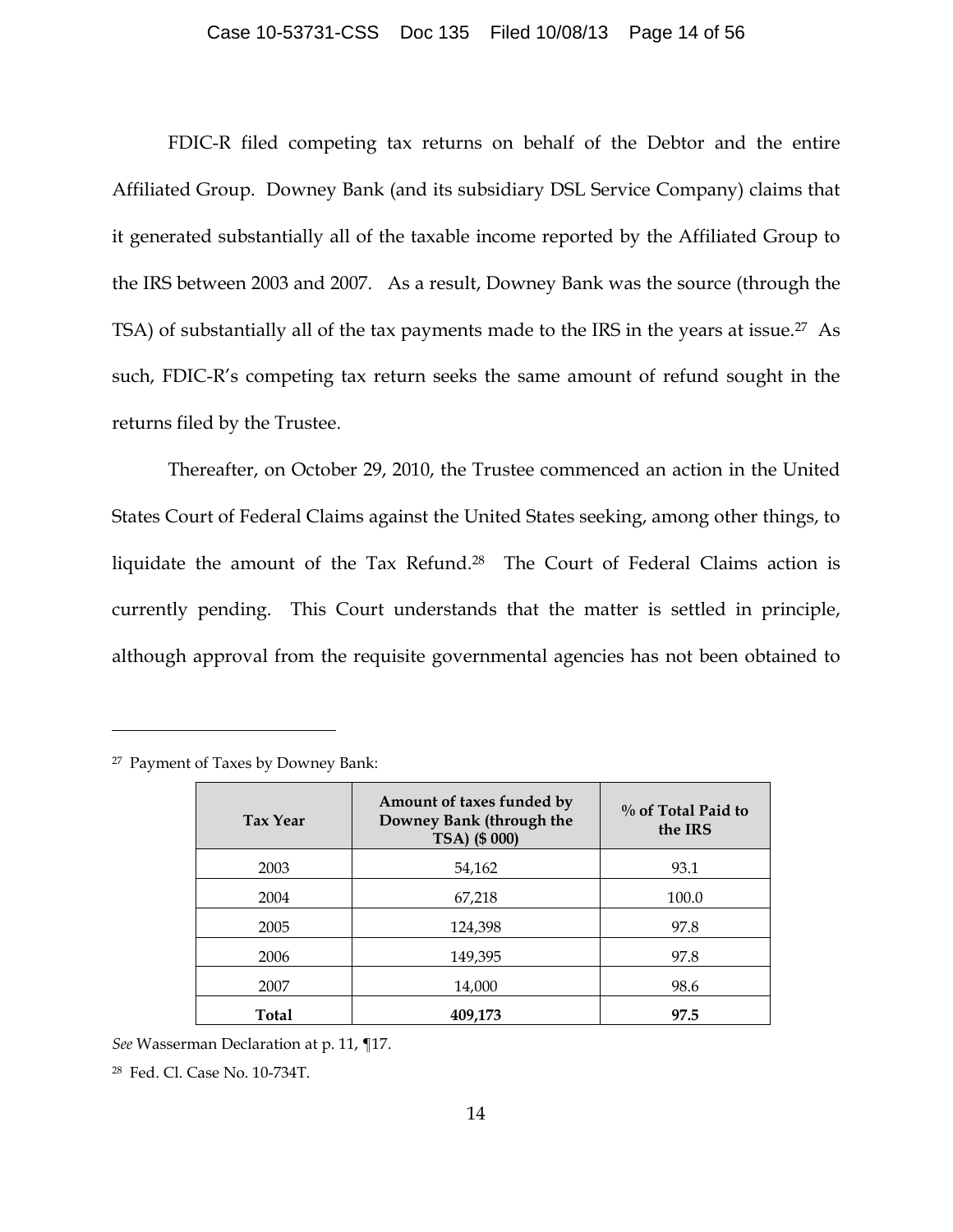date. The litigation in the Court of Federal Claims has been effectively stayed pending the outcome of the settlement process. Although the full amount of the Tax Refund has not been liquidated, for the purposes of this Opinion, there is a Tax Refund.

## **3. Post-Petition Actions by FDIC-R**

After the Petition Date, the Trustee alleges that FDIC-R has violated the automatic stay by asking the IRS repeatedly to freeze the processing of the Debtor's Tax Refund and to reject the Trustee's returns in favor of those filed by FDIC-R.

On November 28, 2008, three days after the Petition Date, and again in October 2009, FDIC-R filed a Form 56-F "Notice Concerning Fiduciary Relationship of Financial Institution" (the "Form 56-F") with the IRS.29 One purpose of the Form 56-F is, FDIC-R states, "to notify the IRS of a fiduciary relationship only if the relationship is with respect to a financing institution (such as a bank or thrift)."30 Furthermore, a Form-56 may "secure [FDIC-R's] position with respect to any refund which may be available to a consolidated group."31 FDIC-R filed the Form 56-F in support of its claim for the Tax Refund.32

Although the Form 56-F represents that FDIC-R was providing notice of its filing to the Debtor, FDIC-R did not notify the Debtor that it had filed the Form 56-F until

<sup>29</sup> Gussman Declaration, Exh. 11.

<sup>30</sup> *Id*., Exh. 12, p.2 "Purpose of Form."

<sup>31</sup> *Id.*

<sup>32</sup> *Id*., Exh. 13.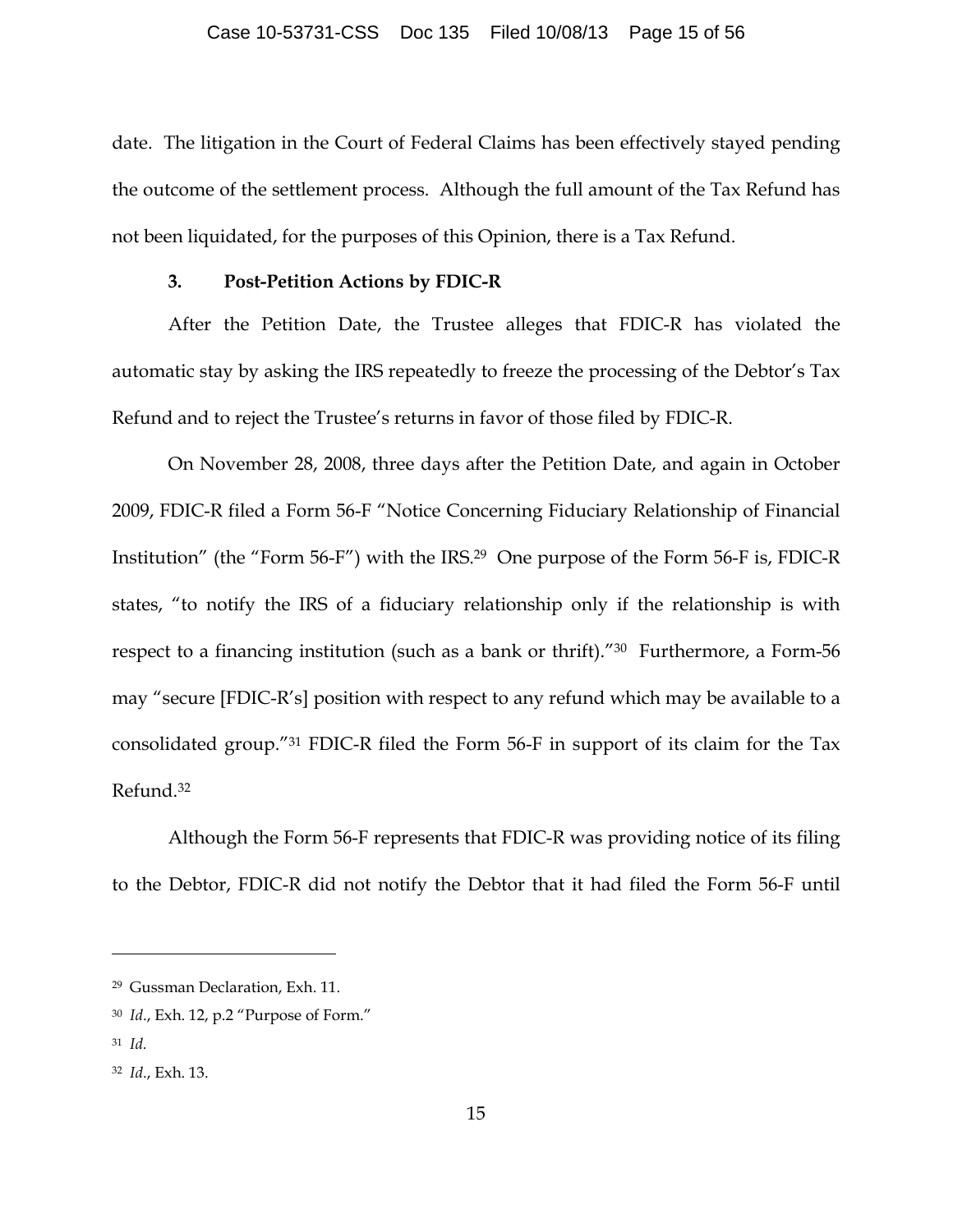March 2009.33 Furthermore, the Trustee asserts that FDIC-R advocated directly to the IRS (without the Trustee's knowledge) that the Chapter 7 Trustee's tax returns should be rejected in favor of the returns to be filed by FDIC-R. In October 2009, James Vordtriede, a senior member of FDIC-R's Division of Resolutions and Receiverships, Tax Unit, wrote to Le Hashimoto, a revenue agent at the IRS, requesting a freeze of the Debtor's IRS accounts:

> The FDIC has requested . . . a freeze on the 2005-8 CYE 1120 accounts for Downey Financial Corporation . . . currently in bankruptcy . . . . The FDIC as receiver for [Downey Bank] has a definite interest in filing claims for refund under Section 6402(k). Leo asked me to contact you; he said a bankruptcy freeze was already in place, but to request through you for the freeze to be maintained and not lifted . . . I am going to send a fresh Form 56-F to your attention regarding this, and please let me know if you need anything else. As per the attached, we are expecting the trustee for the parent to file a Form 1139 which we view is based on an inaccurate 2008 1120.34

In Mr. Vordtriede's deposition he confirmed that he knew that the Debtor was in bankruptcy and that he was requesting that the IRS not pay any tax return to the Trustee until FDIC-R could assert its own claim for the funds.35

In early January 2010, the Debtor's filed a motion against FDIC-R for violation of

the automatic stay. Thereafter, FDIC-R sent an e-mail to the IRS advocating that "the

<sup>33</sup> *Id*., Exh. 14.

<sup>34</sup> *Id*., Exh. 13.

<sup>35</sup> *Id*., Exh. 15 (Vordtriede Dep. at 146:9-10; 146:17-147:0; 147:14-148:7).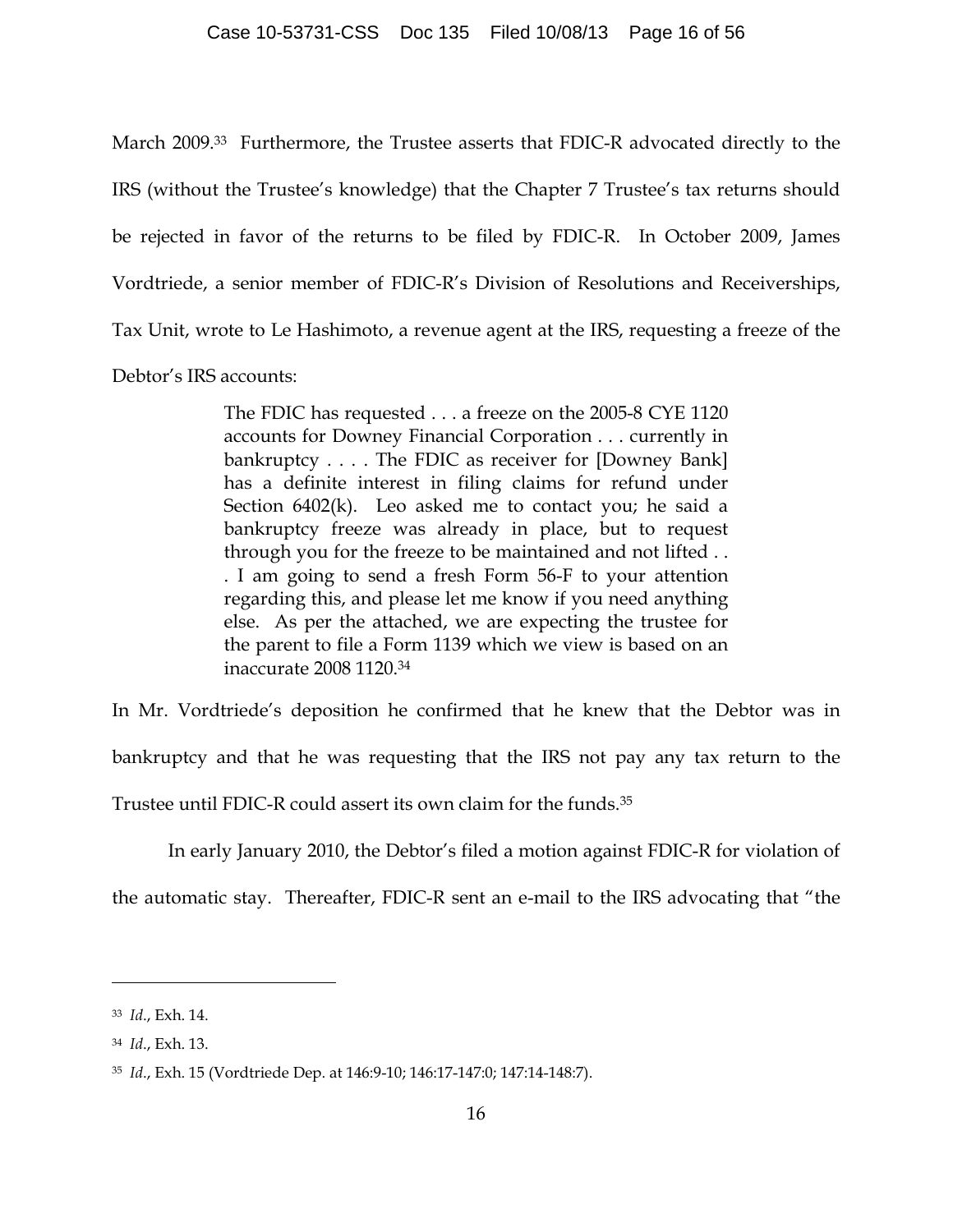#### Case 10-53731-CSS Doc 135 Filed 10/08/13 Page 17 of 56

trustee's claim's can be rejected on technical grounds alone" and therefore, "the freeze of Downey Financial Corporation's group 1120 accounts [should] remain in place pending submissions by the FDIC of its own set of claims allowed under Reg. 301.6402- 7(e)(1)."36 Later, FDIC-R attempted to clarify its position and said that it was not taking any formal position or requesting any action.37 However, Mr. Vordtriede stated at the end of this "clarifying" e-mail: "My [previous] e-mail was to outline for you the FDIC's technical grounds for its position and update you."38 As such, FDIC-R in no way withdrew its position regarding the freeze on the accounts.

This Court demanded that all *ex parte* communications with the IRS be stopped. On September 13, 2010, this Court advised FDIC-R that it "will not allow any sharing of documents with the IRS without further order of the Court or consent of the parties. And that goes – that's designed to – hopefully, to the extent a well has been poisoned, to keep it from getting any worse."39 The very same day as this Court's ruling, FDIC-R had additional *ex parte* communications with the IRS, in which it requested "that the refunds be made payable to the FDIC and forwarded to our attention pursuant to IRC Reg. 103.6402-7."40 This Court held a further hearing regarding the violation of this

38 *Id.*

<sup>36</sup> *Id*., Exh. 16.

<sup>37</sup> *Id*., Exh. 17.

<sup>39</sup> D.I. 468 (Transcript of Sept. 13, 2010 Hearing at p. 36).

<sup>40</sup> Gussman Declaration, Exh. 19.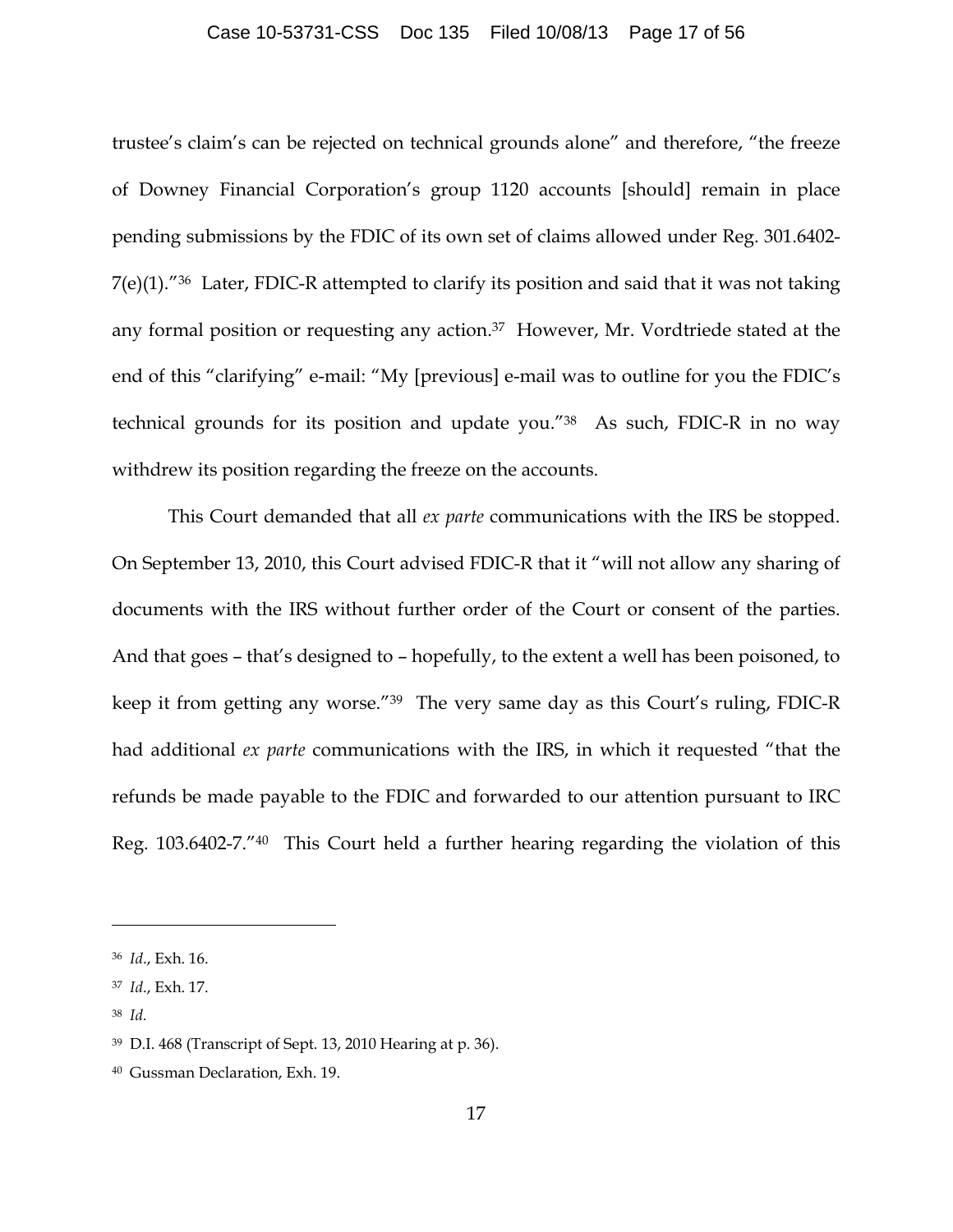Court's ruling.41 The Court again ordered that FDIC-R stop communicating with the IRS.42 Thereafter, to the Court's knowledge, the parties have abided by the automatic stay as the litigation continued here and in the Court of Federal Claims.

## **LEGAL DISCUSSION**

## **A. Summary Judgment Standard**

Federal Rule of Civil Procedure 56(c), made applicable to these proceedings pursuant to Federal Rule of Bankruptcy Procedure 7056, provides that summary judgment should be granted if the movant shows that "there is no genuine dispute as to any material fact and the movant is entitled to judgment as a matter of law,"43 after considering the "pleadings, depositions, answers to interrogatories, and admissions on file, together with the affidavits."44

In deciding a motion for summary judgment, all factual inferences must be viewed in the light most favorable to the nonmoving party.45 After sufficient proof has been presented to support the motion, the burden shifts to the nonmoving party to show that genuine issues of material fact still exist and that summary judgment is not

<sup>41</sup> D.I. 608 (Transcript of Nov. 17, 2010 Hearing at p. 6); D.I. 552 (Transcript of Dec. 1, 2010 Hearing at p. 11).

 $42$  D.I. 552 (Transcript of Dec. 1, 2010 Hearing at p. 11).

<sup>43</sup> Fed. R. Civ. P. 56(a).

<sup>44</sup> *Celotex Corp. v. Catrett,* 477 U.S. 317, 322 (1986).

<sup>45</sup> *Matsushita Electric Industrial Co., Ltd. v. Zenith Radio Corp.,* 475 U.S. 574, 587–588 (1986) (quoting *United States v. Diebold, Inc.,* 369 U.S. 654, 655 (1962)).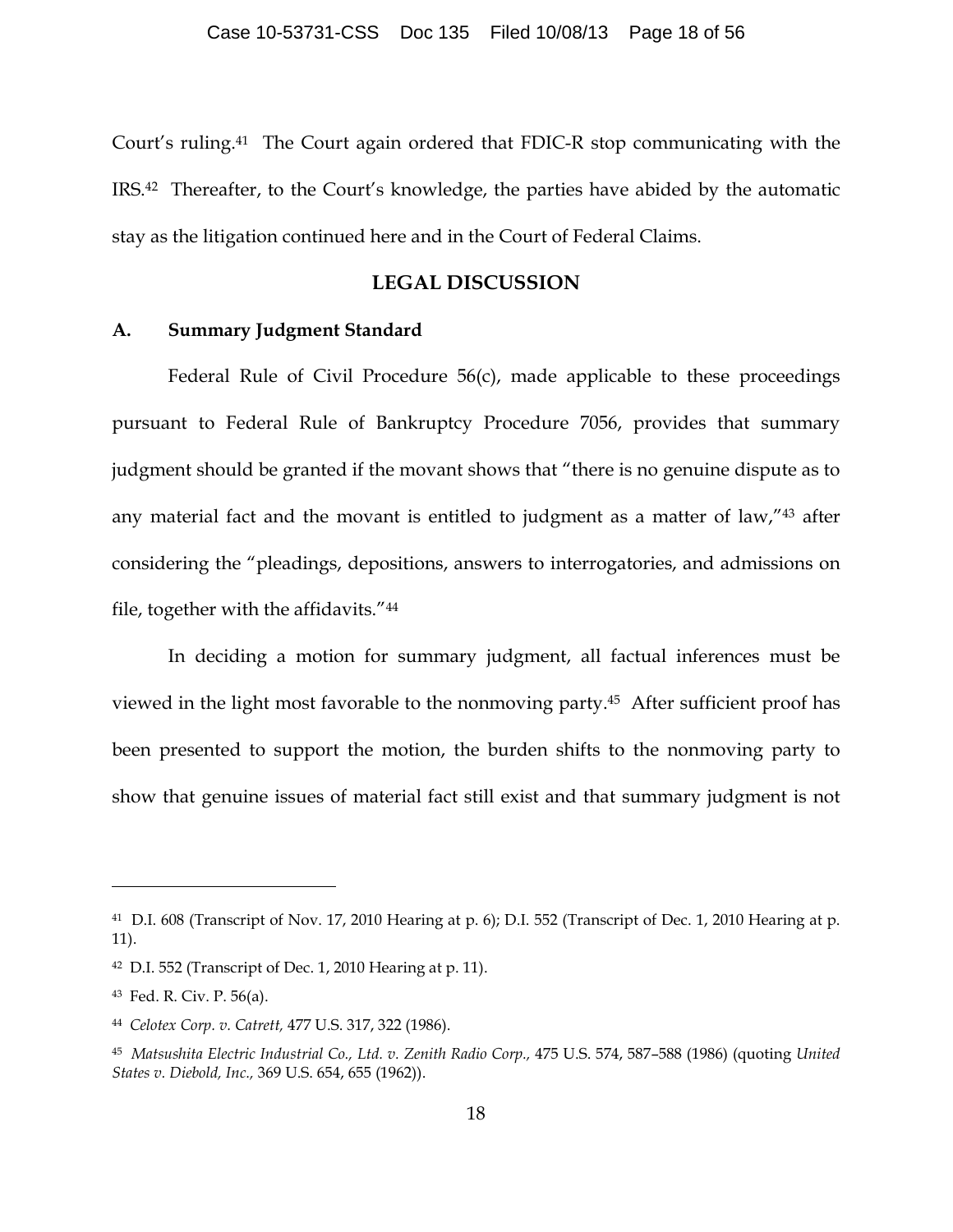#### Case 10-53731-CSS Doc 135 Filed 10/08/13 Page 19 of 56

appropriate.46 A genuine issue of material fact is present when "the evidence is such that a reasonable jury could return a verdict for the nonmoving party."47

In order to demonstrate the existence of a genuine issue of material fact in a jury trial, the nonmovant must supply sufficient evidence (not mere allegations) for a reasonable jury to find for the nonmovant.<sup>48</sup> The same principles apply in a bench trial where the judge is the ultimate trier of fact; the nonmovant must obviate an adequate showing to the judge to find for the nonmovant.<sup>49</sup> In a situation where there is a complete failure of proof concerning an essential element of the nonmoving party's case, Rule 56(c) necessarily renders all other facts immaterial and mandates a ruling in favor of the moving party.50

### **B. The Parties' Positions**

The Trustee and the Indenture Trustee (collectively, the "Movants") argue that the tax refunds are property of the Debtor's estate because (i) affiliated companies are free to allocate their ultimate tax liability among themselves pursuant to the TSA; (ii) the TSA creates a debtor-creditor relationship and not a trustee-beneficiary relationship; (iii) the TSA does not establish a trust relationship; (iv) the Affiliated

<sup>46</sup> *Id.* at 587.

<sup>47</sup> *Anderson v. Liberty Lobby, Inc.,* 477 U.S. 242, 248 (1986).

<sup>48</sup> *Olson v. Gen. Elec. Astrospace*, 101 F.3d 947, 951 (3d Cir. 1996).

<sup>49</sup> *In re Broadstripe, LLC,* 444 B.R. 51, 76-77 (Bankr. D. Del. 2010) (citing *Leonard v. General Motors Corp. (In re Headquarters Dodge),* 13 F.3d 674, 679 (3d Cir. 1993).

<sup>50</sup> *Id.* at 77-78 (citing *Celotex Corp.*, 477 U.S. at 317-18).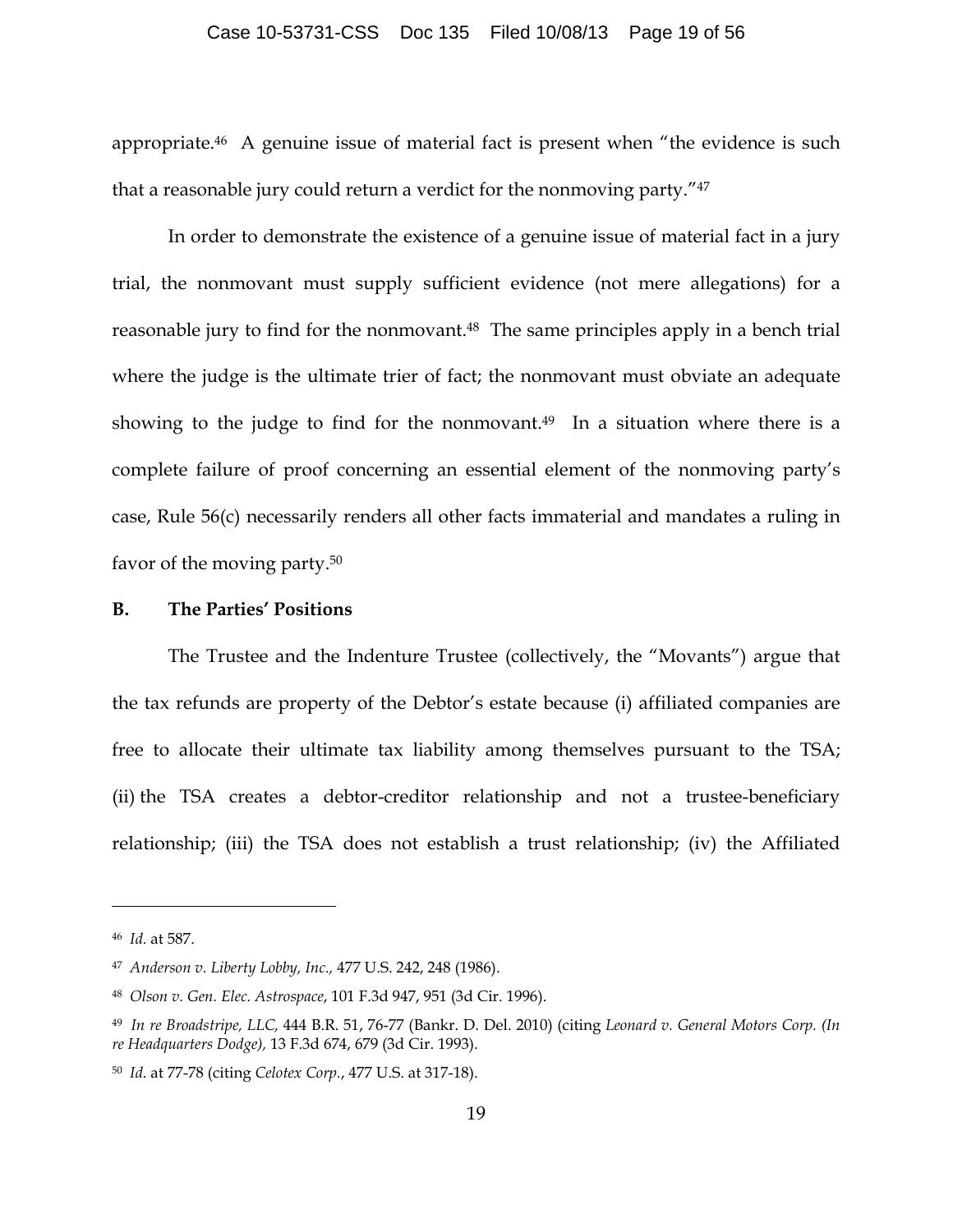#### Case 10-53731-CSS Doc 135 Filed 10/08/13 Page 20 of 56

Group's course of dealings confirmed the debtor-creditor relationship; and (v) no grounds exist for the imposition of a constructive trust.

FDIC-R responds that the Tax Refund is property of Downey Bank receivership estate because (i) the TSA does not expressly transfer ownership of the Tax Refund to DFC; (ii) the Movant's interpretation of the language of the TSA would render the TSA internally inconsistent, ambiguous and unlawful; (iii) the course of performance among the Affiliated Group members established that the funds were, in fact, property of Downey Bank; and (iv) the Trustee (as successor to DFC) holds the Tax Refund as FDIC-R's agent and in trust for FDIC-R.

## **C. Property of the Debtor's Estate**

On November 25, 2008, when DFC filed a chapter 7 petition, a bankruptcy estate was created to hold "all legal or equitable interests of the debtor [DFC] in property as of the commencement of the case."51 The Petition Date sets a "date of cleavage" and "establishes the moment at which the parties' respective rights in property must be determined."<sup>52</sup> The scope of an estate's property interests is broad.<sup>53</sup>

<sup>51 11</sup> U.S.C. § 541(a)(1).

<sup>52</sup> *In re IndyMac Bancorp, Inc.,* 2:08-BK-21752-BB, 2012 WL 1037481, \*12 (Bankr. C.D. Cal. Mar. 29, 2012) report and recommendation adopted sub nom. *In re IndyMac Bancorp Inc.*, CV 12-02967-RGK, 2012 WL 1951474 (C.D. Cal. May 30, 2012) (citations omitted). Hereinafter, the *IndyMac Bancorp* bankruptcy court report and recommendations (which were accepted by the District Court) will be referred to herein as "*IndyMac Bancorp.*" When the Court refers to the district court's opinion, it will be indicated as the "*IndyMac Bancorp* District Court Opinion."

<sup>53</sup> *Id.* (citing *United States v. Whiting Pools, inc.*, 462 U.S. 198, 204 (1983) and *In re Central Ark Broad. Co.*, 68 F.3d 213, 214 (8th Cir. 1995)).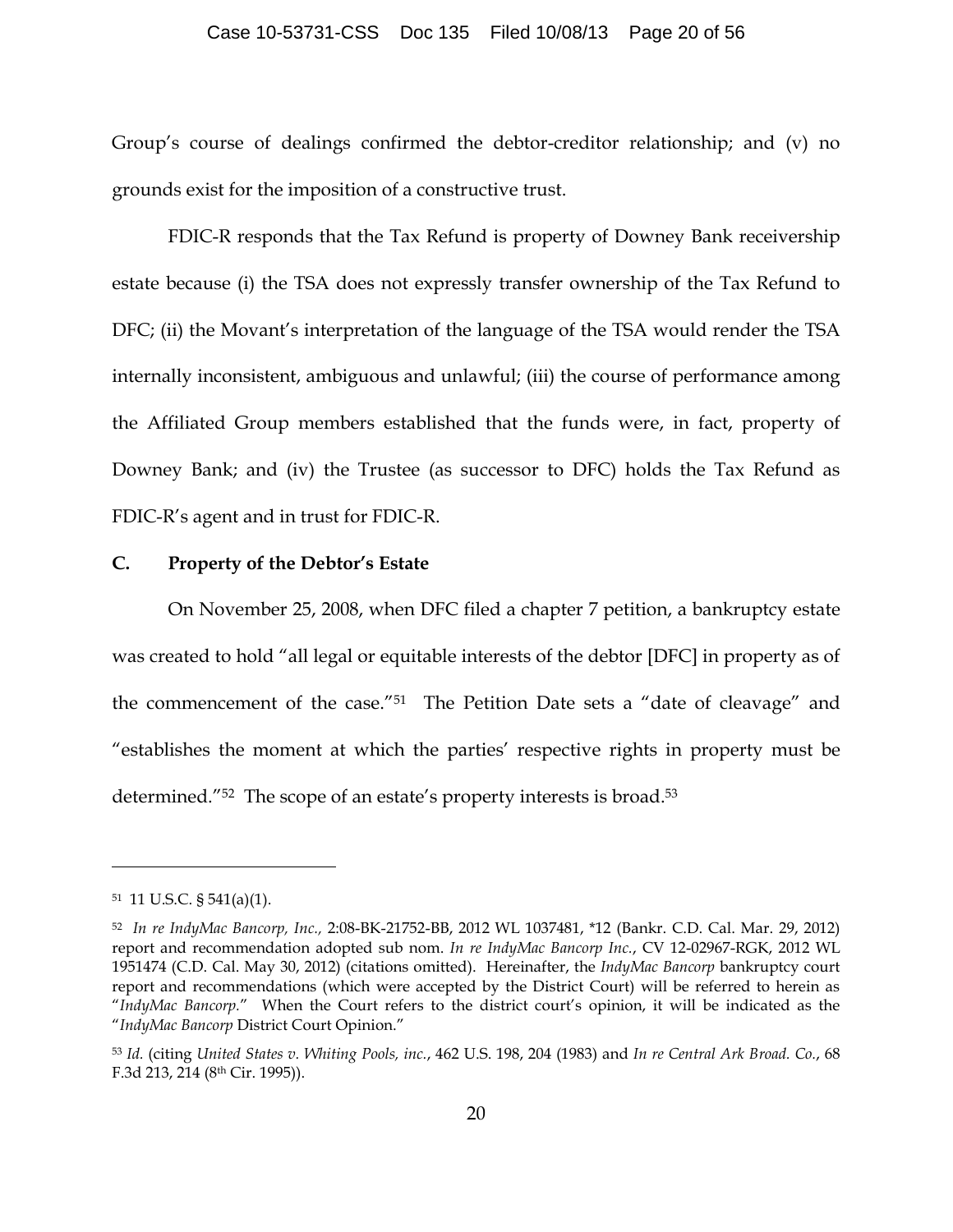Estate property includes all of a debtor's rights and expectancies and is a concept that "has been construed most generously and an interest is not outside its reach because it is novel or contingent or because enjoyment must be postponed." *Segal v. Rochelle*, 382 U.S. 375, 379, 86 S.Ct. 511, 15 L.Ed.2d 428 (1966); see also, e.g., 11 U.S.C. § 541(c)(1)(A) (providing that assets become estate property notwithstanding any provision of nonbankruptcy law that would prevent their being liquidated or transferred by the debtor); H.R. REP. No. 95–595, at 175–76 (1977), reprinted in 1978 U.S.C.C.A.N. 5963, 6136 (making clear that "property of the estate" includes all "contingent interests and future interests, whether or not transferable by the debtor").<sup>54</sup>

"In fact, every conceivable interest of the debtor, future, nonpossessory, contingent, speculative, and derivative, is within the reach of [section] 541."55

# **D. The TSA is Not Ambiguous.**

The crux of the dispute is the interpretation of the TSA and the facts surrounding the TSA to the extent that there are ambiguities in the TSA's language. Interpreting the terms of the TSA is essential in establishing who owns the Tax Refund. To begin, the TSA states that this Court should interpret the TSA in accordance with the laws of the State of California.<sup>56</sup> Furthermore, this matter is appropriate for summary judgment because "the determination whether contract language is ambiguous is a question of law."57

54 *Id*.

<sup>55</sup> *Matter of Yonikus*, 996 F.2d 866, 869 (7th Cir. 1993) (citations omitted).

<sup>56</sup> TSA, § 3.3.

<sup>57</sup> *United States v. Westlands Water Dist.*, 134 F. Supp. 2d 1111, 1135 (E.D. Cal. 2001).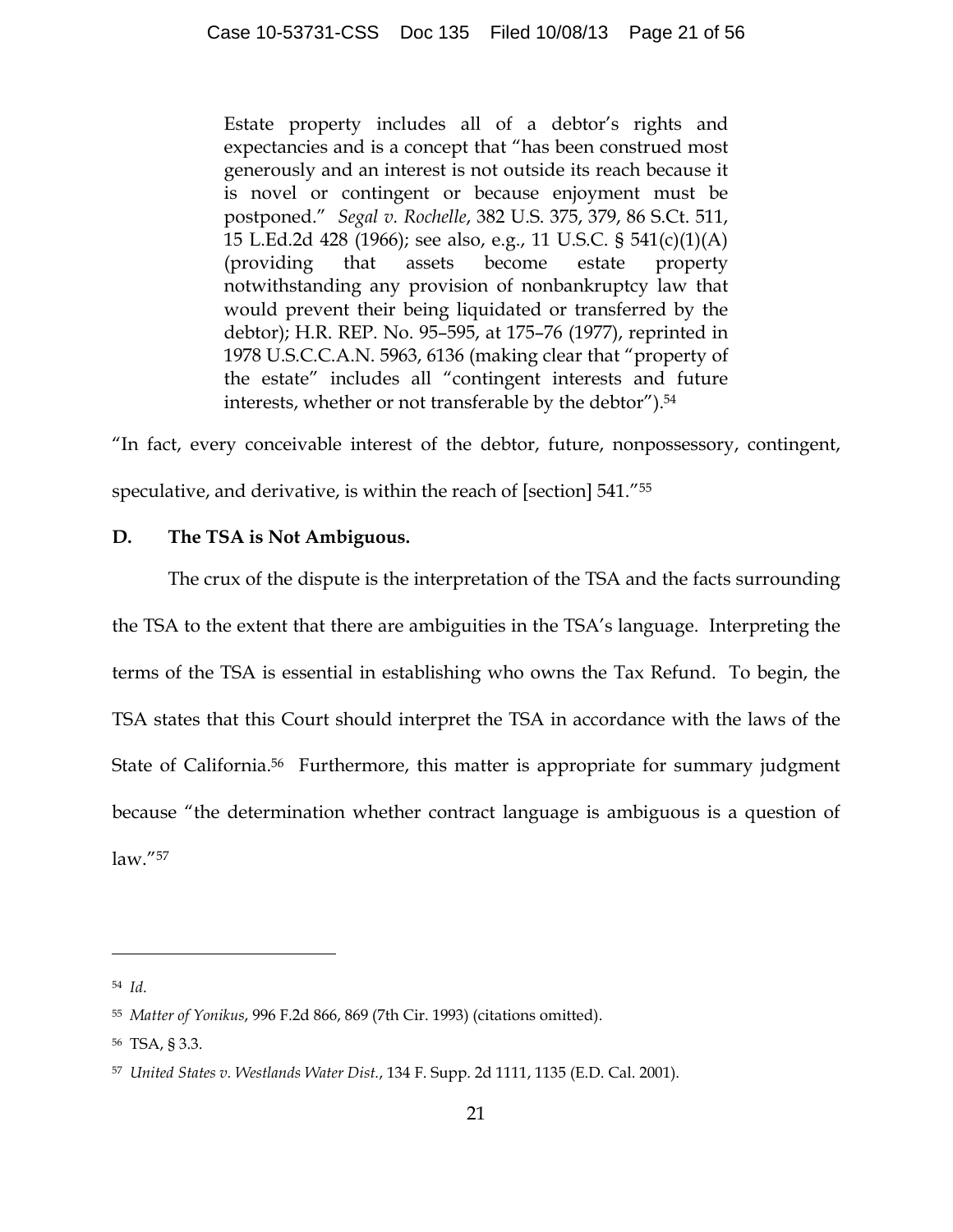### **1. Contract Interpretation**

Generally, "[w]hen interpreting a contract, the plain language within the four corners of the contract must first be examined to determine the mutual intent of the contracting parties."58 "In cases of contracts, language is to be given, if possible, its usual and ordinary meaning. The object is to find out from the words used what the parties intended to do."59 "In addition, we must interpret the contract in a manner that gives meaning to all of its provisions and makes sense. Further, business contracts must be construed with business sense, as they naturally would be understood by intelligent men of affairs."<sup>60</sup> If terms are "susceptible to more than one reasonable interpretation," then they are ambiguous.<sup>61</sup> "The fact that the parties dispute a contract's meaning does not establish that the contract is ambiguous."62 In other words, "for there to be an ambiguity both interpretations must be reasonable."63

<sup>58</sup> *Westlands Water Dist.*, 134 F. Supp. 2d at 1134 (citing *United States v. Clark*, 218 F.3d 1092, 1096 (9th Cir. 2000)).

<sup>59</sup> *Id.* (citations and internal quotation marks omitted).

<sup>60</sup> *Giove v. Dep't of Transp.*, 230 F.3d 1333, 1340-41 (Fed. Cir. 2000) (citations and internal quotation marks omitted).

<sup>61</sup> *McAbee Const. Inc. v. United States*, 97 F.3d 1431, 1435 (Fed. Cir. 1996) (citations omitted).

<sup>62</sup> *Westlands Water Dist.*, 134 F. Supp. 2d at 1135 (citations and internal quotation marks omitted).

<sup>63</sup> *Giove*, 230 F.3d at 1341. Thus, if the "provisions are clear and unambiguous, they must be given their plain and ordinary meaning, and the court may not resort to extrinsic evidence to interpret them." *McAbee Const. Inc.*, 97 F.3d at 1435 (citations and internal quotation marks omitted).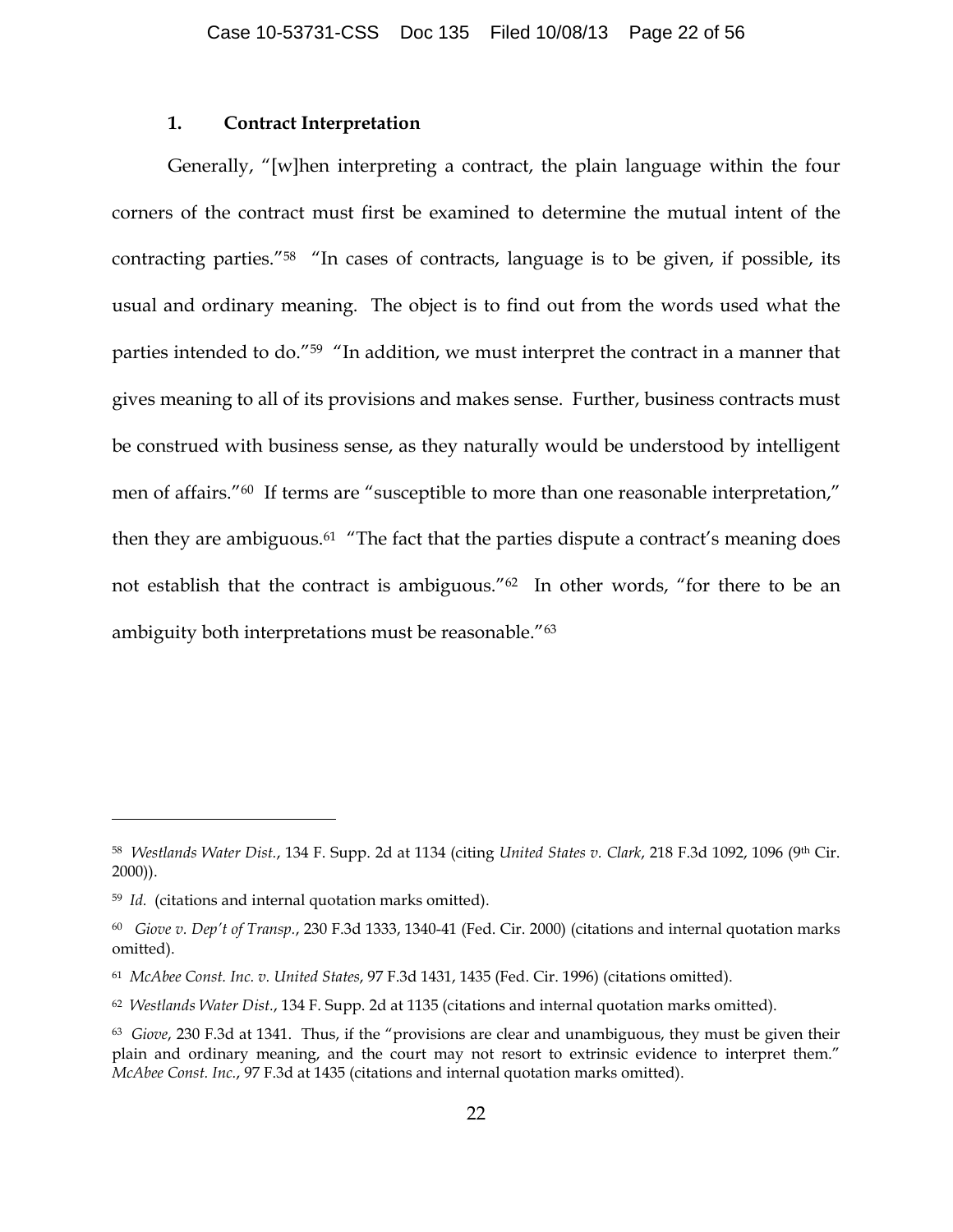## **2. The TSA**

"A significant amount of case law has emerged in determining ownership of tax refunds between parents and their subsidiaries arising from consolidated tax returns filed on behalf of the group."64

The Ninth Circuit case of *Bob Richards Chrysler-Plymoth Corp., Inc.65* establishes that in the **absence of a written agreement** expressly stating the rights and obligations of parties filing a consolidated tax return, a tax refund resulting solely from offsetting losses of one member of a consolidated filing group against the income of that same member in a prior or subsequent year should inure to the benefit of that member.<sup>66</sup> Without a written agreement, the party receiving the refund from the government receives the refund in its capacity as "agent" for the consolidated group.<sup>67</sup> "The absence of an express or implied agreement that the agent had any right to keep the refund meant the agent was under a duty to return the tax refund to the party that incurred the loss."68

FDIC-R urges that the TSA does not change the "ownership rules" set forth in *Bob Richards*. The Court, however, disagrees. If an express written agreement is in

<sup>64</sup> *In re Vineyard Nat. Bancorp*, 2:10-BK-21661RN, 2013 WL 1867987, \*7 (Bankr. C.D. Cal. May 3, 2013).

<sup>65</sup> *Western Dealer Mgmt., Inc. v. England (In re Bob Richards Chrysler-Plmouth Corp., Inc.)*, 473 F.2d 262 (9th Cir. 1973) (hereinafter "*Bob Richards*").

<sup>66</sup> *Id.* at 265.

<sup>67</sup> *Id.*

<sup>68</sup> *Vineyard Nat. Bancorp*, 2:10-BK-21661RN, 2013 WL 1867987 at \*7 (interpreting *Bob Richards Chrysler-Plymouth Corp.*, 473 F.2d at 265).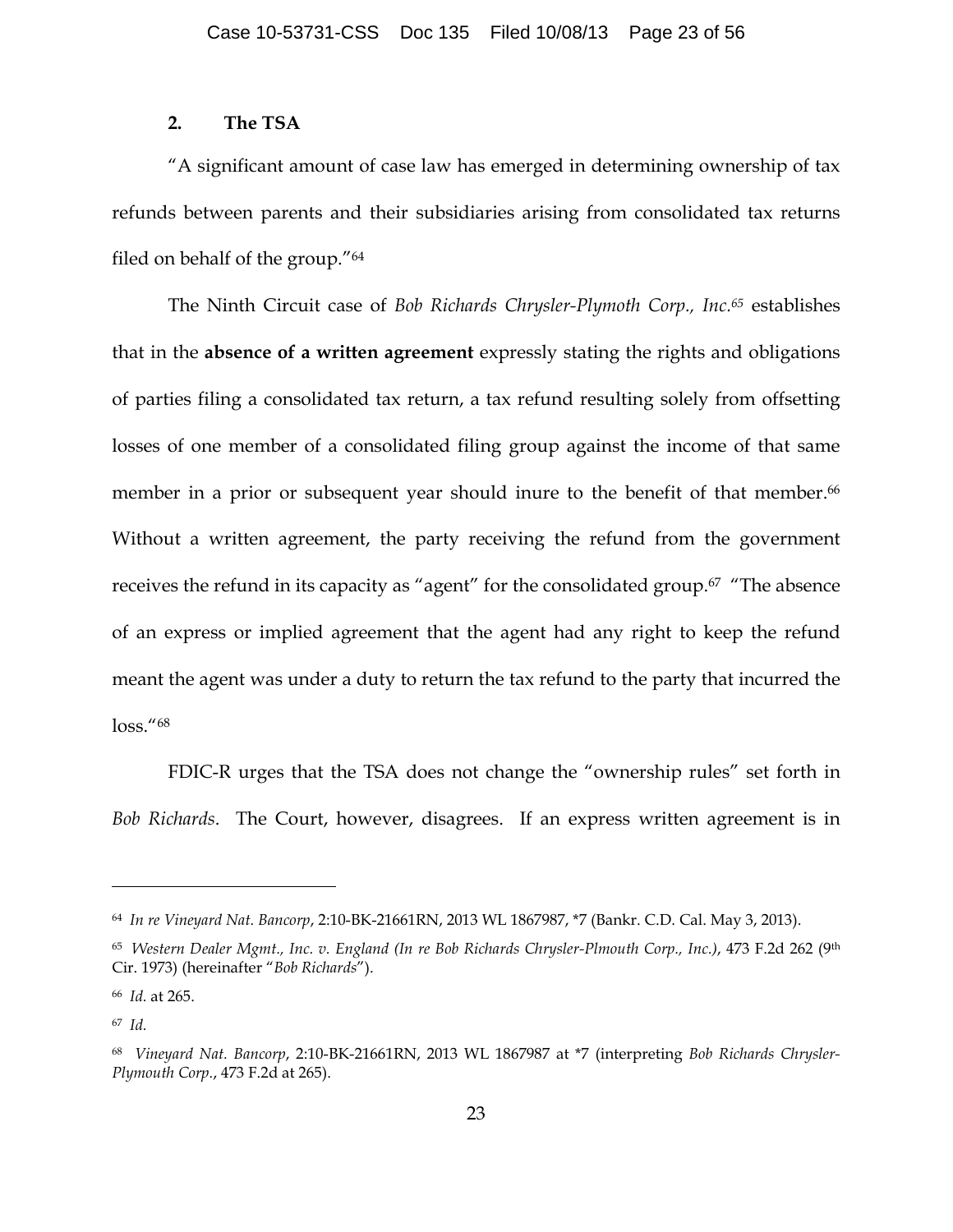effect then the agreement controls the disposition of the tax refund.<sup>69</sup> To that extent, the Court will look at the four-corners of the TSA to determine whether the agreement created an agency or debtor-creditor relationship between the Debtor and Downey Bank.

## **E. The TSA Establishes a Debtor-Creditor Relationship Between DFC and Downey Bank.**

The bankruptcy court in *IndyMac Bancorp* examined three key factors when considering whether a particular document or transaction establishes a debtor-creditor relationship or a different relationship (such as trust, mere agency, or bailment relationship).<sup>70</sup> The three factors are whether  $(1)$  the TSA creates fungible payment obligations among the parties; (2) there are no escrow obligations, segregation obligations nor use restrictions under the TSA; and (3) the TSA delegates the tax filer

<sup>69</sup> *Id.* (citations omitted). *See, e.g., Bob Richards*, 473 F.2d at 265 ("**Since there is no express or implied agreement** that the agent had any right to keep the refund, we agree with the referee and the district court that WDM was acting as a trustee of a specific trust and was under a duty to return the tax refund to the estate of the bankrupt." (emphasis added)); *Capital Bancshares, Inc. v. Fed. Deposit Ins. Corp.*, 957 F.2d 203, 208 (5th Cir. 1992) holding that "the refund is the property of the Bank **in the absence of a contrary agreement**." (emphasis added)); *Matter of Bevill, Bresler & Schulman Asset Mgmt. Corp.*, 896 F.2d 54, 58 (3d Cir. 1990) ( holding that "the parties specified by **explicit contractual language** that the Treasury Bond coupon interest and the GNMA principal and interest payments would be the property of AMC." (emphasis added)); *Vineyard Nat. Bancorp*, 2:10-BK-21661RN, 2013 WL 1867987 at \*7 (finding that "if an express written agreement is in effect, such **an agreement controls** the disposition of the tax refund." (emphasis added)); *F.D.I.C. v. AmFin Fin. Corp.*, 490 B.R. 548, 551 (N.D. Ohio 2013) (holding that "the Court finds no merit in the FDIC's contentions that the tax sharing agreements do not fully address the rights and obligations of the entities. Accordingly, the Court declines to adopt and rely upon the *Bob Richards* rule to create an agency or trust as an operation of law."); *Team Financial, Inc. v. FDIC (In re Team Financials, Inc.)*, 09-10925, 2010 WL 1730681, \*8 (Bankr. D. Kan. Apr. 27, 2010) ("The parties to the TAA [tax allocation agreement] in this case made a 'differing agreement,' taking this case out of the *Bob Richards* general rule.").

<sup>70</sup> *IndyMac Bancorp,* at \*13. *See also F.D.I.C. v. AmFin Fin. Corp.*, 490 B.R. 548, 554 (N.D. Ohio 2013) ("The Court adopts the *IndyMac* analysis in its entirety.").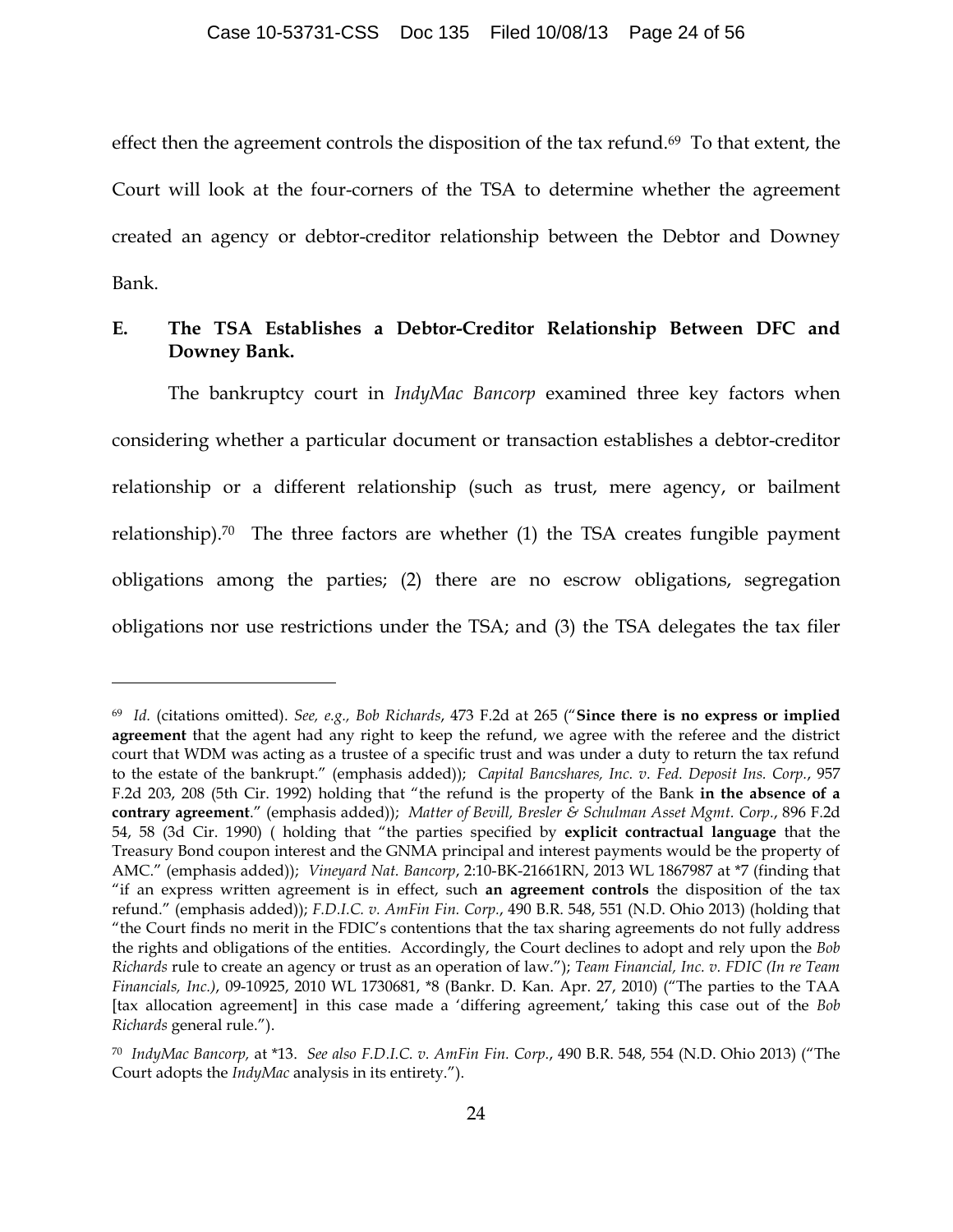under the agreement with sole discretion regarding tax matters. Each of these factors,

which are discussed at length below, favor a finding under the unambiguous terms of

the TSA of a debtor-creditor relationship between the Debtor and Downey Bank.

# **1. The TSA Creates Fungible Payment Obligations Unrelated to Any Refunds.**

As set forth in the *IndyMac Bancorp* decisions:

[C]ourts have repeatedly found that the use of such terms as "reimbursement" or "payment" in a tax sharing agreement evidences a debtor-creditor relationship. The reason is that such terms create "ordinary contractual obligations" or "an account, a debtor-creditor relationship, which is the quintessential business of bankruptcy." This precept fully accords with the Ninth Circuit's application of California law in the bankruptcy context to "conclude that as a matter of law a debtor-creditor relationship" exists when the parties' prepetition agreements create fungible payment obligations.71

As in *IndyMac Bancorp*, the TSA creates a system of intercompany "payments" and

"reimbursements" that may differ materially from the amount of any tax refund

actually received by DFC. For example:

Payment of the consolidated tax liability for a taxable period shall include the **payment** of estimated tax installments due for such taxable period, and members of the Affiliated Group **shall pay** to Financial their estimated tax payments no earlier than ten (10) days prior to the due date for the payment, and in no event later than such due date. Overpayments of estimated tax by members of the Affiliated Group **as determined by Financial** shall be **refunded** to the appropriate members of the Affiliated Group within seven (7) business days of the earlier of 1) the receipt of such

<sup>71</sup> *Id.* (citations omitted).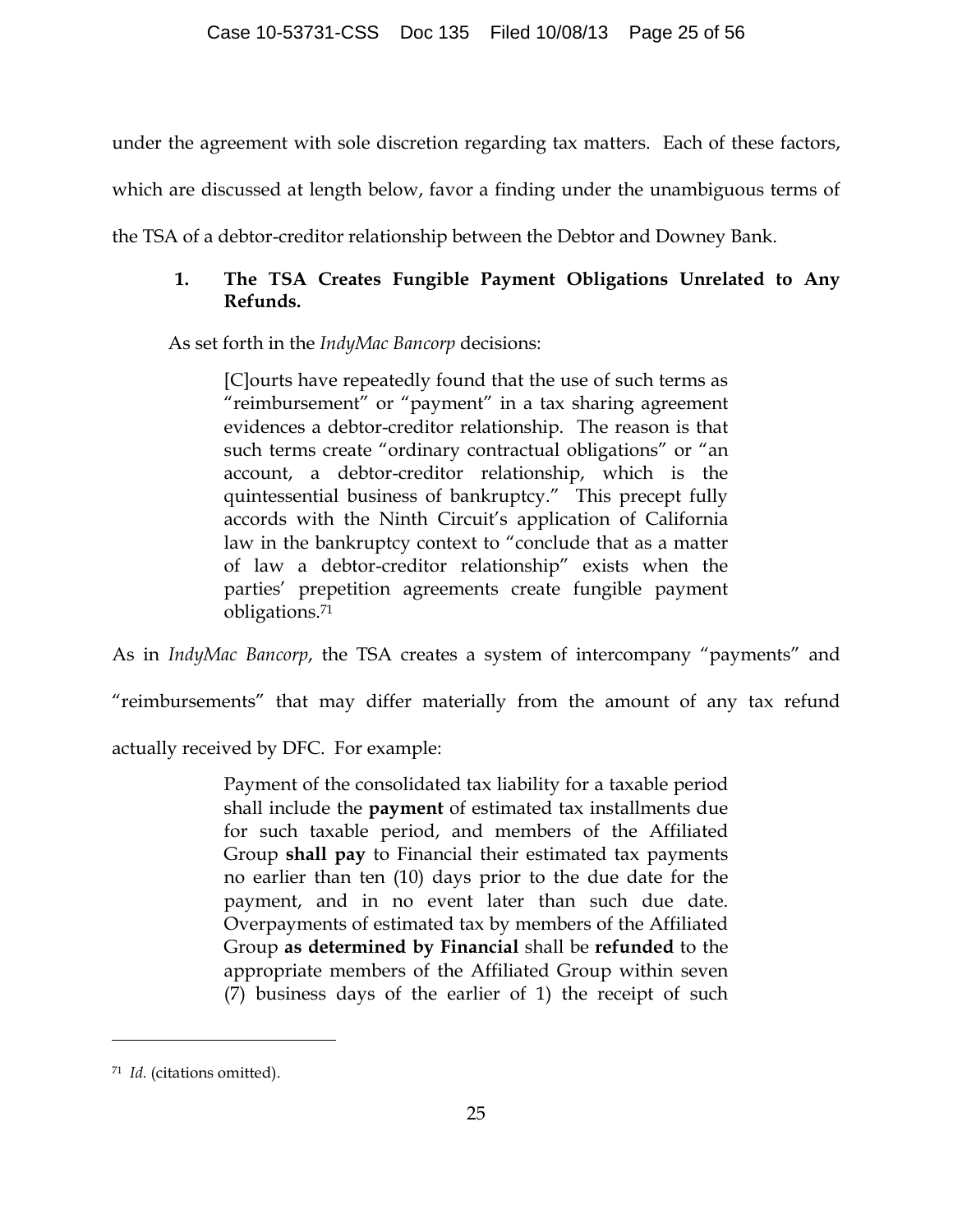overpayment from taxing authorities, or 2) at such time as, and to the extent that, the overpayment is reflected in reduced quarterly installments of taxes due.72

The TSA further provides that if adjustments of the consolidated tax liability occur as a result of the filing of an amended return, claim for a refund or an audit, "the liability of the Affiliated Group members shall be **recomputed by Financial** to give effect to such adjustments. In the case of a refund, Financial shall make **payment** to each Affiliated Group member for its share of the refund . . . within seven (7) business days after the refund is received by Financial."73 The TSA continues:

> Financial shall have the right, **in its sole discretion**: (i) to determine (A) the manner in which such returns shall be prepared and filed, including, without limitation, the manner in which any item of income, gain, loss, deduction or credit shall be reported; provided, however, that Financial shall consider in good faith any treatment proposed by the Affiliated Group members, (B) whether any extension of the statute of limitations may be granted and (C) elections that will be made pursuant to the Code on behalf of any members of the consolidated group (it being agreed, however, that Financial shall not unreasonably without its consent to any elections which members of the Affiliated Group desire to make); (ii) to contest, compromise or settle any adjustments or deficiency proposed, asserted or assessed as a result of any audit of any such returns; (iii) to file, prosecute, compromise or settle any claims for refund; and (iv) to determine whether any refunds to which the consolidated group may be entitled shall be paid by way of refund or credited against the tax liability of the consolidated group.74

 $72$  TSA, § 2.1(e) (emphasis added).

<sup>73</sup> TSA, § 2.1(h) (emphasis added).

<sup>74</sup> TSA, § 2.4(a) (emphasis added).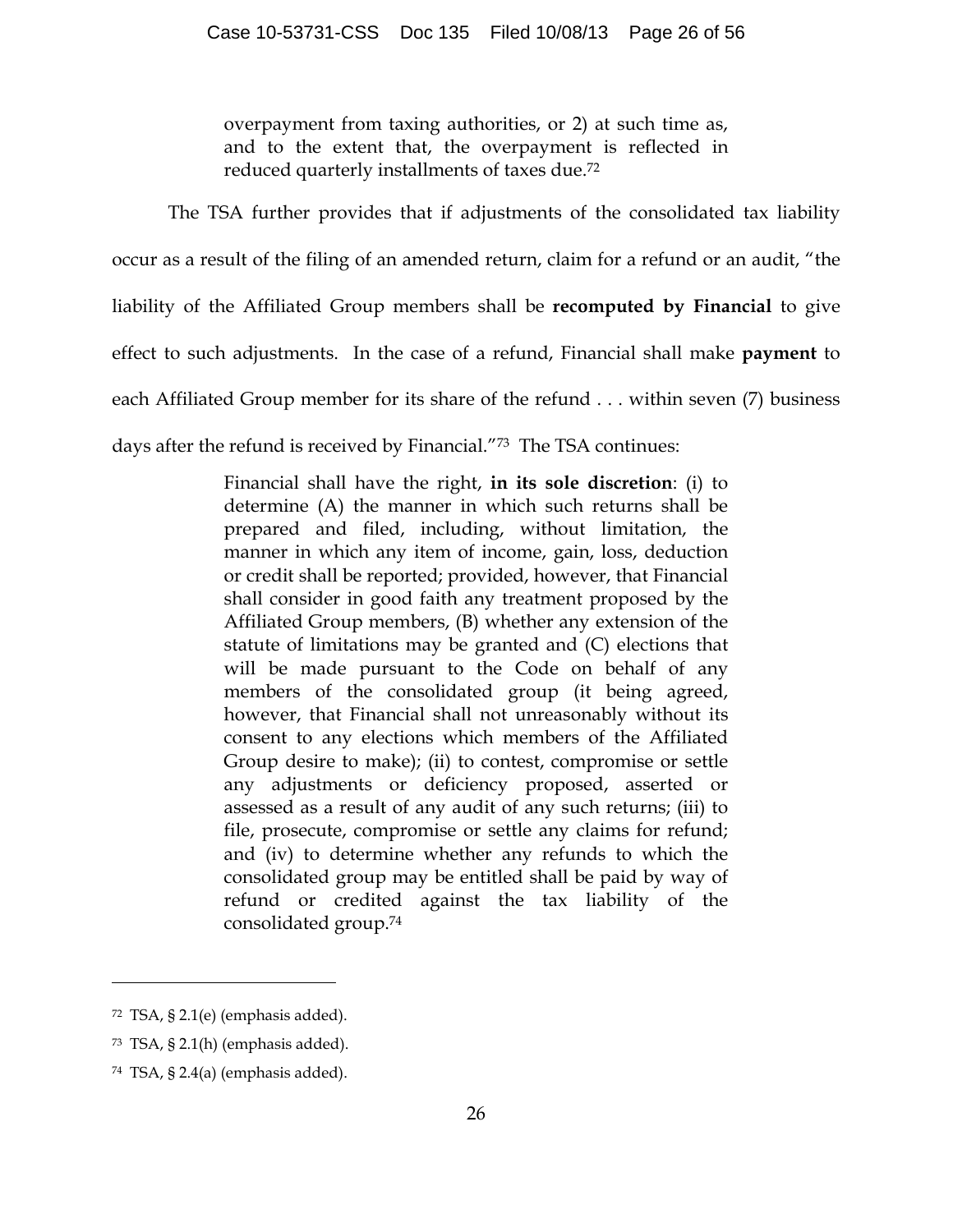### Case 10-53731-CSS Doc 135 Filed 10/08/13 Page 27 of 56

So not only does the TSA create a system of intercompany "payments," the TSA also makes DFC responsible to prepare and file the consolidated tax return, as well as, responsible for making all tax payments. As in *IndyMac Bancorp*, the TSA expressly authorizes DFC, in its "sole discretion," to determine whether any tax refunds to which the Affiliated Group is entitled will be paid or credited against future tax liabilities of the Affiliated Group.75 Furthermore, the TSA says that DFC will "refund" overpayments.76

In a similar case to that *sub judice*, the District Court for the Southern District of

California held in *Imperial Capital Bancorp, Inc. v. FDIC (In re Imperial Capital Bancorp,*

*Inc.)*<sup>77</sup> that:

This Court agrees with Imperial that the TAA [tax allocation agreement] clearly creates a debtor/creditor relationship. The TAA contemplates that Imperial prepares and files all tax returns on behalf of the consolidated group, and requires that Imperial pay all of the group's tax liability. The Bank, in turn, is required to pay to Imperial the amount of its hypothetical stand-alone tax liability, calculated as if the Bank had filed a separate federal or state income tax return. If the consolidated group is entitled to a refund, the appropriate governing tax authority pays such refund directly to Imperial.78

<sup>75</sup> TSA, § 2.4(a). Compare *IndyMac Bancorp*, at \* 14.

<sup>76</sup> TSA, § 2.1(e).

<sup>77 492</sup> B.R. 25 (S.D. Cal. 2013).

<sup>78</sup> *Id.* at 30 (citations to the tax allocation agreement omitted).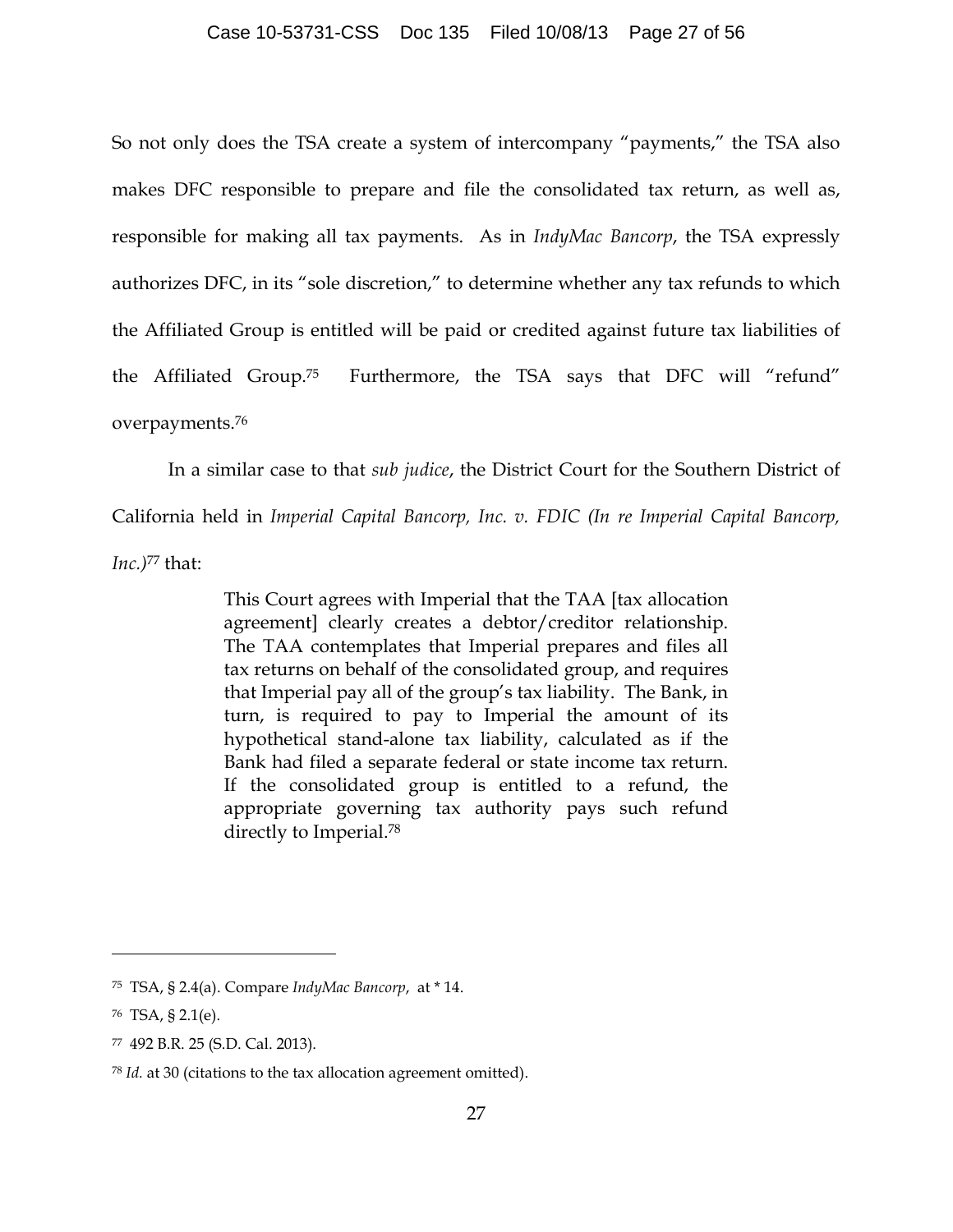#### Case 10-53731-CSS Doc 135 Filed 10/08/13 Page 28 of 56

The terms "refund" and "payment," along with the terms of the TSA, are indicative of a debtor-creditor relationship and, in comparison, are completely inconsistent with the existence of a trust or agency relationship.79

Recently, however, the Circuit Court of Appeals for the Eleventh Circuit has issued two seemingly contrary opinions. 80 Notwithstanding that neither is binding precedent upon this Court, the cases are readily distinguishable.

*(a) Zucker v. FDIC (In re BankUnited Fin. Corp.)*

In *BankUnited,* the Eleventh Circuit looked at the narrow and seemingly identical issue of whether a tax refund was property of the holding company or its subsidiary bank. The *BankUnited* tax sharing agreement, however, differed significantly from the TSA in the following ways: (i) the *BankUnited* tax sharing agreement provided that the *bank*, not the holding company, pay taxes to the government; (ii) it described the process and accounting methods in which members of the *BankUnited* group determine their individual income tax liabilities; (iii) it described how the individually determined income tax liability for each member of the group was aggregated and adjusted for the preparation of a consolidated tax return; (iv) it used different terms for intercompany obligations – "income tax payable" to refer to the amount that a member owed to the

<sup>79</sup> *IndyMac Bancorp* at \*14. *See also In re Imperial Capital Bancorp, Inc.*, 492 B.R. 25, 30 (S.D. Cal. 2013); *In re Team Financials, Inc.*, 09-10925, 2010 WL 1730681, \*10 (Bankr. D. Kan. Apr. 27, 2010); *In re First Cent. Fin. Corp.*, 269 B.R. 481, 497 (Bankr. E.D.N.Y. 2001) *subsequently aff'd*, 377 F.3d 209 (2d Cir. 2004).

<sup>80</sup> *Zucker v. FDIC (In re BankUnited Fin. Corp.)*, 12-11392, 2013 WL 4106387 (11th Cir. Aug. 15, 2013) (hereinafter, "*BankUnited*.") and *FDIC v. Zucker (In re NetBank, Inc.)*, No. 12-13965, 2013 WL 4804325 (11th Cir. Sept. 10, 2013) (hereinafter, "*NetBank*").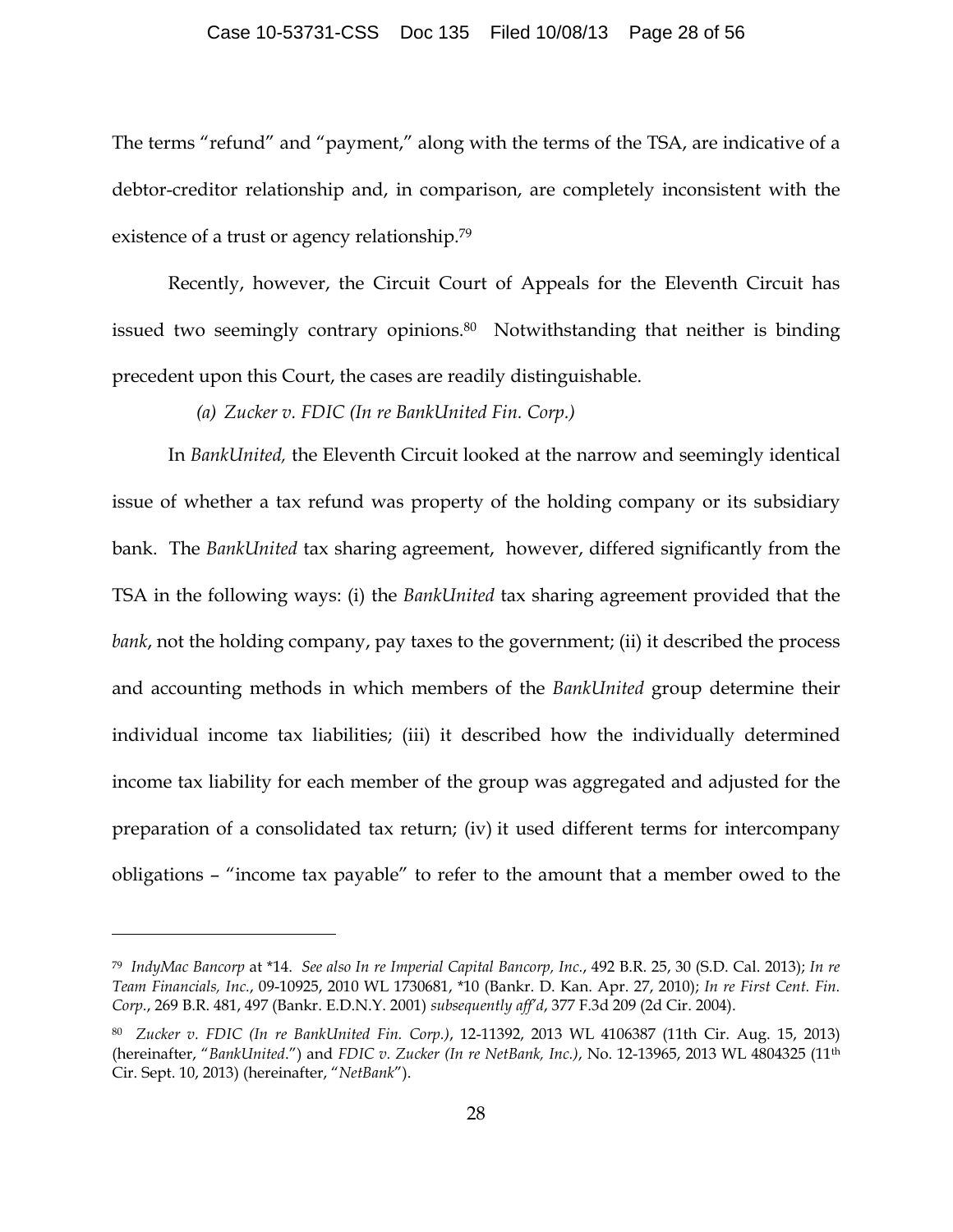#### Case 10-53731-CSS Doc 135 Filed 10/08/13 Page 29 of 56

bank as reimbursement for the bank paying its share of the taxes owed to the government and "income tax receivable" to refer to the amount to which a member is entitled from the bank as a result of a tax refund from the government; (v) it provided that within 30 days of the bank paying the consolidated tax liability to the government, the other members of the group would reimburse the bank; and (vi) although the *BankUnited* holding company filed the consolidated tax return and received the refund, the bank remained obligated to distribute any tax refunds that the holding company received to the group members.<sup>81</sup> Ultimately, the Eleventh Circuit found that the *BankUnited* tax sharing agreement was *ambiguous* because the agreement did not state *when* the holding company must forward a tax refund to the bank and because the agreement did not explain whether the holding company "owned" the refund before forwarding it to the bank.82

The *BankUnited* Court also held that there was no language in the tax sharing agreement from which it could reasonably infer that the parties agreed that the holding company "would retain the tax refunds as a company asset and, in lieu of forwarding them to the [b]ank, would be indebted to the [b]ank in the amount of the refunds."83

<sup>81</sup> *Id.* at \*2-4.

<sup>82</sup> *Id.*

<sup>83</sup> *Id.* at \*5.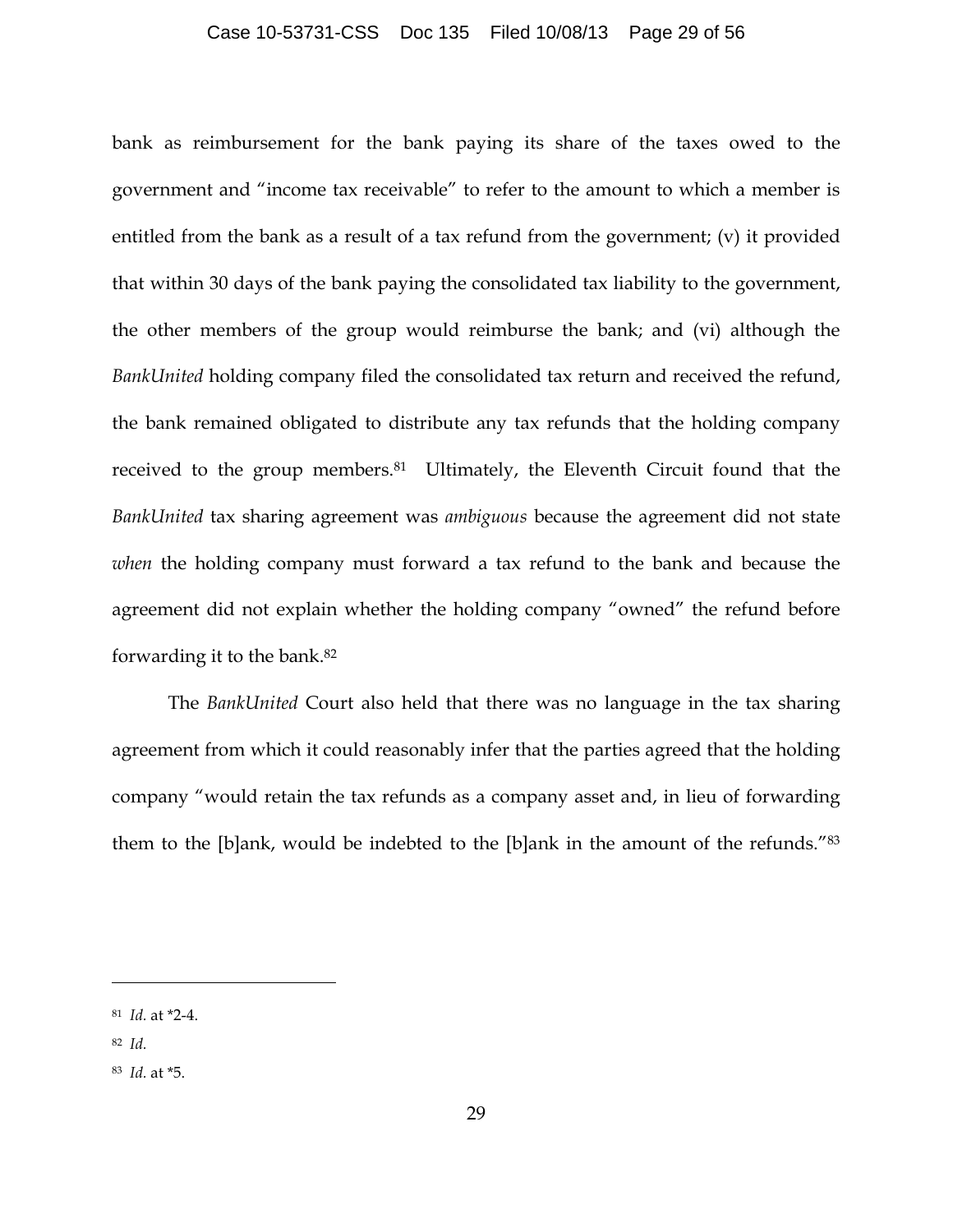Nor could the Court find "any words from which the terms of the indebtedness could

be inferred."84

A debtor-creditor relationship is created by consent, express or implied. We find no words in the [tax sharing agreement] from which it could reasonably be inferred that the parties agreed that the Holding Company would retain the tax refunds as a company asset and, in lieu of forwarding them to the Bank, would be indebted to the Bank in the amount of the refunds. Nor do we find any words from which the terms of the indebtedness could be inferred. If, as the Bankruptcy Court concluded, the parties created a debtorcreditor relationship, we would expect to find some means of protection for the creditor that would help guarantee the debtor's obligation, such as a fixed interest rate, a fixed maturity date, or the ability to accelerate payment upon default.85

Ultimately, the *BankUnited* Court held that the *purpose* of the tax sharing agreement was

to "ensure that the tax refunds [were] delivered to the [g]roup's members in full and

with dispatch."86

The *BankUnited* Court's chief concern appears to have been that the *bank* paid the tax liability and the *bank* was liable to the other members of the consolidated group for any tax refunds, while the *holding company* filed the return and received the actual tax refund. That is not the case here. In this case, Downey Bank (and other members of the Affiliated Group) paid their estimated tax liability to DFC (the holding company), DFC

- 85 *Id.*
- 86 *Id.*

<sup>84</sup> *Id.*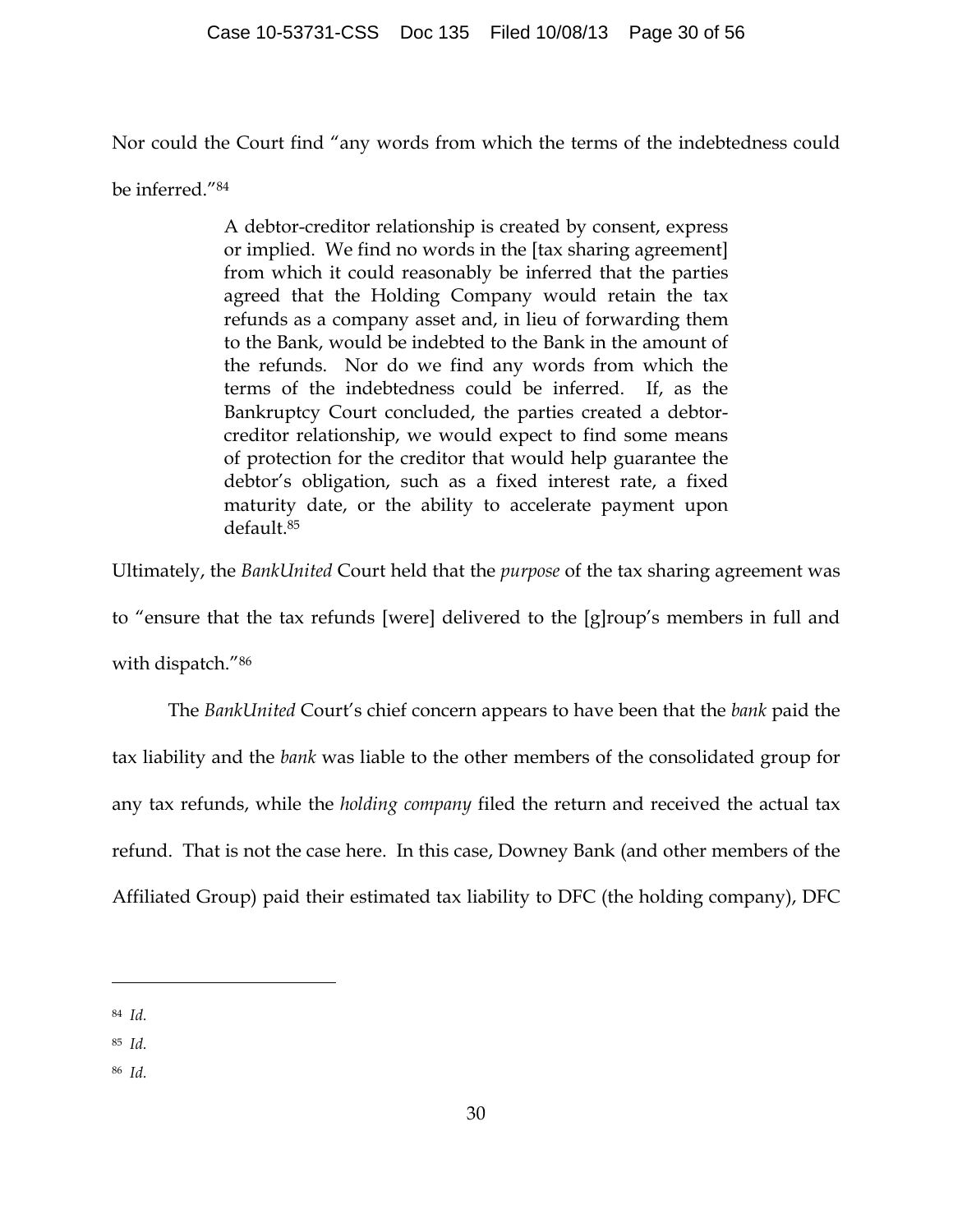had the sole discretion to prepare and file the tax returns, the Tax Refund was paid by the taxing authorities to DFC, and then DFC would recomputed each member's tax liability, and DFC could retain any refund for seven business days (and in the event of tax overpayments, DFC, in its sole discretion, would determine whether to refund the overpayments to the members of the Affiliate Group or credit the overpayment against the tax liability of the Affiliated Group). Ultimately, DFC paid all taxes, received the Tax Refund *and* remained liable to the other members of the Affiliated Group for their respective portions.

*(b) FDIC v. Zucker (In re NetBank, Inc.)*

In *NetBank*,<sup>87</sup> the Eleventh Circuit, reversing the lowers courts' decisions, held

that a tax sharing agreement was ambiguous.

Based on the language of the TSA and the Policy Statement, we conclude that the parties intended to establish an agency relationship with respect to refunds from the IRS attributable solely to the Bank. Specifically, our conclusion is based on the language of the TSA (e.g., the indication in Section 9 that NetBank acts in an agency capacity with respect to tax refunds, and the expressly stated intent of the parties in Section 10(a) to comply with the Policy Statement) and on the language of the Policy Statement that a parent company such as NetBank should be deemed to receive tax refunds in an agency capacity.88

The *NetBank* tax sharing agreement contained the following language: "This

Agreement is intended to allocate the tax liability in accordance with the Interagency

<sup>87</sup> *NetBank*, No. 12-13965, 2013 WL 4804325.

<sup>88</sup> *Id.* at \*5.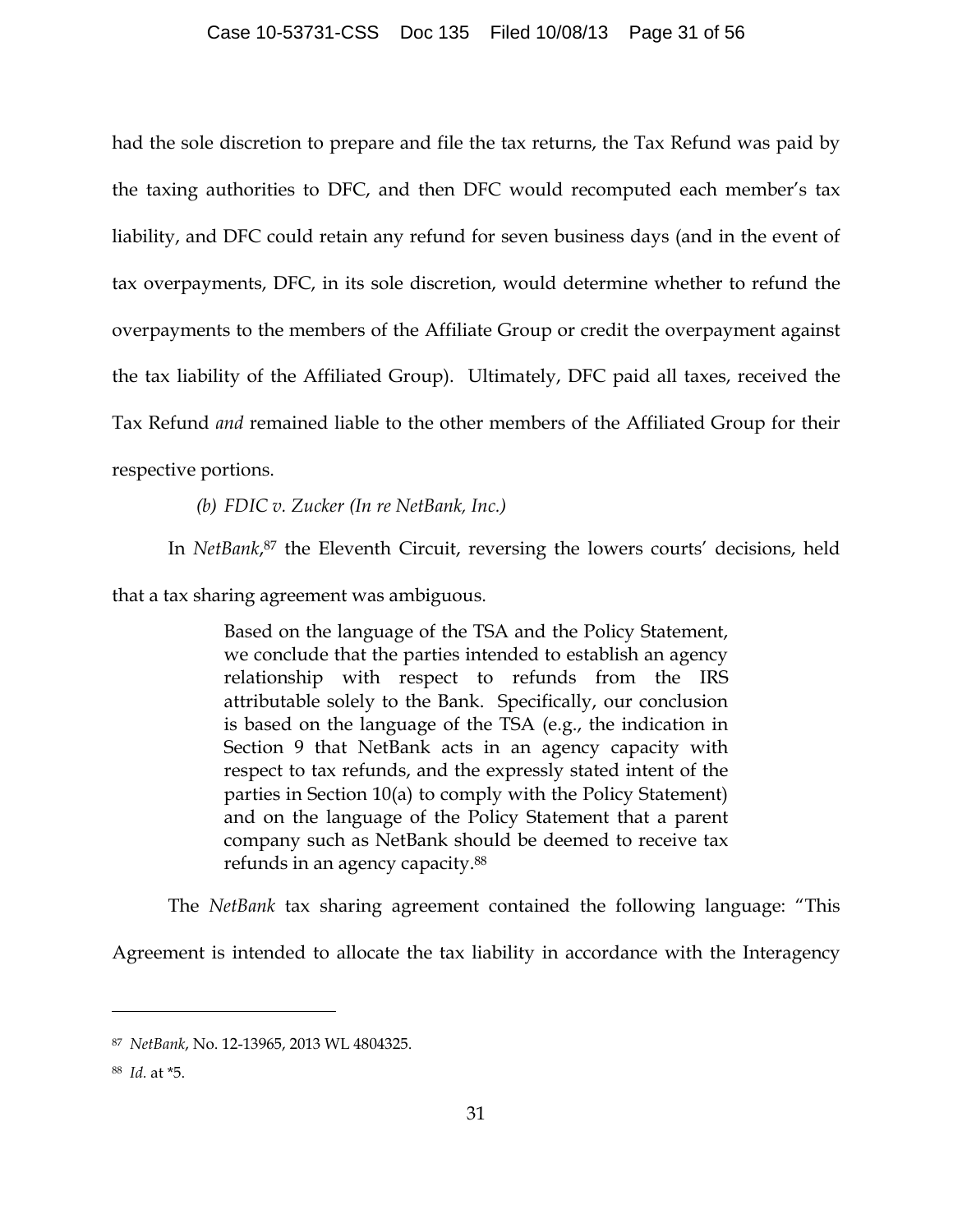#### Case 10-53731-CSS Doc 135 Filed 10/08/13 Page 32 of 56

Statement on Income Tax Allocation in a Holding Company . . . ."89 The Interagency Statement on Income Tax Allocation in a Holding Company (the "Interagency Policy Statement") counsels against entering into a tax allocation agreement that would grant ownership to the parent of refunds attributable to the bank.90 The *NetBank* court found that this reference was a clear indication of the parties' intention. *NetBank*, however, is factually distinguishable from this case. Here, the parties did not reference the Interagency Policy Statement, even though the Interagency Policy Statement was issued in 1998 and the latest iteration of the TSA was entered into in February 2000. Furthermore, unlike in *NetBank*, the TSA does not contain language stating that DFC acts in an agency capacity with respect to tax refunds.<sup>91</sup> Although there are many similarities between the *NetBank* tax sharing agreement and the TSA, the *NetBank* tax sharing agreement contained language that the TSA does not.

Although the *BankUnited* and *NetBank* cases seem to offer contrary decisions to the cases discussed above, they are factually distinguishable and do not persuade this Court that DFC and Downey Bank had anything other than a debtor-creditor relationship.

<sup>89</sup> *Id.* at \*3.

<sup>90</sup> Interagency Policy Statement on Income Tax Allocation in a Holding Company Structure, 63 Fed.Reg. 64757, 64759 (Nov. 23, 1998).

<sup>91</sup> *See NetBank* at \*3 and 5.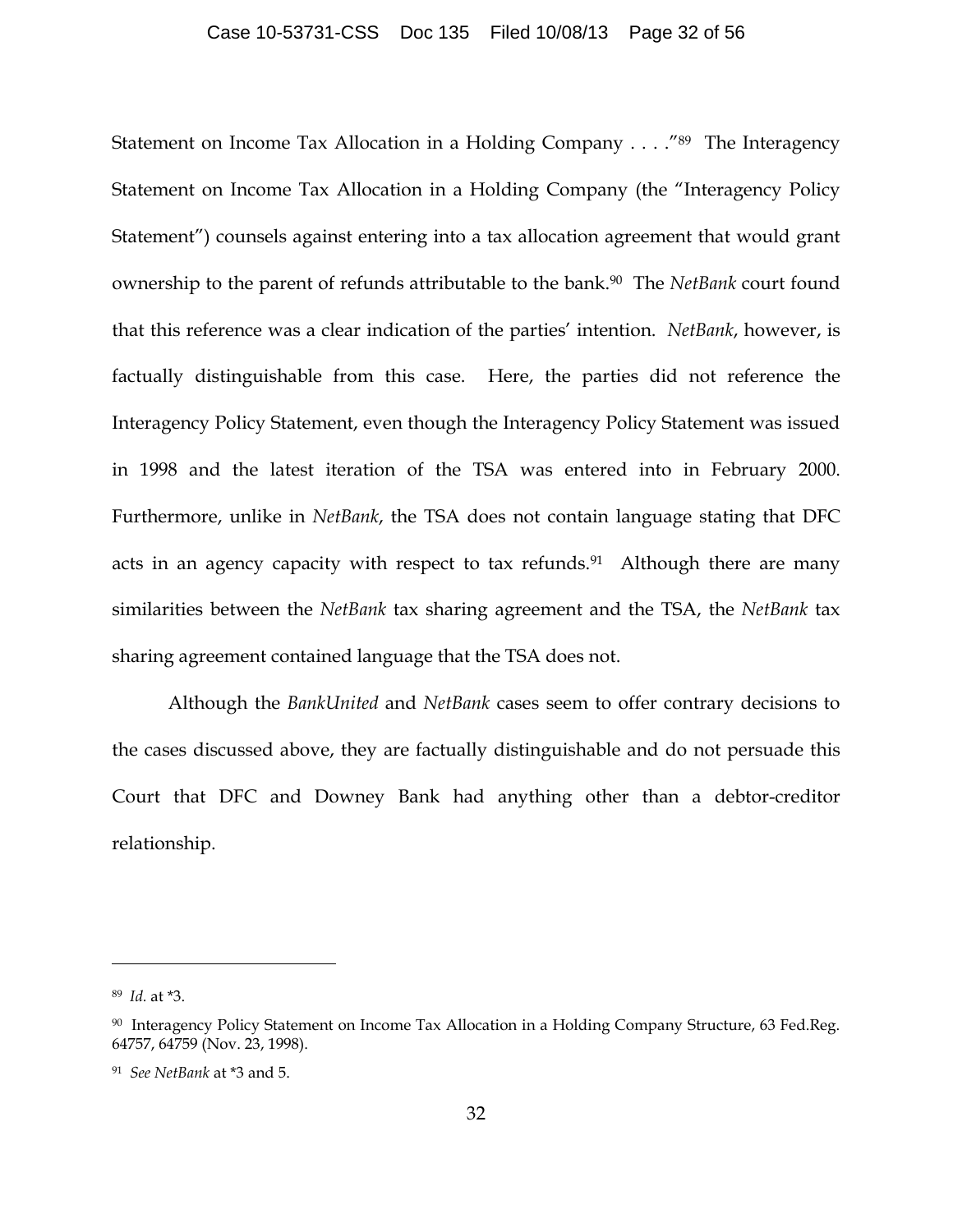## **2. The TSA Contains No Escrow, Segregation Requirement, or Use Restrictions on Any Refund that DFC Receives.**

The second factor to consider in determining if the Debtor and Downey Bank have a debtor-creditor relationship is whether the TSA contains any escrow requirements, segregation requirements and/or use restrictions in connection with the

Tax Refund. More specifically, as set forth in *IndyMac Bancorp*:

courts have repeatedly found that the lack of provisions requiring the parent to segregate or escrow any tax refunds and the lack of restrictions on the parent's use of the funds while in the parent's possession further evidences a debtorcreditor relationship.92

"It is a firmly established principle that if a recipient of funds is not prohibited from using them as his own and commingling them with his own monies, a debtor-creditor, not a trust, relationship exists."93 As set forth in *IndyMac Bancorp*, the Court will look at the broader range of actions that are permitted or forbidden by the TSA.94

The TSA contains no escrow provisions, segregation requirements or restrictions on DFC's use of any tax refund that the government pays to DFC. Nothing in the TSA imposes any duty upon DFC to hold these funds in trust or to treat them as trust funds for the benefit of any other parties. Prior to the payment of any tax refund to the Affiliated Group members, DFC has complete dominion and control over the monies

<sup>92</sup> *IndyMac Bancorp,* at \*15 (citations omitted).

<sup>93</sup> *In re Black & Geddes, Inc.*, 35 B.R. 830, 836 (Bankr. S.D.N.Y. 1984). *See In re Coupon Clearing Serv., Inc.*, 113 F.3d 1091, 1101 (9th Cir. 1997) (*quoting In re Black & Geddes, Inc.*, 25 B.R. at 836); *Lonely Maiden Prods., LLC v. GoldenTree Asset Mgmt., LP*, 201 Cal. App. 4th 368, 380 (2011) (*quoting In re Black & Geddes, Inc.*, 25 B.R. at 836).

<sup>94</sup> *IndyMac Bancorp,* at \*15.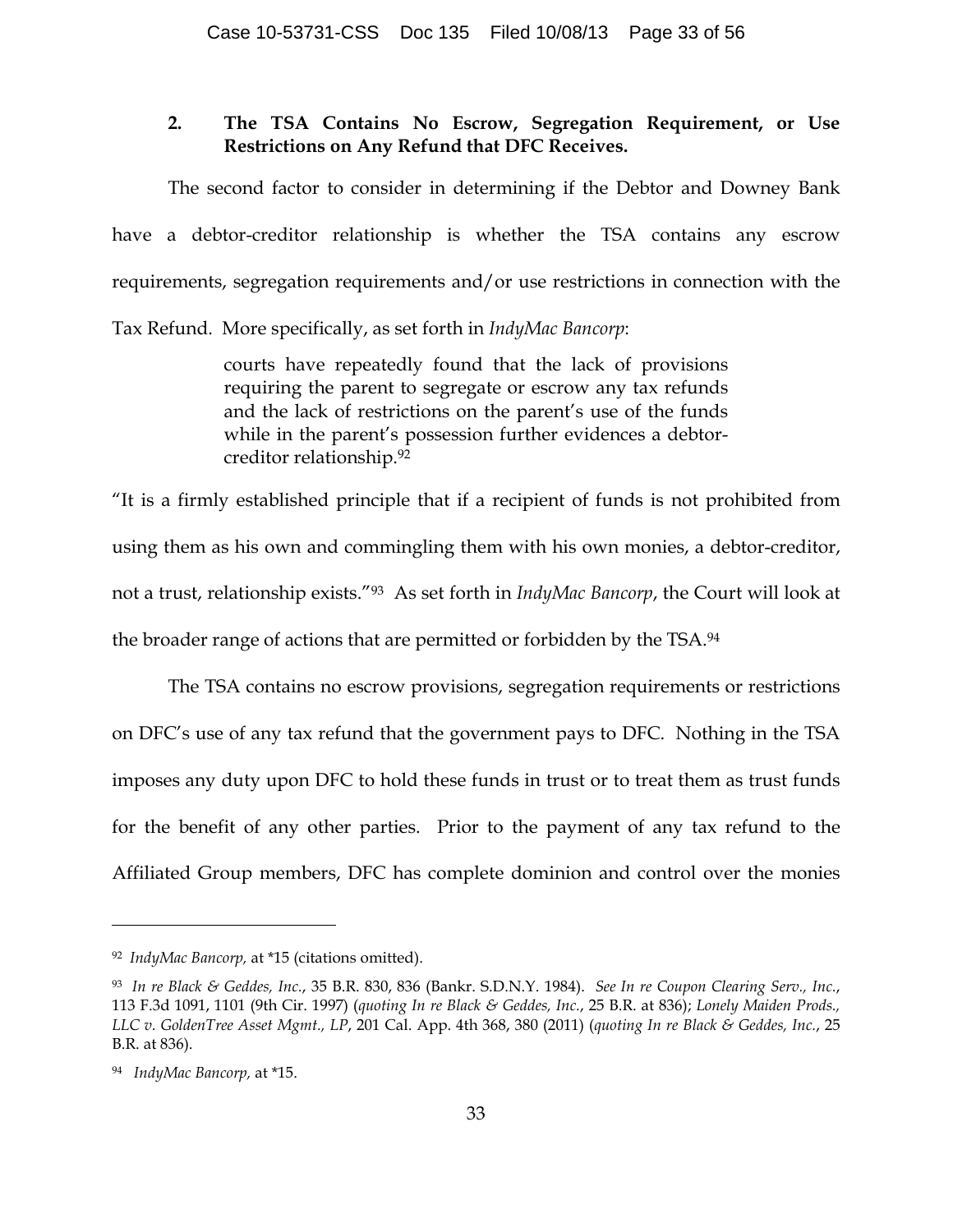received from the governmental authorities for over a week.<sup>95</sup> Furthermore, Downey Bank's rights (and those of the other Affiliated Group members) are limited to the expectancy of payment of a sum at future date.<sup>96</sup>

FDIC-R argues that because the TSA does not explicitly discuss ownership of the

Tax Refund, that the Court should rely on the following language:

In no instance shall the allocation of tax liability to any member of the Affiliated Group pursuant to this [Tax Sharing] Agreement be less favorable than the tax liability which result from such member filing a separate tax return.<sup>97</sup>

The above-quoted language is contained in several places is the TSA. More specifically, it arises in relation to computing tax liability;<sup>98</sup> the payment of estimated tax liability;<sup>99</sup> an increase in tax liability from recomputed tax liability (in the case of an amended tax return, claim for refund, or tax audit); $100$  and state and other taxes. $101$  As stated in *IndyMac Bancorp*, the separate-return language is a right "to receive fungible 'payments'

<sup>95</sup> TSA, § 2.1(h) (proscribing seven business days for DFC to pay the Affiliated Group member's refund). The FDIC-R relies on In *BSD Bancorp, Inc v. FDIC*, No. 93-12207-A11 (S.D. Cal. Feb. 28, 1995) (Feldman Declaration, Exh. 57), however, the *BSD Bancorp* opinion does not set forth terms of tax sharing agreement; so it is impossible to compare that tax sharing agreement to the one *sub judice*. Regardless, the *BSD Bancorp* court concluded that the parent was required to give subsidiary its share of the refund in cash and immediately; as discussed, here, no such requirement exists (Debtor controls the amount it determines to pay its subsidiary for 7 business days, if at all. *See* TSA, §2.h.).

<sup>96</sup> *See IndyMac Bancorp,* at \*16.

<sup>97</sup> TSA, § 2.1(d).

<sup>98</sup> *Id*.

<sup>99</sup> TSA, § 2.1(e). The TSA also refers to a "separate-return basis" when discussing unused losses. TSA,  $§ 2.1(g).$ 

<sup>100</sup> TSA, § 2.1(h).

<sup>101</sup> TSA, §§ 2.2 and 2.3.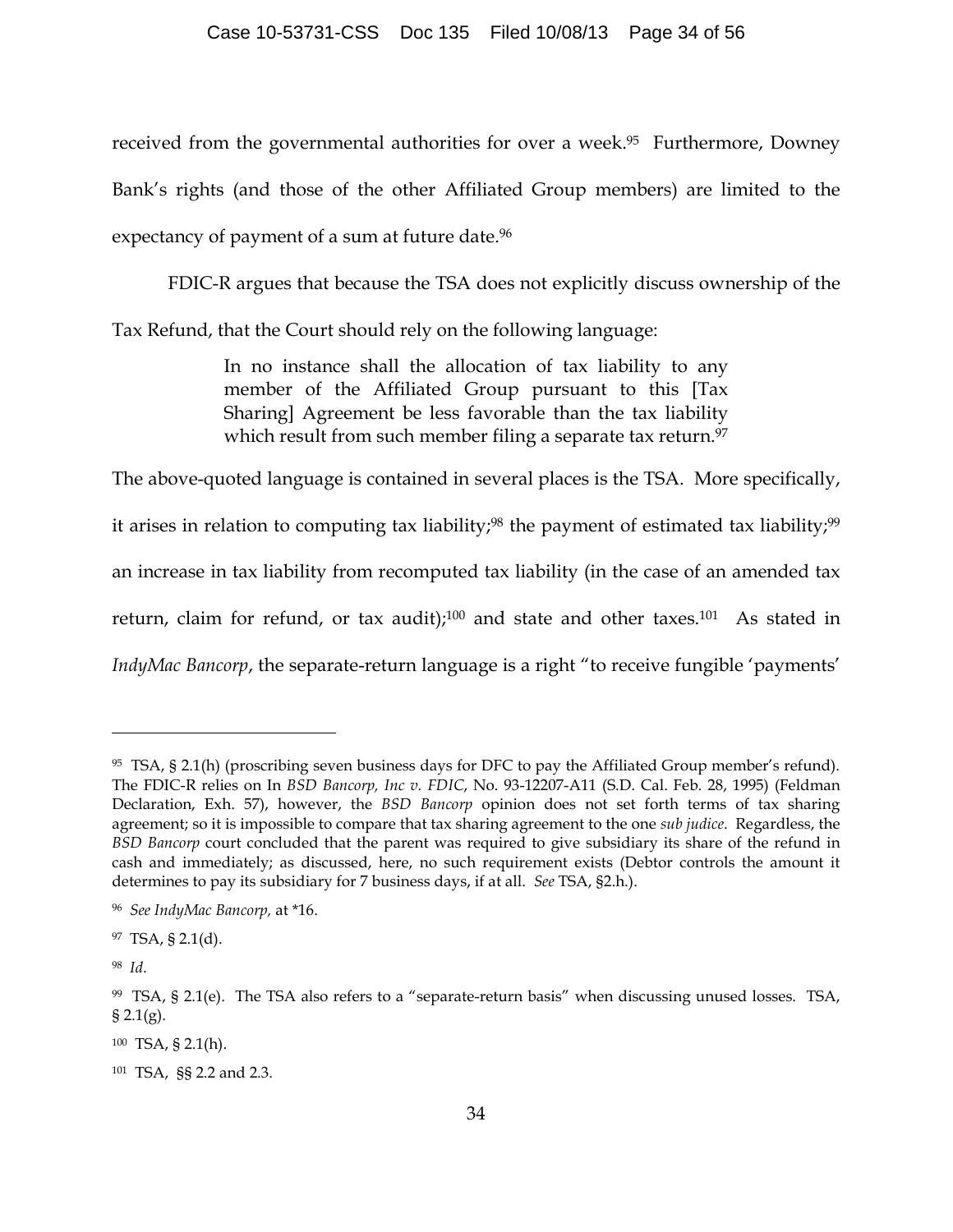#### Case 10-53731-CSS Doc 135 Filed 10/08/13 Page 35 of 56

using a formula calculated as if the Bank were a separate tax filer is meaningfully different from the right to receive any specific *refunds* upon receipt."102

The Court finds that the stand-alone language refers to the *amount* of tax liability to be paid by the members of the Affiliated Group and does not create a trust or agency relationship or ownership of any refund. Nothing herein affects the *amount* of FDIC-R's claim against DFC – this Opinion relates solely to who "owns" the Tax Refund.

Here, the debtor-creditor relationship is created by the lack of segregation provisions or use restrictions.103 When DFC receives the tax refund, DFC stands as a future debtor of Downey Bank (after the passage of seven business days) and not as trustee or agent.104

# *3. The TSA Delegates Complete and Unrestrained Decision-Making to DFC Regarding All Tax Matters.*

The last factor to consider in determining whether a debtor-creditor relationship exists between the parties is whether contractual provisions give "a parent sole discretion to prepare and file consolidated tax returns and to elect whether or not to receive a refund."105

<sup>102</sup> *IndyMac Bancorp*, at \*14 (emphasis supplied).

<sup>103</sup> *Id. at* \*16 (finding that "a debtor-creditor relationship is created because lack of segregation provisions or use restrictions undermines the direction and control necessary to establish an agent or trustee relationship."(citations omitted)).

<sup>104</sup> *See id.*

<sup>105</sup> *Id.* at \* 16 (citations omitted).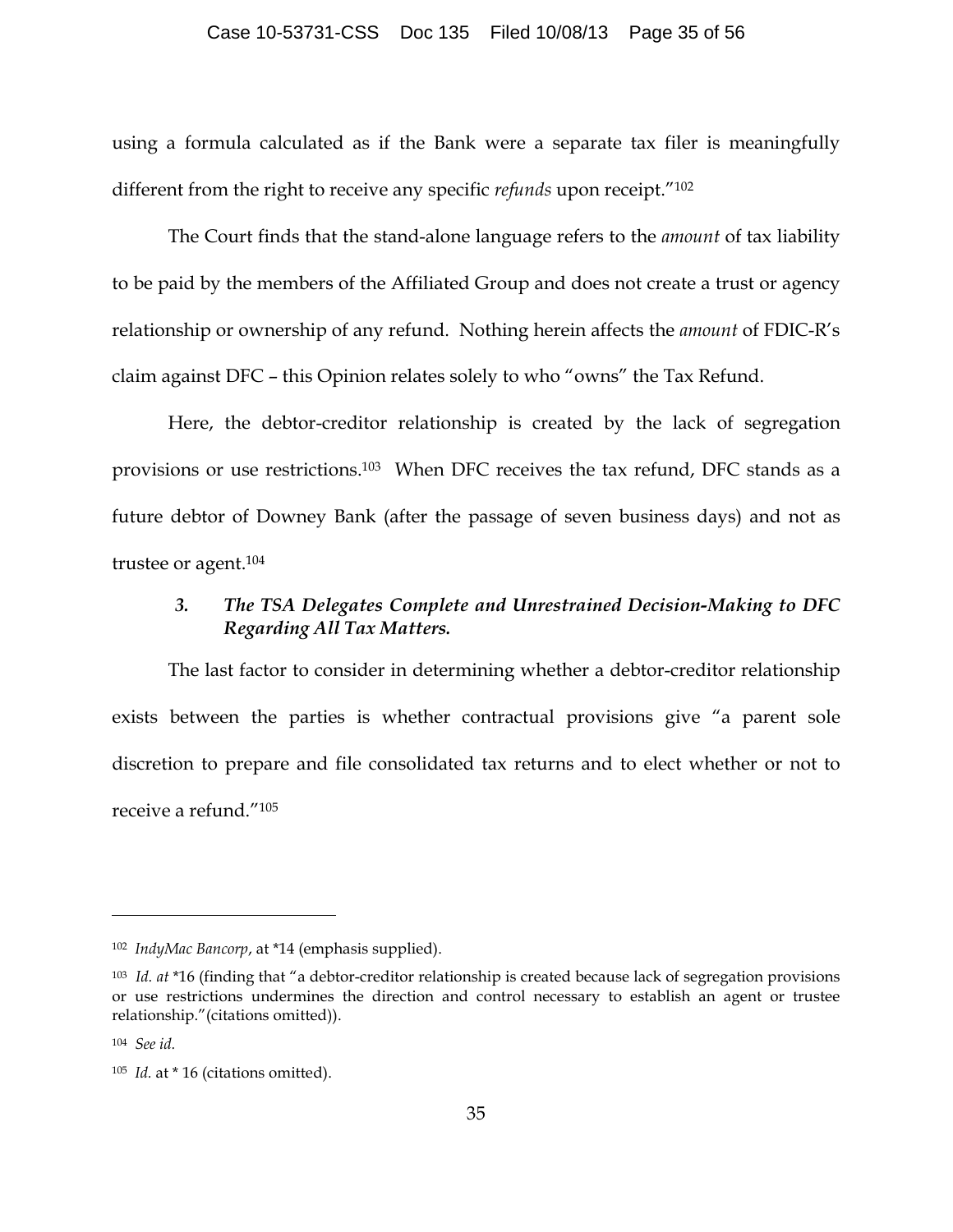Section 2.4 of the TSA gives DFC "sole discretion over (1) the manner in which tax returns are prepared and filed, (2) whether any tax refund should be paid or credited against future tax liability, and (3) how to resolve disputes with the taxing authorities."106 In fact, the TSA provisions in this matter are almost identical to those in *IndyMac Bancorp.* <sup>107</sup> This Court agrees with *IndyMac Bancorp* and finds that this language does not subject DFC to the direction or control of any member of the Affiliated Group and does not establish a principal-agent relationship between the members of the Affiliated Group and DFC. 108

FDIC-R argues that the "mere use of certain words" should not over-ride the *intention* of the parties.109 However, the preliminary consideration of extrinsic evidence does not trump the TSA's clarity. 110 For example, FDIC-R submits (and the Movants do not dispute) that prior tax refund checks were deposited directly into Downey Bank's accounts (rather than first being deposited into DFC's accounts).111 This practice,

<sup>106</sup> TSA, § 2.4(a).

<sup>107</sup> *IndyMac Bancorp*, at \* 16.

<sup>108</sup> *Id*.

<sup>109</sup> *Pac. Gas & Elec. Co. v. G. W. Thomas Drayage & Rigging Co.*, 69 Cal. 2d 33, 38, 442 P.2d 641 (1968) ("A court must ascertain and give effect to this intention by determining what the parties meant by the words they used. Accordingly, the exclusion of relevant, extrinsic, evidence to explain the meaning of a written instrument could be justified only if it were feasible to determine the meaning the parties gave to the words from the instrument alone.").

<sup>110</sup> *Zenger-Miller, Inc. v. Training Team, GmbH*, 757 F. Supp. 1062, 1068 (N.D. Cal. 1991).

<sup>111</sup> Feldman Declaration, Exh. 15, Buck Tr. 152:4-153:12. *See* also Feldman Declaration, Exh. 23.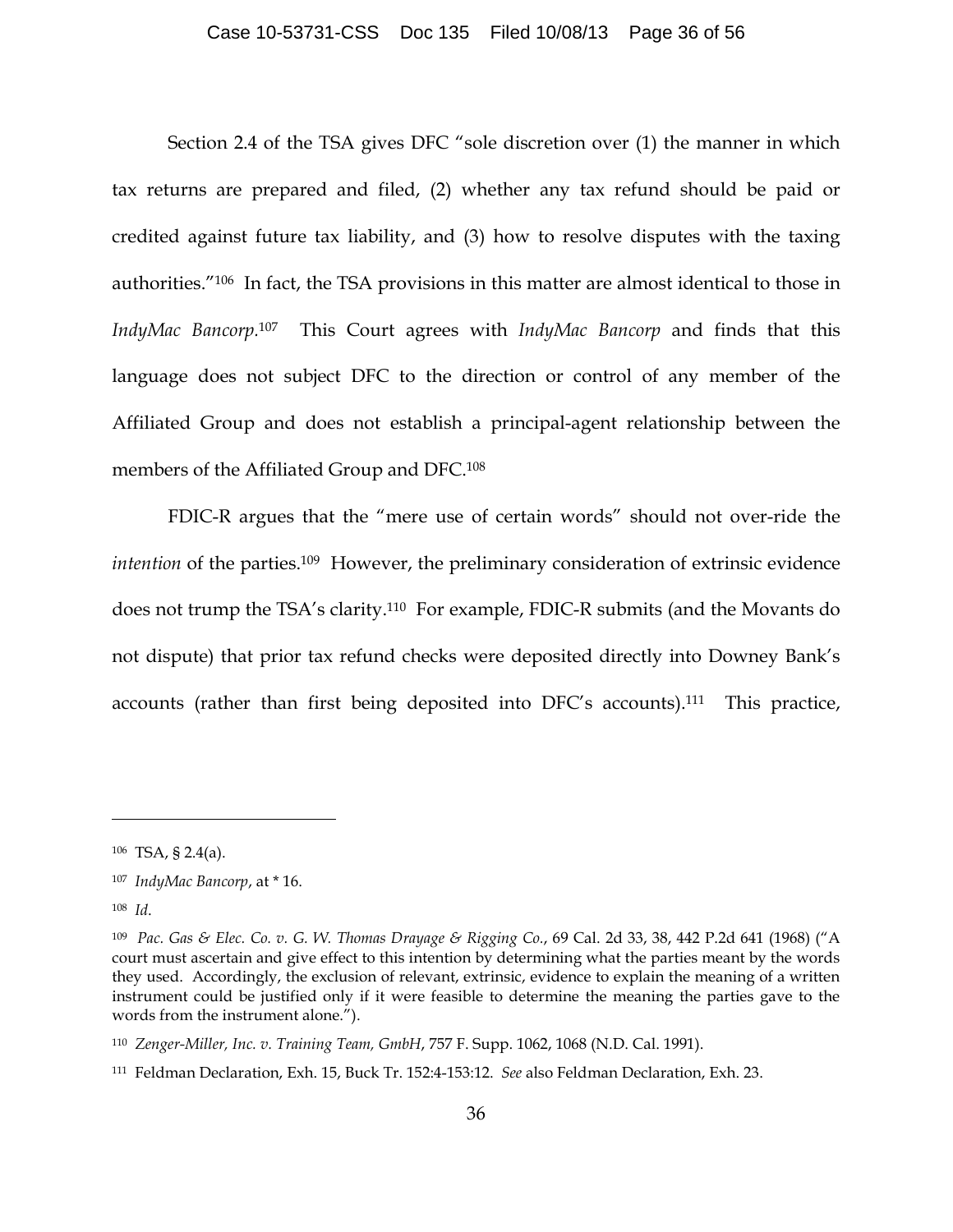#### Case 10-53731-CSS Doc 135 Filed 10/08/13 Page 37 of 56

however, only reinforces the debtor-creditor relationship because DFC had to consent and direct the deposit of the check into Downey Bank's account.112

As set forth herein, it is beyond the "mere words." The Court is persuaded by (i) the absence of a precise provision establishing a trust or agency relationship; (ii) DFC's sole discretion to prepare and file the consolidated tax return, including "the manner in which any item of income, gain, loss, deduction or credit shall be reported;" (iii) DFC's sole discretion to determine whether any overpayments to which Downey Bank may have been entitled to be paid by way of refund or credited against the tax liability of the consolidated group; and (iv) DFC's ability to hold any refund for more than a week. These provisions giving complete discretion to DFC along with the specific words of "payment" and "reimbursement," leads this Court to find that DFC owns any Tax Refund. And, consequently, FDIC-R has a claim against DFC's estate for the amount of its separate-return basis.113

In conclusion, all three of the *Indy Mac* Bancorp factors favor, as a matter of law, a finding that under the unambiguous terms of the TSA the relationship of the Debtor

<sup>112</sup> *See, e.g. Unlimited Adjusting Grp., Inc. v. Wells Fargo Bank, N.A.*, 94 Cal. Rptr. 3d 672, 676-77 n. 6 (2009) ("When a payee receives a check, the payee becomes its holder. The payee may negotiate the check by indorsing it and transferring it to another person, who then becomes its holder." (citations and internal quotation marks omitted)); *Pac. Indem. Co. v. Sec. First Nat. Bank*, 56 Cal. Rptr. 142, 150 (1967) ("Where a depositor issues a check instructing the drawee bank to make a payment from his funds on deposit to a specified person, his account may not be charged for this amount unless this person actually endorses and negotiates this check.").

<sup>113</sup> *See generally* TSA, § 2.4(a).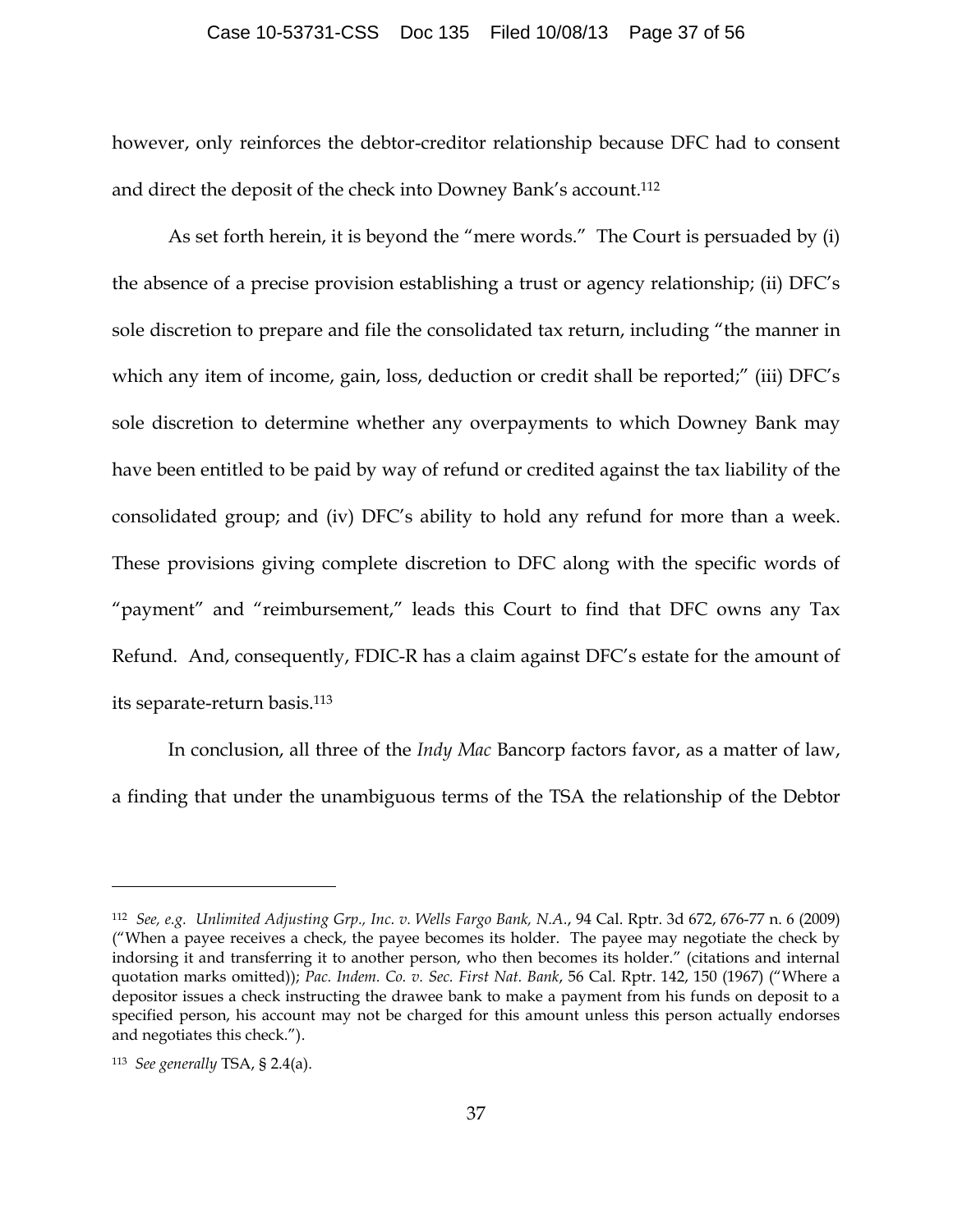and Downey Bank in connection with the Tax Refund is that of a debtor and a creditor, respectively.114

### **E. Course of Performance**

Notwithstanding that the parties have a debtor-credit relationship under the unambiguous terms of the TSA, FDIC-R argues that the Affiliated Group's course of performance indicates that Downey Bank owns the tax refund. In support of its position, FDIC-R submitted (along with other evidence) both a factual declaration and an expert declaration. As such, the Court must first determine whether it should consider these declarations.

## **1. Extrinsic Evidence**

FDIC-R has submitted the declaration of Donald E. Royer, the former Executive Vice President, General Counsel and Corporate Secretary for Downey Bank and DFC ("Royer Declaration") and the declaration of William Lesse Castleberry, Esq., an attorney who specializes in federal income taxation (the "Castleberry Declaration"). The Castleberry Declaration was submitted as an expert opinion regarding the TSA. The Movants object to the Royer Declaration and the Castleberry Declaration on the basis that these declarations are impermissible extrinsic evidence.

<sup>114</sup> *IndyMac Bancorp* at \*2.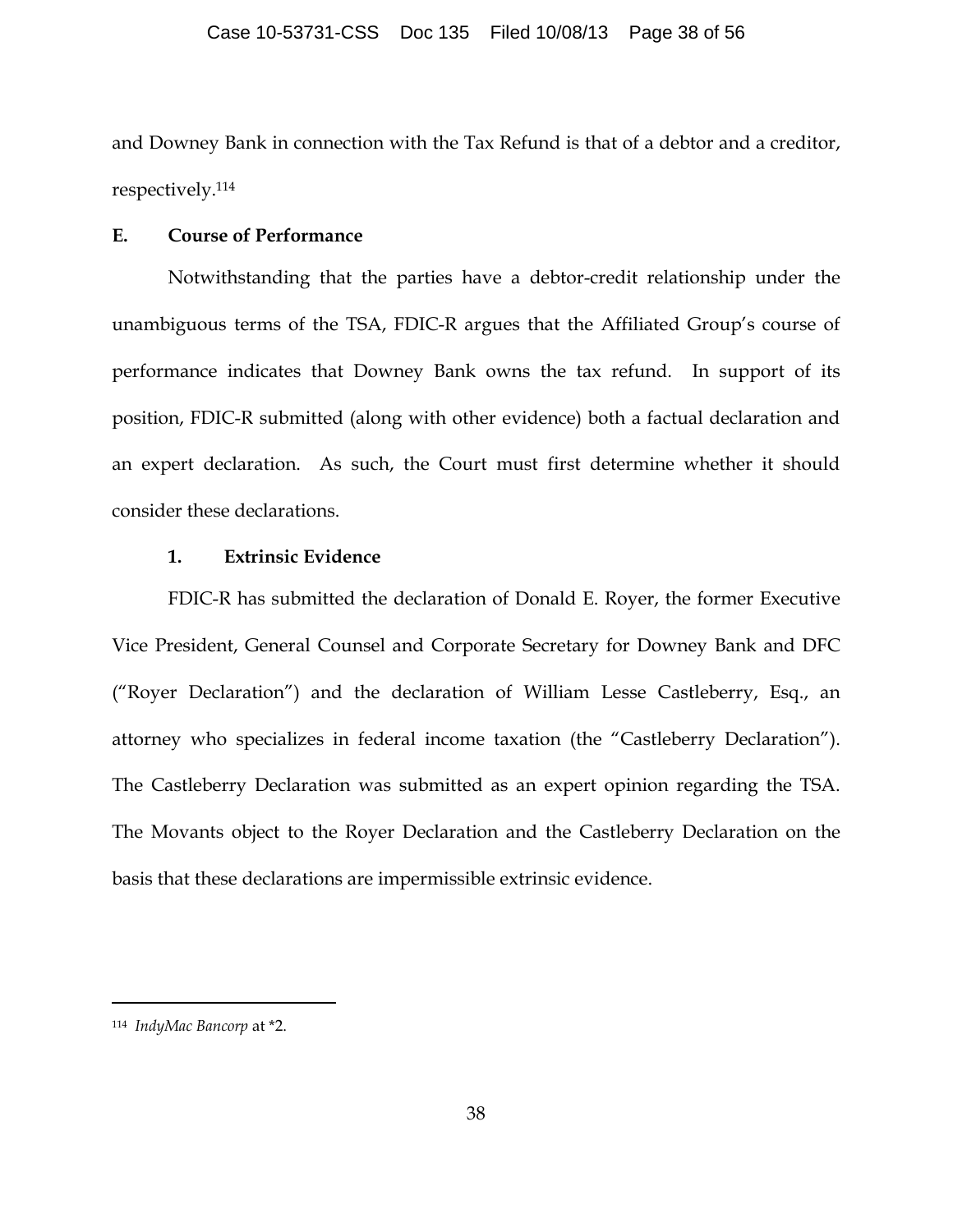California law allows the admission of parol evidence only if it is (1) "relevant" to prove (2) "a meaning to which the language of the instrument is reasonably susceptible."115 "California recognizes the objective theory of contracts, under which it is the objective intent, as evidenced by the words of the contract, rather than the subjective intent of one of the parties, that controls interpretation. The parties' undisclosed intent or understanding is irrelevant to contract interpretation."116

> [However, in California,] rational interpretation requires at least a preliminary consideration of all credible evidence offered to prove the intention of the parties. Such evidence includes testimony as to the circumstances surrounding the making of the agreement \* \* \* including the object, nature and subject matter of the writing \* \* \* so that the court can place itself in the same situation in which the parties found themselves at the time of contracting. If the court decides, after considering this evidence, that the language of a contract, in the light of all the circumstances, is fairly susceptible of either one of the two interpretations contended for \* \* \*, extrinsic evidence relevant to prove either of such meanings is admissible.<sup>117</sup>

The Royer Declaration states that the TSA "intended to provide a mechanism by which

DFC would act as agent for the consolidated group members, including [Downey

<sup>115</sup> *U.S. Cellular Inv. Co. v. GTE Mobilnet, Inc.*, 281 F.3d 929, 938 (9th Cir. 2002) (citations and internal quotation marks omitted).

<sup>116</sup> *Founding Members of the Newport Beach Country Club v. Newport Beach Country Club, Inc.*, 135 Cal. Rptr. 2d 505, 514 (2003) (citations and internal quotations marks omitted). *See also Yount v. Acuff Rose-Opryland*, 103 F.3d 830, 836 (9th Cir. 1996) (citations omitted) (holding that "[c]ontract interpretation is governed by the objective intent of the parties as embodied in the words of the contract. . . . However, evidence of the "subjective, uncommunicated intent of one of the parties" cannot be used to contradict the express terms of the contract.").

<sup>117</sup> *Pac. Gas & Elec. Co.*, 442 P.2d at 645-46 (citations, footnotes and internal quotation marks omitted).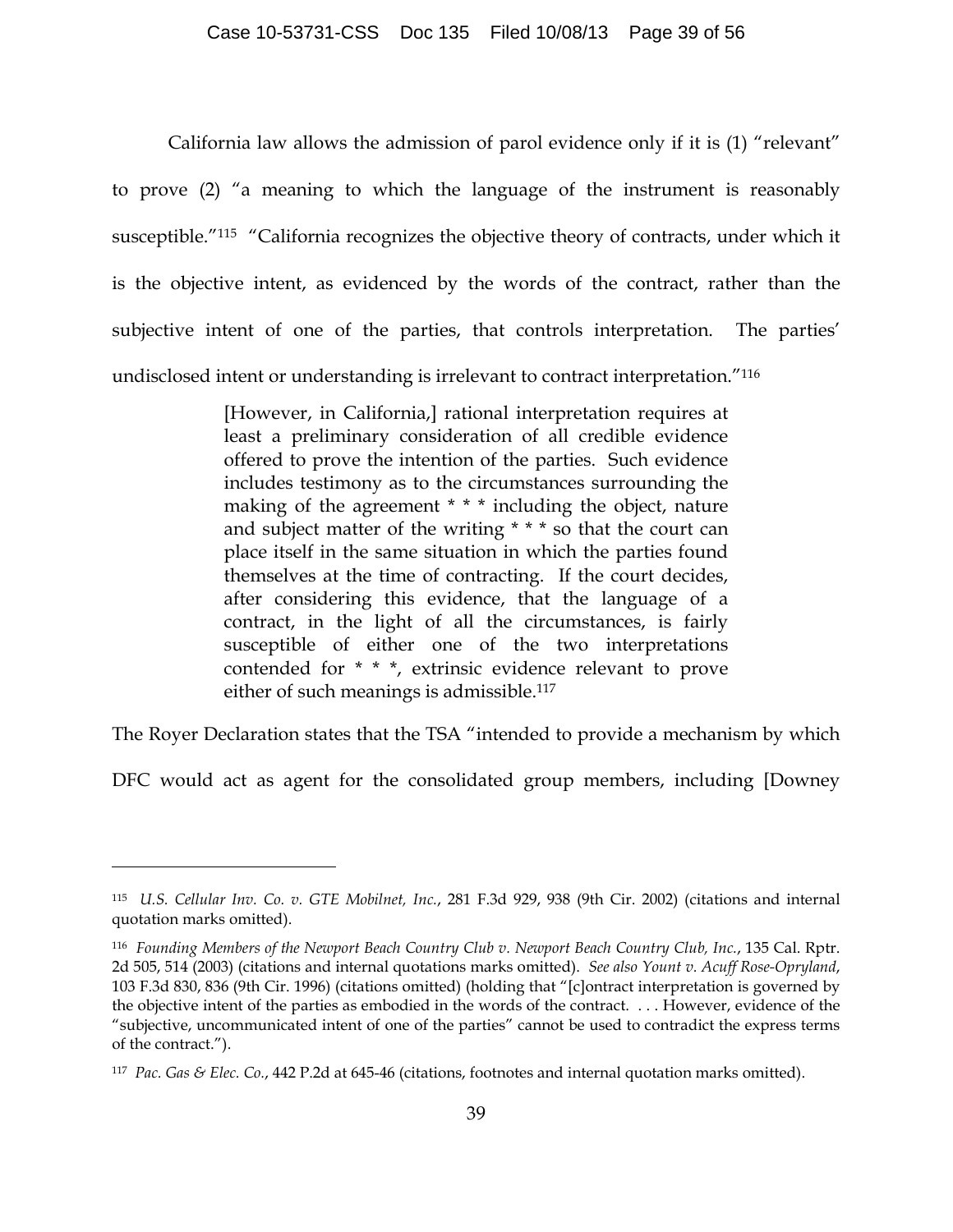#### Case 10-53731-CSS Doc 135 Filed 10/08/13 Page 40 of 56

Bank], with respect to tax matters. The TSA was not intended to grant to DFC ownership of any tax refunds to which another member of the consolidated group was entitled, either because it acted as agent for the group or otherwise."118 Although Mr. Royer states that he was one of the drafters of the TSA, he is not a signatory to the TSA; so in effect, his "intent" as one of the drafters, cannot be the "intent" of the signatories to the TSA. Furthermore, Mr. Royer did not submit any evidence in support of this conclusory statement made over 13 years after the TSA was executed;<sup>119</sup> nor did he claim that his alleged "intent" was discussed among or communicated to the parties to the TSA. Indeed, the TSA, an integrated contract, <sup>120</sup> states that the "intent" of the parties is:

> to establish a method for allocating the consolidated tax liability of each member among the Affiliated Group . . . for reimbursing Financial for payment of such tax liability, for compensating members of the Affiliated Group for use of their losses or tax credits, and to provide for the allocation and payment of any refund arising from a carryback of losses or tax credits from subsequent taxable years.<sup>121</sup>

Nothing therein suggests an agency or trust relationship. As such, Mr. Royer's conclusory statements do not override the "intent" expressly stated in the TSA. As a

<sup>118</sup> Royer Declaration, ¶ 8.

<sup>119</sup> *Heston v. Farmers Ins. Grp.*, 160 Cal. App. 3d 402, 413, 206 Cal. Rptr. 585 (Ct. App. 1984) ("A dispute over the terms of the Agreement clearly had arisen at the time the January 25 letter was sent, even if no dispute between Heston and Farmers had yet occurred. Farmers cannot impose its own interpretation six years after the signing of the Agreement, after it had become apparent that paragraph H presented a problem . . .").

<sup>120</sup> TSA, § 3.1.

<sup>121</sup> TSA, § 2.1(a).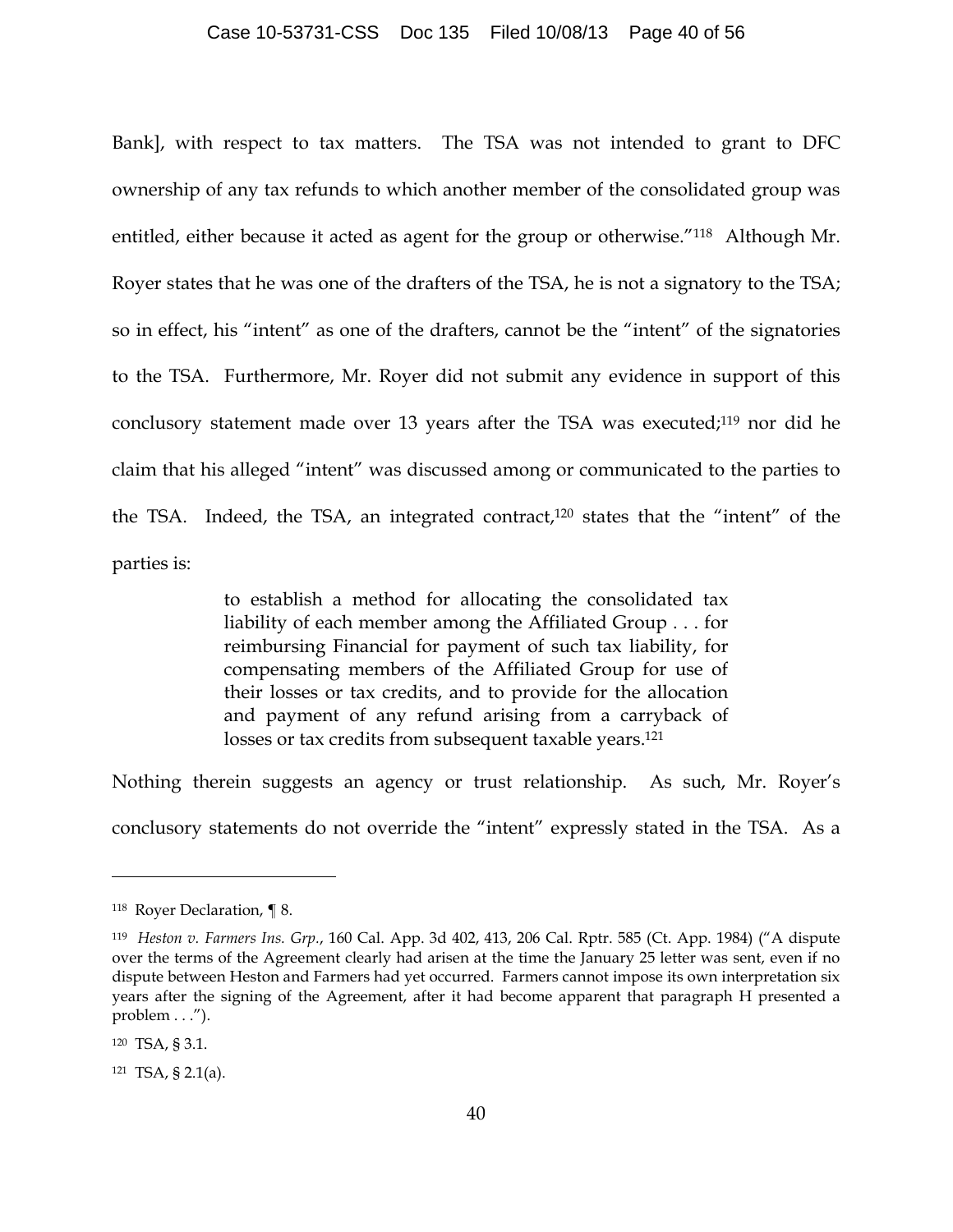#### Case 10-53731-CSS Doc 135 Filed 10/08/13 Page 41 of 56

result, the Royer Declaration is impermissible extrinsic evidence and will not be considered by the Court.

The Castleberry Declaration, submitted as an expert declaration, will similarly not be considered. In California, the "interpretation of contractual language is a legal matter for the court . . . expert opinion on contract interpretation is usually inadmissible." 122 As interpretation of the TSA is a legal matter and the Court has found that the TSA is unambiguous, the Court will not consider the testimony of Mr. Castleberry.123

## **2. The Course of Performance**

 $\overline{a}$ 

In addition to the declarations discussed (and disposed of) above, FDIC-R asserts that three elements of the performance of the parties, i.e., the Debtor, Downey Bank and their affiliates, under the TSA support a finding that Downey Bank owns the Tax Refund. None of these arguments, however, are persuasive. First, FDIC-R argues that the parties historically treated tax refunds as property of Downey Bank. The prior tax

<sup>122</sup> *In re Tobacco Cases I*, 111 Cal. Rptr. 3d 313, 320 (2010) (citations and internal quotations omitted); *Oceanside 84, Ltd. v. Fid. Fed. Bank*, 66 Cal. Rptr. 2d 487, 494 (1997)("The interpretation of a written instrument, even though it involves what might properly be called questions of fact, is essentially a judicial function to be exercised according to the generally accepted canons of interpretation so that the purposes of the instrument may be given effect. . . . It is therefore solely a judicial function to interpret a written instrument unless the interpretation turns upon the credibility of extrinsic evidence. (internal citations and quotation marks omitted)).

<sup>123</sup> Similarly, the *IndyMac Bancorp* court similarly rejected the use of a similar Castleberry Declaration. *IndyMac Bancorp,* at \*10 ("[T]he TSA is not ambiguous, and thus parol evidence such as the Castleberry Declaration is not relevant to its interpretation. Moreover, opinion or "expert" testimony about legal issues is not admissible evidence. Because the interpretation of a contract such as the TSA is a legal issue for the Court, Mr. Castleberry's testimony would be inadmissible as evidence even if the Court believed the TSA is ambiguous (which the Court does not)." (citations omitted)).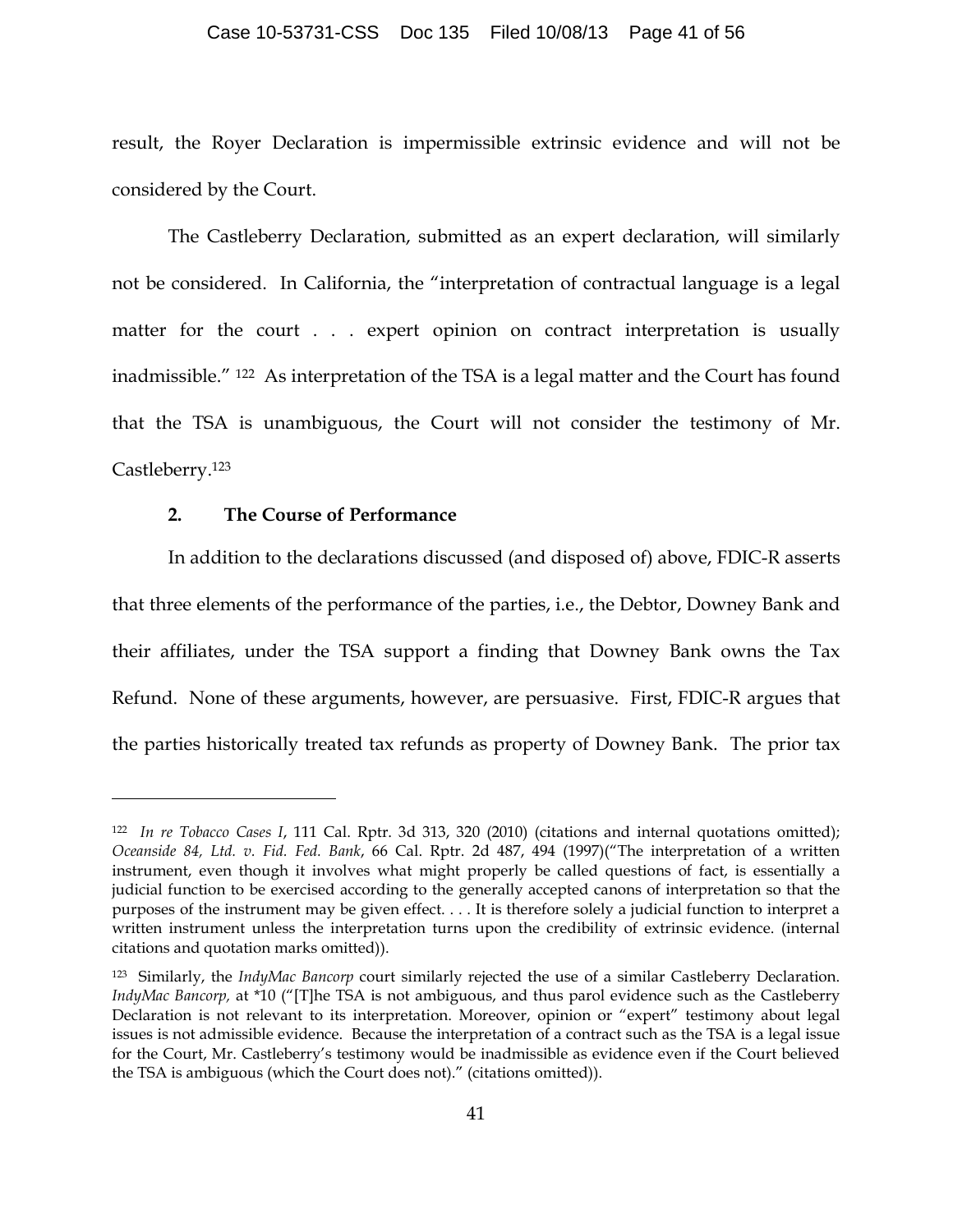#### Case 10-53731-CSS Doc 135 Filed 10/08/13 Page 42 of 56

refund checks were deposited directly into Downey Bank's accounts and Downey Bank remitted payments to the other members of the Affiliated Group for their portion of the tax refund. FDIC-R argues that the tax refund money was never comingled in DFC's accounts because the tax refunds were deposited directly into Downey Bank's accounts. FDIC-R continues that according to IRS regulations that, as between the IRS and the Affiliated Group, for the convenience of the IRS, the parent acts as the agent for the Affiliated Group on "all matters relating to tax liability."124

Second, FDIC-R asserts that the books and records of Downey Bank and DFC reflect that the parties recorded transactions relating to payment of taxes in a manner inconsistent with the debtor-creditor relationship because their books and records were maintained exactly as one would expect if Downey Bank filed its tax returns on a separate return basis.

 $\overline{a}$ 

(A) Each member in the group

\*\*\*

(v) The common parent files claims for refund, and any refund is made directly to and in the name of the common parent and discharges any liability of the Government to any member with respect to such refund;

26 C.F.R. § 1.1502-11 (a).

 $124$  Section § 1.1502-77(a) states in part:

<sup>(</sup>a) Scope of agency--(1) In general--(i) Common parent.  $\dots$  the common parent (or a substitute agent described in paragraph (a)(1)(ii) of this section) for a consolidated return year is the sole agent (agent for the group) that is authorized to act in its own name with respect to all matters relating to the tax liability for that consolidated return year, for--

<sup>(2)</sup> Examples of matters subject to agency. With respect to any consolidated return year for which it is the common parent— . . .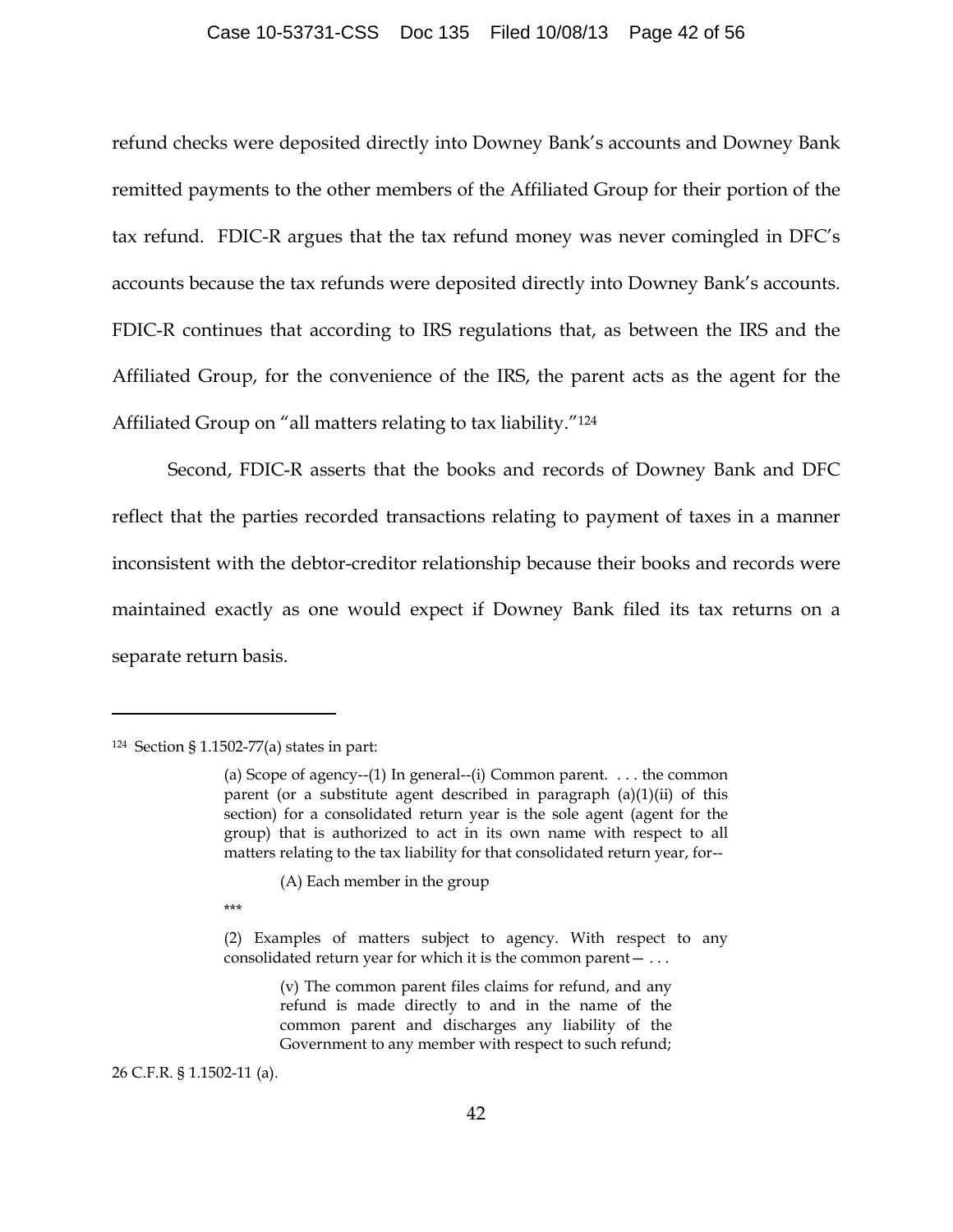Third, FDIC-R asserts that in filings with the SEC and the OTS parties understood that Downey Bank owned any refunds arising from overpayment of taxes.125 Each of these arguments fail.

#### **a. Deposit of the Refund Checks into Downey Bank's Account**

FDIC-R asserts that, in the parties' course of performance, tax refund checks were deposited directly into Downey Bank's account (and not comingled with DFC's funds). And, as such, all the parties considered the refunds to "belong" to Downey Bank.126 This argument fails for several reasons.

(i) The refund checks were made payable to DFC.127 It would be

impossible for Downey Bank to deposit the refund checks without the consent and

direction of DFC.128

 $\overline{a}$ 

128 *See, e.g.*, *supra* at n. 112.

<sup>125</sup> FDIC-R, relying wholly on the Royer Declaration, asserts that the TSA was not supposed to transfer ownership of the tax return (based on the statement in the Royer Declaration that the TSA was not supposed to transfer ownership of the tax return). As stated above, the Court considers the Royer Declaration extrinsic evidence and, as a result, this argument by FDIC-R will not be considered herein.

<sup>126</sup> FDIC-R also asserts that the fact that DFC issued the consolidated tax payment to the IRS is immaterial. *See Cohen v. Un-Ltd. Holdings, Inc. (In re Nelco, Ltd.)*, 264 B.R. 790, 810 (Bankr. E.D. Va. 1999). However, the tax allocation agreement in *In re Nelco, Ltd.* did not "not address the allocation of tax refunds among the consolidated group." *Id.* at 809. As a result the *Nelco* court, following the *Bob Richards* progeny of cases, without a written agreement "a member of a consolidated group can participate in a tax refund only to the extent of tax payments made by that member." *Id.* at 810. Here, the parties are governed by the TSA; as such the holding in *Nelco* is not applicable.

<sup>&</sup>lt;sup>127</sup> FDIC-R argues that the receipt by DFC from the U.S. Treasury of the refund check is not relevant, because all the members assumed the Downey Bank owned the refunds. The Court disagrees, the fact that the consolidated return check is made payable to DFC is, in fact, relevant considering the facts of this case. The refund checks made payable to DFC could **not** be negotiated without the direction and consent of DFC. If the parties did not want DFC to have that control then the TSA would have been drafted accordingly.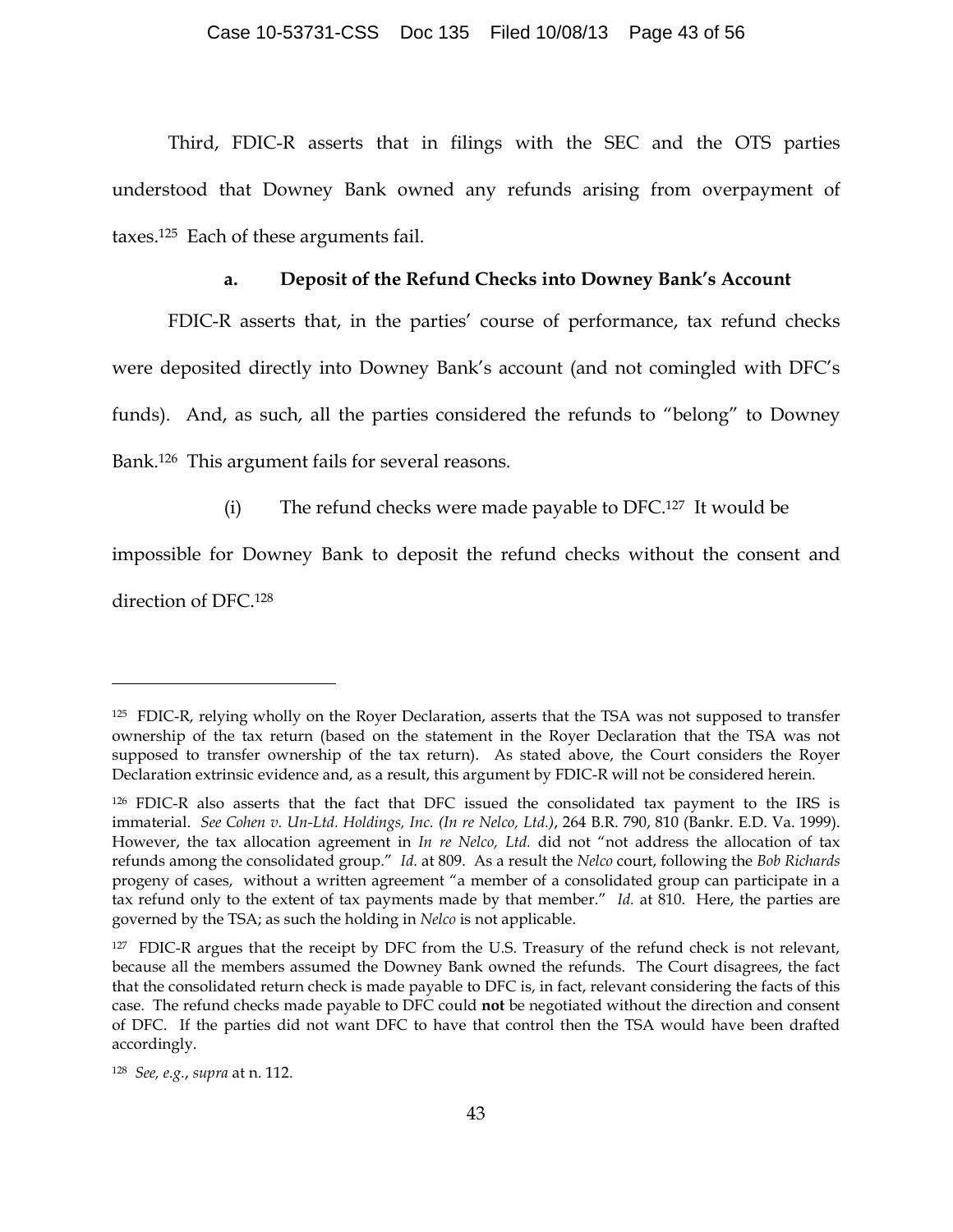#### Case 10-53731-CSS Doc 135 Filed 10/08/13 Page 44 of 56

(ii) DFC deposited the entire tax refund for the consolidated group into Downey Bank's account and Downey Bank, in turn, sent checks to other members of the Affiliated Group for their individual refund amount. If the money "belonged" to the other members of the Affiliated Group, why would DFC deposit it into Downey Bank's account?129 If DFC considered the refund "owned" by Downey Bank – it would have had to consider each member's refund "owned" by that member and DFC would be breaching its duties to the other members by depositing the check into Downey Bank's account. The IRS only issued *one* check and the refunds had to be given to each member of the Affiliated Group – the *only* way to accomplish this task is to deposit the check into one of the member's accounts and then send each member their portion of the refund. DFC directing Downey Bank to do this ministerial task cannot create some sort of agency or trust relationship.

(iii) This deposit process only enforces the Court's finding that DFC was to have the entire tax refund and then had a contractual duty to deliver each member their allocated portion. Again, nothing herein affects FDIC-R's *claim* against DFC. Indeed, per the terms of the TSA (as discussed above) and the course of

<sup>129</sup> On at least one occasion, Downey Bank remitted a portion of the refund to DFC. *See* Wasserman Declaration at ¶ 24 and Exh. D. If the Court were to accept Downey Bank's argument, then DFC would have given "ownership" of its own refund to Downey Bank – this would not make logical sense. Logically, DFC was delegating a ministerial task of depositing the refund check and then distributing the allocated refund to the other members of the Affiliated Group.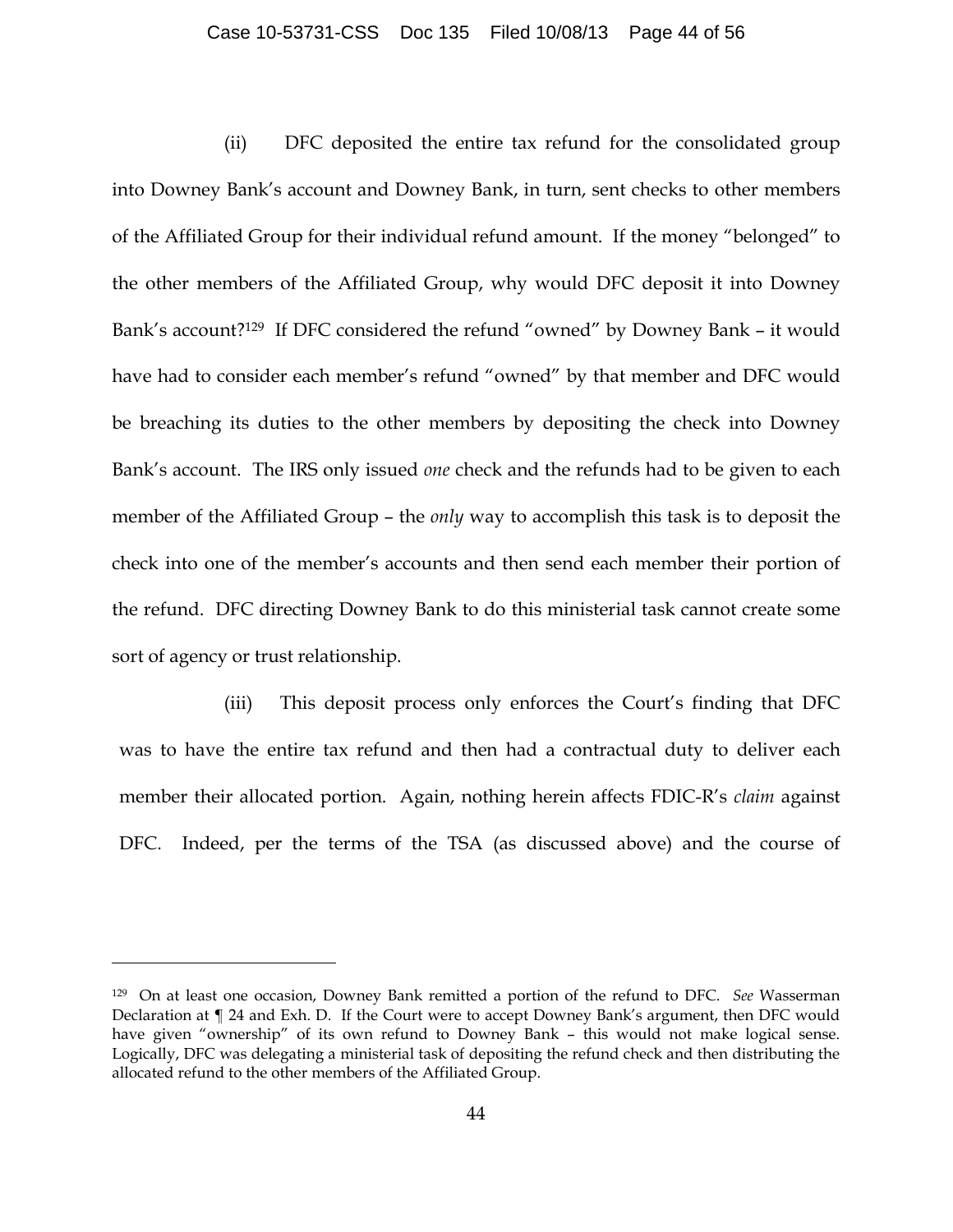#### Case 10-53731-CSS Doc 135 Filed 10/08/13 Page 45 of 56

performance, it appears to the Court that the FDIC-R *does* have a claim against the Debtor's estate based on DFC's contractual relationship with Downey Bank.

(iv) The consolidated tax return regulations "are basically procedural in purpose and were adopted solely for the convenience and protection of the federal government."130 "Federal law does not govern the allocation of the [Affiliated] Group's tax refunds; hence, a parent and its subsidiaries are free to provide for the allocation of tax refunds by contract."131 As such, the tax return regulations do not alter the relationship the parties created in the TSA.

### **b. Books, Records and Public Filings**

FDIC-R next argues that DFC's books and records do not reflect a debtor-creditor relationship. FDIC-R asserts that if there was a debtor-creditor relationship then DFC's books would reflect a receivable and corresponding payable in the full amount of Downey Bank's tax liability and/or refund. Furthermore, FDIC-R continues that in filings with the SEC and the OTS, the parties recognized that Downey Bank owned refunds arising from overpayment of taxes. In support, FDIC-R submitted the declaration of accountant Stephan Wasserman.

<sup>130</sup> *BankUnited*, 12-11392, 2013 WL 4106387 at \*1 n. 2 (citations and internal quotation mark omitted); *In re First Cent. Fin. Corp.*, 269 B.R. 481, 489 (Bankr.E.D.N.Y.2001) ("[U]nder applicable I.R.S. regulations, a parent company acts as agent for the consolidated group in filing consolidated tax returns [but] this agency is purely procedural in nature, and does not affect the entitlement as among the members of the Group to any refund paid by the I.R.S.").

<sup>131</sup> *BankUnited*, 12-11392, 2013 WL 4106387 at \*1.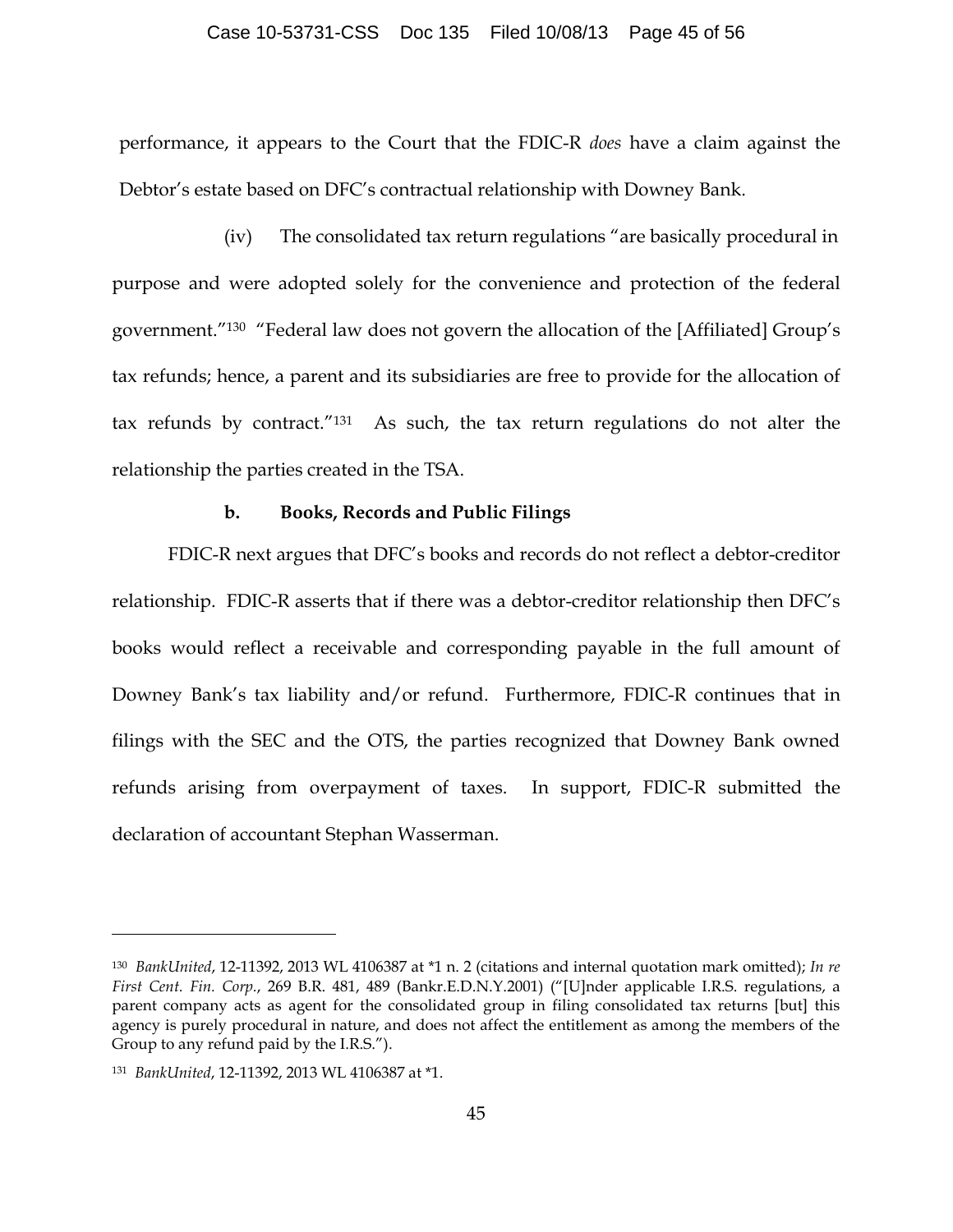The Wasserman Declaration states that DFC did not treat the payment to the U.S.

Treasury as its own expense.132

In DFC's instance, when consolidated taxes became due, DFC would collect a payment from Downey Bank and the other subsidiaries for their separate return tax liability. DFC would deposit the checks into its bank account, thereby recording an increase to cash (a Debit entry) and record the corresponding payable to the U.S. Treasury for Federal taxes (a Credit entry which increased the corresponding payable).133

The declaration continues that DFC recorded the tax payments to the taxing authorities as a reduction of *its* cash and a reduction of *its* taxes payable account.134 However, this accounting method (and as reflected in various public filings) appears consistent with the TSA's mandate that taxes be calculated on a stand-alone basis, as well as, in compliance with the policies issued by the OTS, among other federal agencies.135 Furthermore, the Movants concede that the Tax Refund is generated from the carryback of Downey Bank's net operating losses. Contractually, the Affiliated Group members calculated their tax liability on a stand-alone basis (and indicated such in

<sup>132</sup> Wasserman Declaration § 20(B)(iv).

<sup>133</sup> *Id*. at ¶ 20(B)(iii).

<sup>134</sup> *Id.* at ¶ 20(B)(iv), n. 11.

<sup>135</sup> Interagency Policy Statement 63 FR 64757-01 (Nov. 23, 1998) ("Regardless of the method used to settle intercorporate income tax obligations, when depository institution members prepare regulatory reports, they must provide for current and deferred income taxes in amounts that would be reflected as if the institution had filed on a separate entity basis.").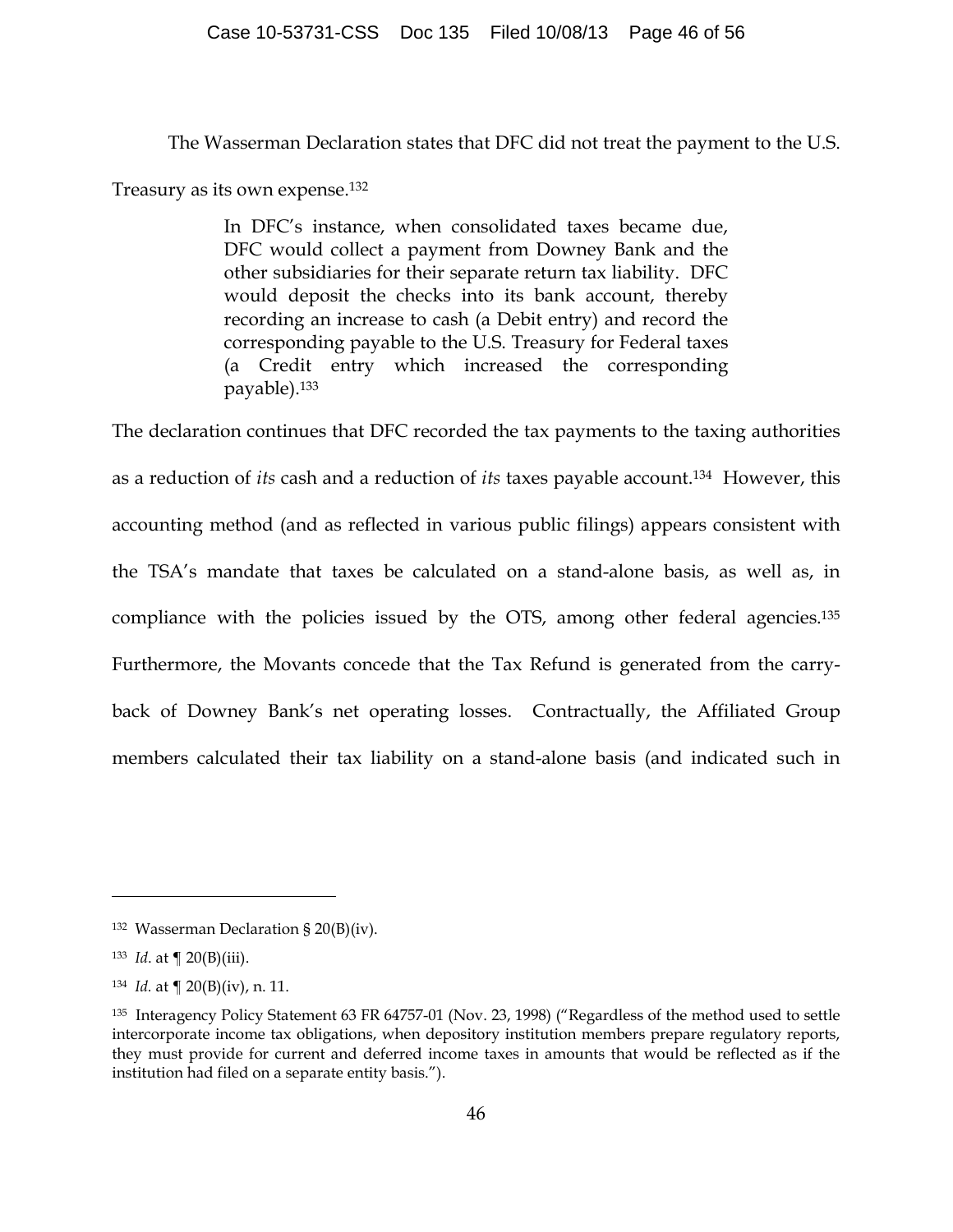public filings). However, in practice to the TSA governed the tax filings, payments and returns – and, ultimately, the ownership of the Tax Refund.

### **F. Trust Relationship**

FDIC-R's final argument is that the TSA did not transfer ownership of any tax refunds from Downey Bank to DFC. Rather, a trust relationship was created where the Debtor held any tax refunds in trust for Downey Bank. FDIC-R's argument fails as an initial matter because, as discussed above, and for the sake of clarity below, the TSA does not contain any trust language.

Nonetheless, FDIC-R argues that *Bob Richards* and the resulting progeny of cases make clear that DFC would have received such funds as an agent of Downey Bank and, as such, would hold the Tax Refund in trust for the benefit of FDIC-R, as successor to Downey Bank. FDIC-R claims that the TSA limited DFC's actions by the provisions about separate filing, and requiring consideration in good faith any treatment proposed by the Affiliate Group member, and requiring that DFC had to make refund payments to the Affiliated Group members within seven business days. All of these TSA provisions highlighted by FDIC-R are discussed above. But, to reiterate, this Court agrees with *IndyMac Bancorp* and finds that this language does not subject DFC to the direction or control of any member of the Affiliated Group and does not establish a principal-agent relationship between the members of the Affiliated Group and DFC.136

<sup>136</sup> *IndyMac Bancorp*, 2:08-BK-21752-BB, 2012 WL 1037481 at \* 16.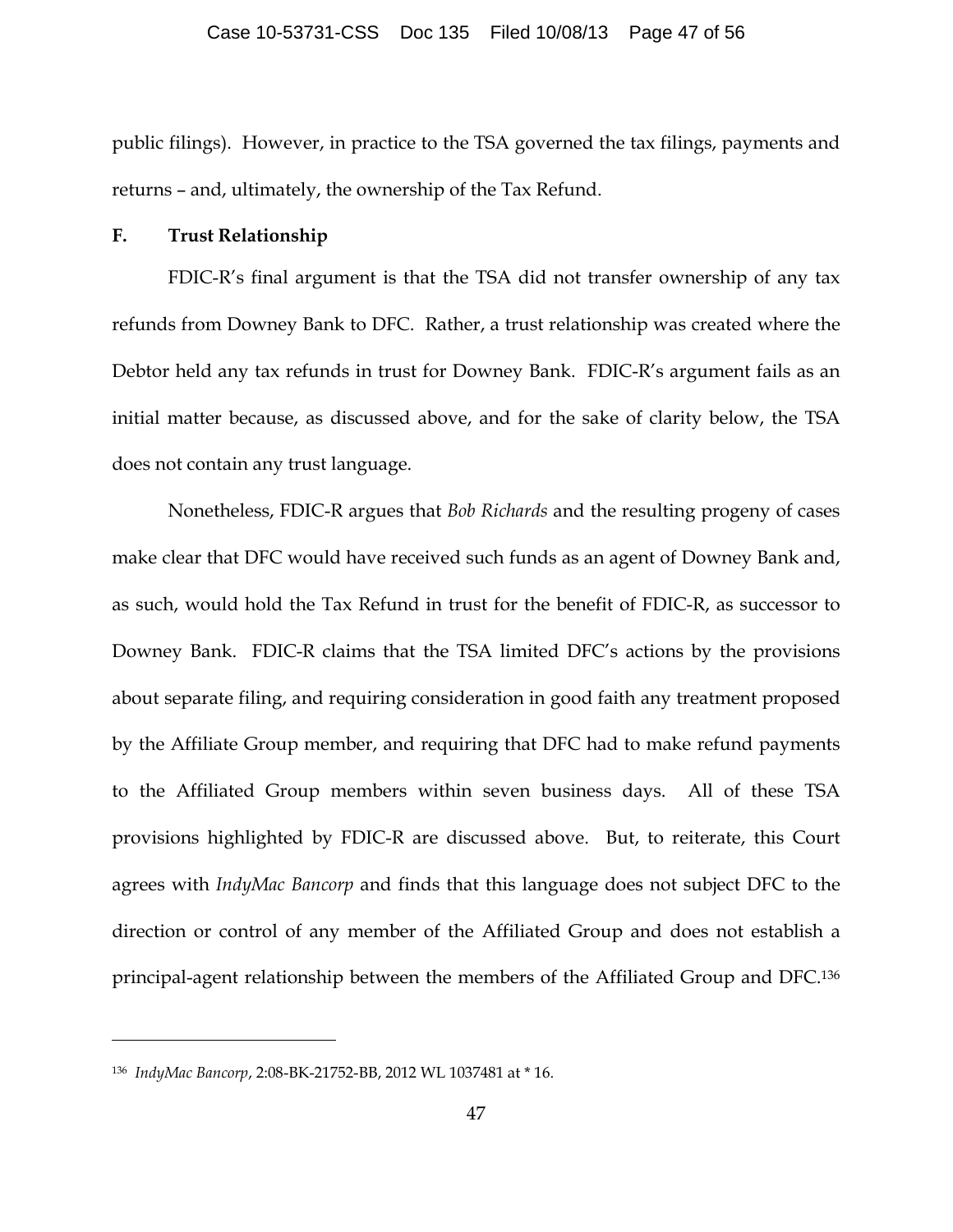#### Case 10-53731-CSS Doc 135 Filed 10/08/13 Page 48 of 56

Furthermore, as discussed above, *Bob Richards* and its progeny of cases *only* applies when there is no express agreement between the parties, which is not the case here. 137

FDCI-R continues that, even if this Court finds that *Bob Richards* and its progeny do not apply, <sup>138</sup> a trust relationship exists under state law. In order to establish a trust, the burden is on FDIC-R to identify some factual disagreement<sup>139</sup> to  $\ell(1)$  demonstrate that the trust relationship and its legal source exist, and (2) identify and trace the trust funds if they are commingled."140 Furthermore, this Court must look California state law to determine whether FDIC-R has established a trust relationship.141

### **1. Express Trust**

Under California law, a voluntary trust is created by acts or words of the trustor

which indicate: "(1) an intention to create a trust and (2) the subject, purpose, and

<sup>137</sup> *See, supra*, n. 69.

<sup>138</sup> FDIC-R also points to several other cases that also are not applicable here: (i) In *Cohen v. Un-Ltd. Holdings, Inc. (In re Nelco, Ltd.)*, 264 B.R. 790, 805 (Bankr. E.D. Va. 1999), the court found the tax allocation agreement ambiguous and, as a result, looked to the economic realities and intention of the parties. Here, the TSA is not ambiguous. (ii) In *BSD Bancorp, Inc v. FDIC*, No. 93-12207-A11 (S.D. Cal. Feb. 28, 1995) (Feldman Declaration, Exh. 57), the tax allocation agreement contained language that allowed the holding company, in unusual circumstances, to "borrow" the refund from the subsidiary (and specified the any loan would be subject to regulations governing loans to affiliates), and absent those "unusual" circumstances the holding company had to pay the refund to the Bank immediately. This is distinguishable from the present case where no such language exists. (iii) In *Lubin v. F.D.I.C.*, 10-CV-00874, 825751, \*5 (N.D. Ga. Mar. 2, 2011), was based upon precise language in the tax sharing agreement that created agency, specifically stating that funds were "obtained as agent" for the group members. No such language exists in the case *sub judice*.

<sup>139</sup> *Mesnick v. General Electric Co.*, 950 F.2d 816, 822 (1st Cir. 1991), *cert. denied*, 504 U.S. 985 (1992) (quoting *Garside v. Osco Drug, Inc.*, 895 F.2d 46, 50 (1st Cir. 1990)) ("In order to continue, the burden shifts to the nonmovant to identify "some factual disagreement sufficient to deflect *brevis* disposition.").

<sup>140</sup> *City of Farrell v. Sharon Steel Corp.*, 41 F.3d 92, 95 (3d Cir. 1994) (citations omitted).

<sup>141</sup> *Id.*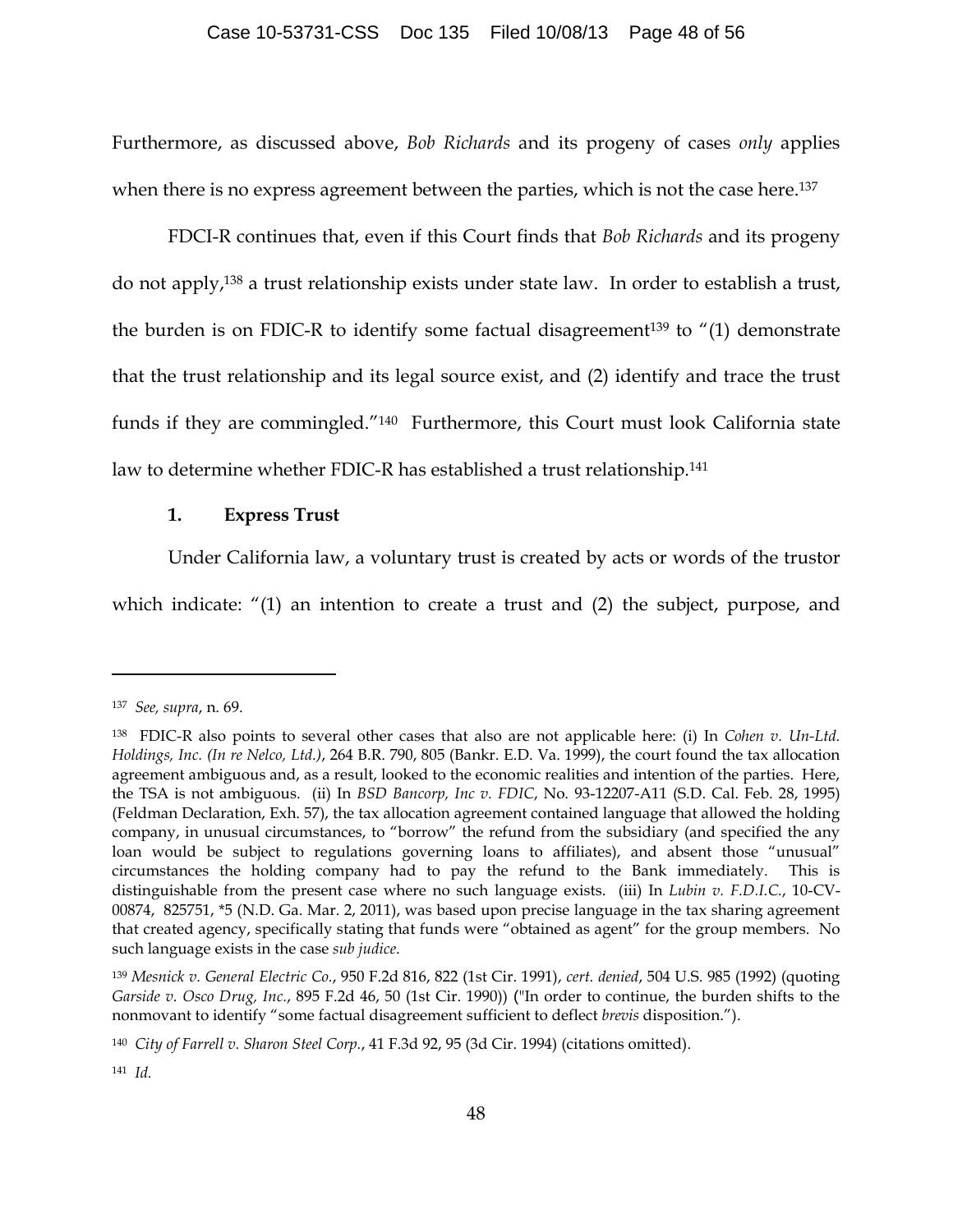#### Case 10-53731-CSS Doc 135 Filed 10/08/13 Page 49 of 56

beneficiary of the trust. A trust is established where the trustee's acts or words express

(1) his acceptance of the trust, or his acknowledgment, made upon sufficient consideration, of its existence, and (2) the subject, purpose, and beneficiary of the trust."142

> If the intention is that the money shall be kept or used as a separate fund for the benefit of the payor or a third person, a trust is created. If the intention is that the person receiving the money shall have the **unrestricted use** thereof, being liable to pay a similar amount whether with or without interest to the payor or a third person, a debt is created." Whether a debt or trust is created by payment of money depends on circumstances surrounding the transaction, including: (1) the presence or absence of an agreement to pay interest; (2) the amount of money paid; (3) the time to elapse before the payee must perform his agreement; (4) the relative financial positions of the parties; (5) the relationship between the parties; (6) the custom in similar transactions. 143

As set forth above in more detail, there was nothing express in the TSA that created a trust relationship; furthermore, DFC's unrestricted use of any tax refund for seven business days also leads this Court to find that no express trust was created.

## **b. Constructive Trust**

 $\overline{a}$ 

A constructive trust remedy exists to prevent unjust enrichment realized through

acts of wrongdoing.144 There have been no allegations or evidence to support a finding

<sup>142</sup> *Weststeyn Dairy 2 v. Eades Commodities Co.*, 280 F. Supp. 2d 1044, 1075 (E.D. Cal. 2003) (footnote omitted) (*citing Abrams v. Crocker-Citizens Nat. Bank*, 41 Cal.App.3d 55, 59, 114 Cal.Rptr. 913 (1974)).

<sup>143</sup> *Id.* at 1075-76 (emphasis added) (*quoting Abrams*, 41 Cal.App.3d at 59 (*citing* Restatement (Second) of Trusts § 12, cmt. g)).

<sup>144</sup> *Id. at* 1083-84 ("One who gains a thing by fraud, accident, mistake, undue influence, the violation of a trust, or other wrongful act, is, unless he or she has some other and better right thereto, an involuntary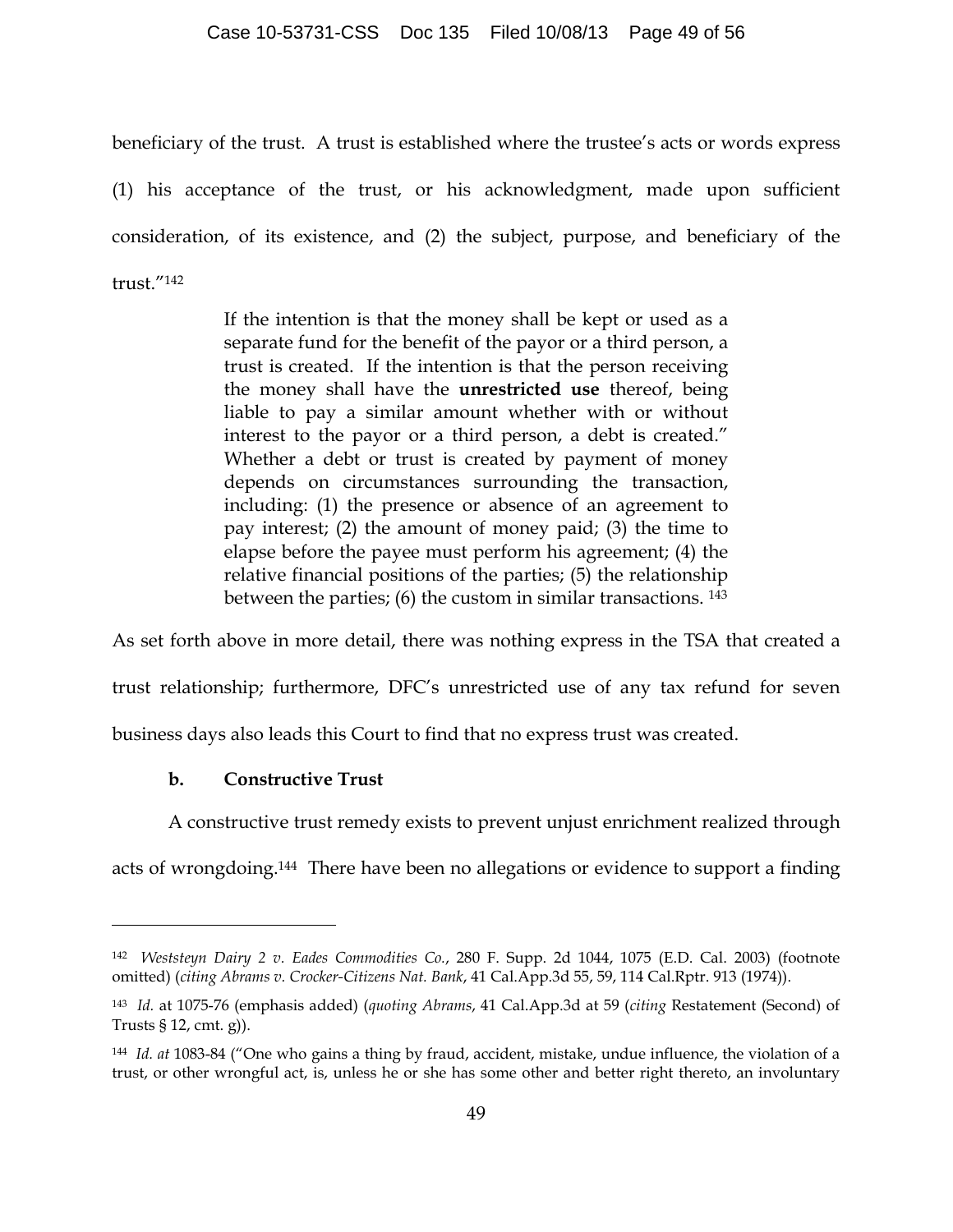of wrongdoing on behalf of DFC; therefore, no constructive trust was created between

DFC and Downey Bank.

 $\overline{a}$ 

## **3. Resulting Trust**

A resulting trust is an equitable remedy<sup>145</sup> that differs from an express trust.

A resulting trust arises by operation of law from a transfer of property under circumstances showing that the transferee was not intended to take the beneficial interest. Such a resulting trust carries out and enforces the inferred intent of the parties. It has been termed an "intention-enforcing" trust, to distinguish it from the other type of implied trust, the constructive or "fraud-rectifying" trust. The resulting trust carries out the inferred intent of the parties; the constructive trust defeats or prevents the wrongful act of one of them. It differs from an express trust in that it arises by operation of law, from the particular facts and circumstances, and thus it is not essential to prove an express or written agreement to enforce such a trust. The trustee has no duties to perform, no trust to administer and no purpose to carry out except the single task of holding onto or conveying the property to the beneficiary.146

trustee of the thing gained, for the benefit of the person who would otherwise have had it." (citations and internal quotation marks omitted)).

<sup>145</sup> *In re Foam Sys. Co.*, 92 B.R. 406, 409 (B.A.P. 9th Cir. 1988) *aff'd*, 893 F.2d 1338 (9th Cir. 1990) and *aff'd sub nom. Ins. Co. of the W. v. Simon*, 893 F.2d 1338 (9th Cir. 1990) ("If the only parties to be considered were Insurance Co. and the debtor, then the equities might favor the imposition of a resulting trust. However, in light of the Bankruptcy Code's strong policy of ratable distribution among all creditors, the bankruptcy court properly declined to exclude the funds in the account from the debtor's estate by imposing a resulting trust." (citations omitted)); *In re Lewis W. Shurtleff, Inc.*, 778 F.2d 1416, 1420 (9th Cir. 1985) (holding that the bankruptcy code has a "strong policy in favor of ratable distribution among all creditors" (citations omitted)).

<sup>146</sup> *Fid. Nat. Title Ins. Co. v. Schroeder*, 101 Cal. Rptr. 3d 854, 864 (2009) (citations and internal quotation marks omitted).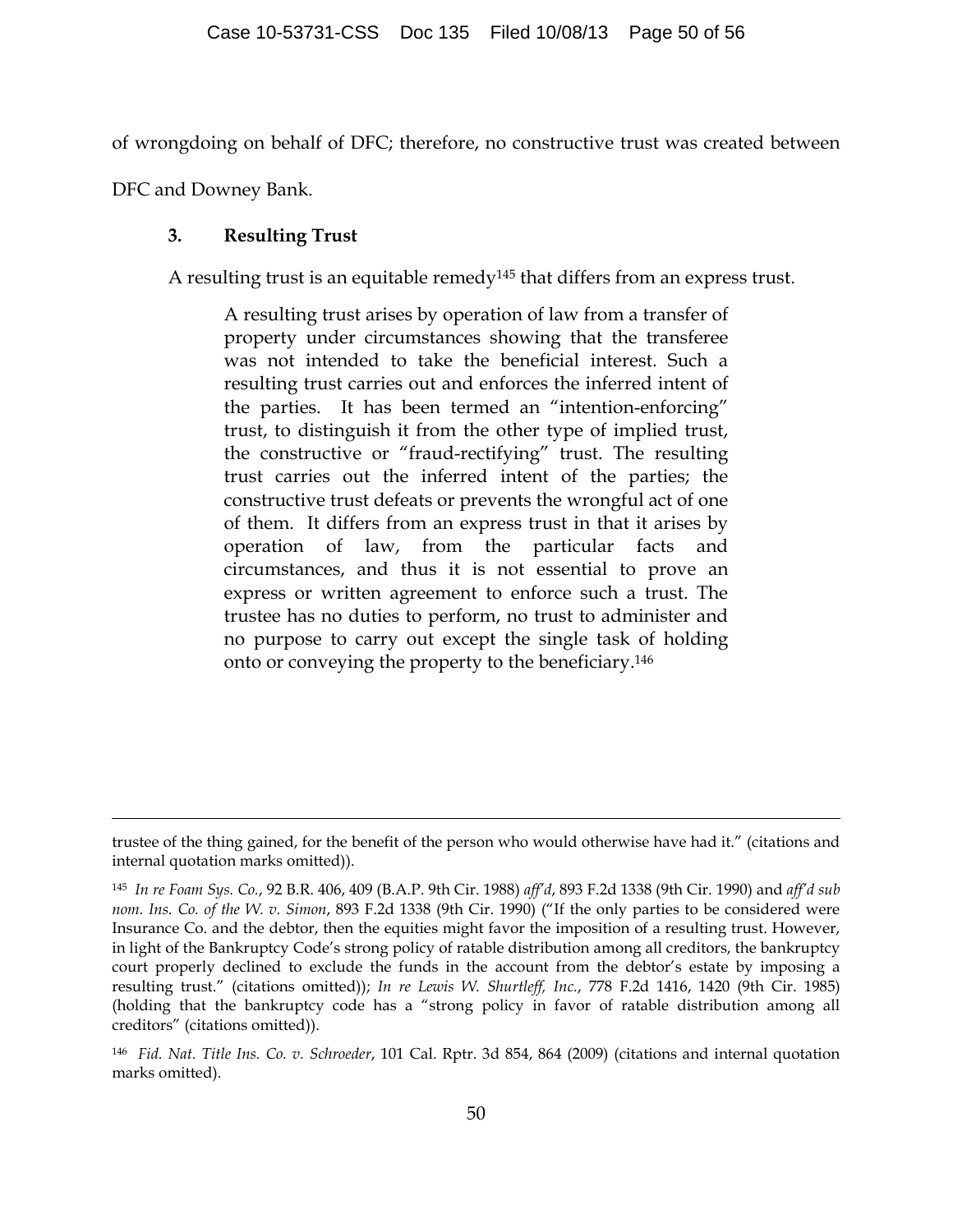The burden is on FDIC-R to establish **unequivocally** that there is no genuine dispute as to any material fact<sup>147</sup> that the parties intended to establish a trust.<sup>148</sup>

However, there is nothing in the TSA that indicates that DFC and Downey Bank intended to create a trust.149 Here, DFC had duties to file consolidated tax returns (prepared in their "sole discretion"). Furthermore, DFC remained responsible to contest, compromise, and settle any adjustments or deficiencies as a result of any tax authority audit. DFC also decided if estimated tax overpayments were to be returned or reflected in reduced quarterly installments of taxes due. The TSA gave DFC sole authority to manipulate the funds and the tax returns, and DFC had the discretion to use any tax refunds for seven business days.

<sup>147</sup> Fed. R. Civ. P. 56(a).

<sup>148</sup> *Weststeyn Dairy 2,* 280 F. Supp. 2 at 1086. *Aikin v. Neilson (In re Cedar Funding, Inc.)*, 08-52709-MM, 2009 WL 2849122, \*5 (Bankr. N.D. Cal. July 20, 2009) *vacated and remanded*, C 09-4311 RMW, 2012 WL 1110023 (N.D. Cal. Mar. 31, 2012) ("When evidence establishes that both parties to a transaction intended that the holder of the property was to hold it in trust for another, the court may use a resulting trust to accomplish that goal. The resulting trust enforces a relationship that was always intended to be that of trustee and beneficiary.")

<sup>149</sup> In *NetBank*, the Eleventh Circuit held that is does "not believe that the absence of language requiring a trust or escrow has much persuasive value. That factor is offset entirely by the similar absence of any language indicative of a debtor-creditor relationship-e.g., provisions for interest and collateral." *NetBank* at \*6 (footnote omitted). *See also BankUnited Fin. Corp.*, 12-11392, 2013 WL 4106387 at \*5. However, absent language creating an express trust, the FDIC-R has the burden to show the parties unequivocally intended to establish a resulting trust – and *even if* this Court were to adopt the Eleventh Circuit's finding, if the absence of trust language is a "wash" due to the absence of debtor-creditor language – the FDIC-R cannot meet its burden of showing unequivocal intent. *See Weststeyn Dairy 2,* 280 F. Supp. 2d at 1086 (holding that a "resulting trust is inapplicable because the evidence does not show the parties unequivocally intended to establish a trust").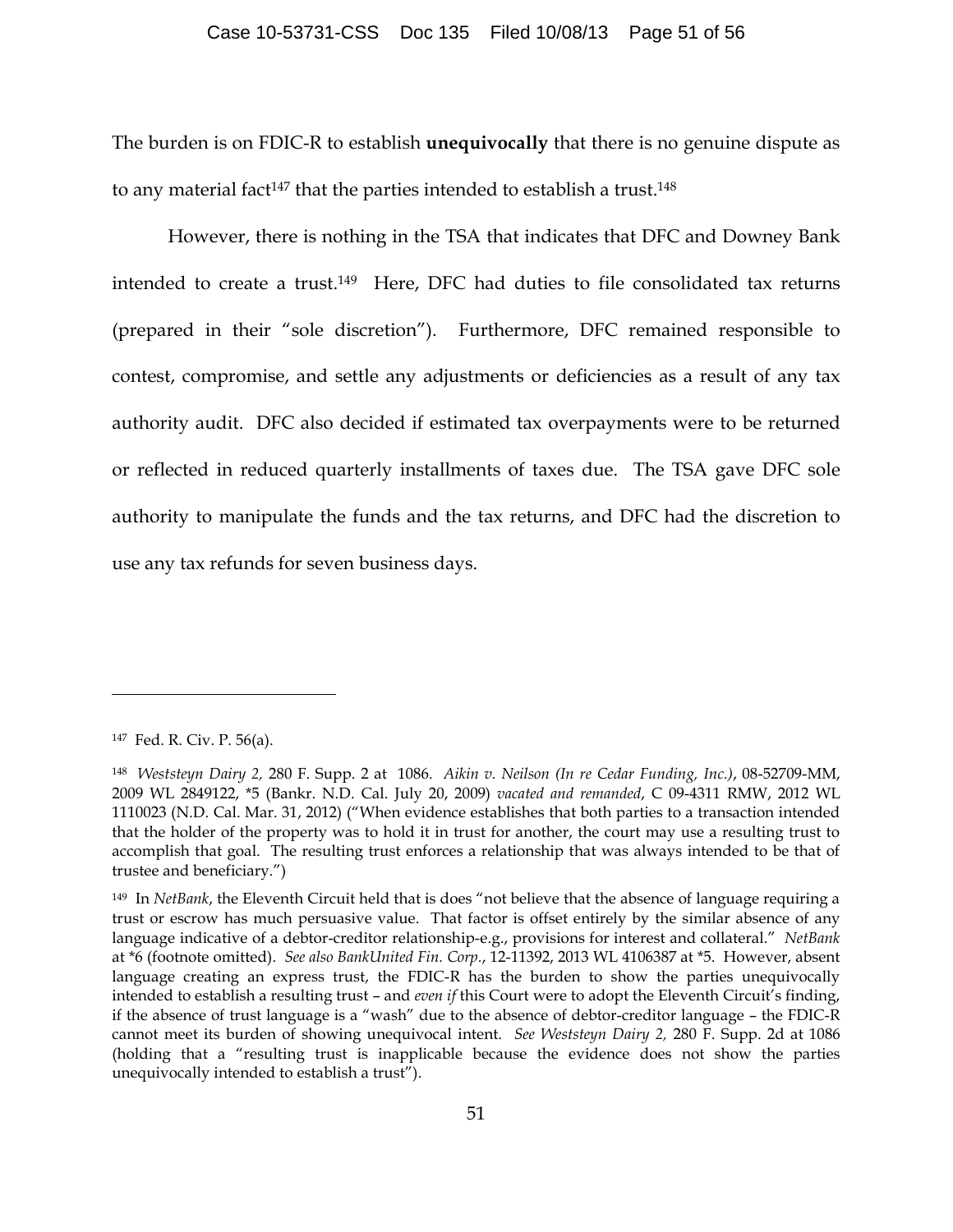#### Case 10-53731-CSS Doc 135 Filed 10/08/13 Page 52 of 56

FDIC-R cites to this Court's decision in *In re Catholic Diocese of Wilmington, Inc.*, *150* where the Court was faced with an unsecured creditors' committee who sought a declaration under Delaware law (which is not controlling here) that no trust relationship existed between a diocese and individual parishes who had delivered funds to the diocese to invest pursuant to the diocese's pooled investment program. The funds were deposited into the diocese's operating account and comingled with the diocese's own funds before being placed into the investment pool where they were again commingled. The Court found that a resulting trust was established by the actions and intent of the parties. However, as the funds were comingled with the diocese's general funds and then again in the investment account, the funds were not traceable. As such the parishes could not identify their specific property placed in trust, even though the diocese meticulously recorded the investors' shares of the funds in the investment account.

Importantly, unlike here, in the *Catholic Diocese* case there was no written agreement governing the parties' rights to the funds at issue. This Court found that the relationship between the parties was "akin to that between an investor and a broker,"151 which is not the relationship among the Affiliated Group members. Furthermore, the whole purpose of the TSA was to consolidate and commingle funds by creating one tax

<sup>150</sup> *In re Catholic Diocese of Wilmington*, 432 B.R. 135 (Bankr. D. Del. 2010).

<sup>151</sup> *Id.* at 148.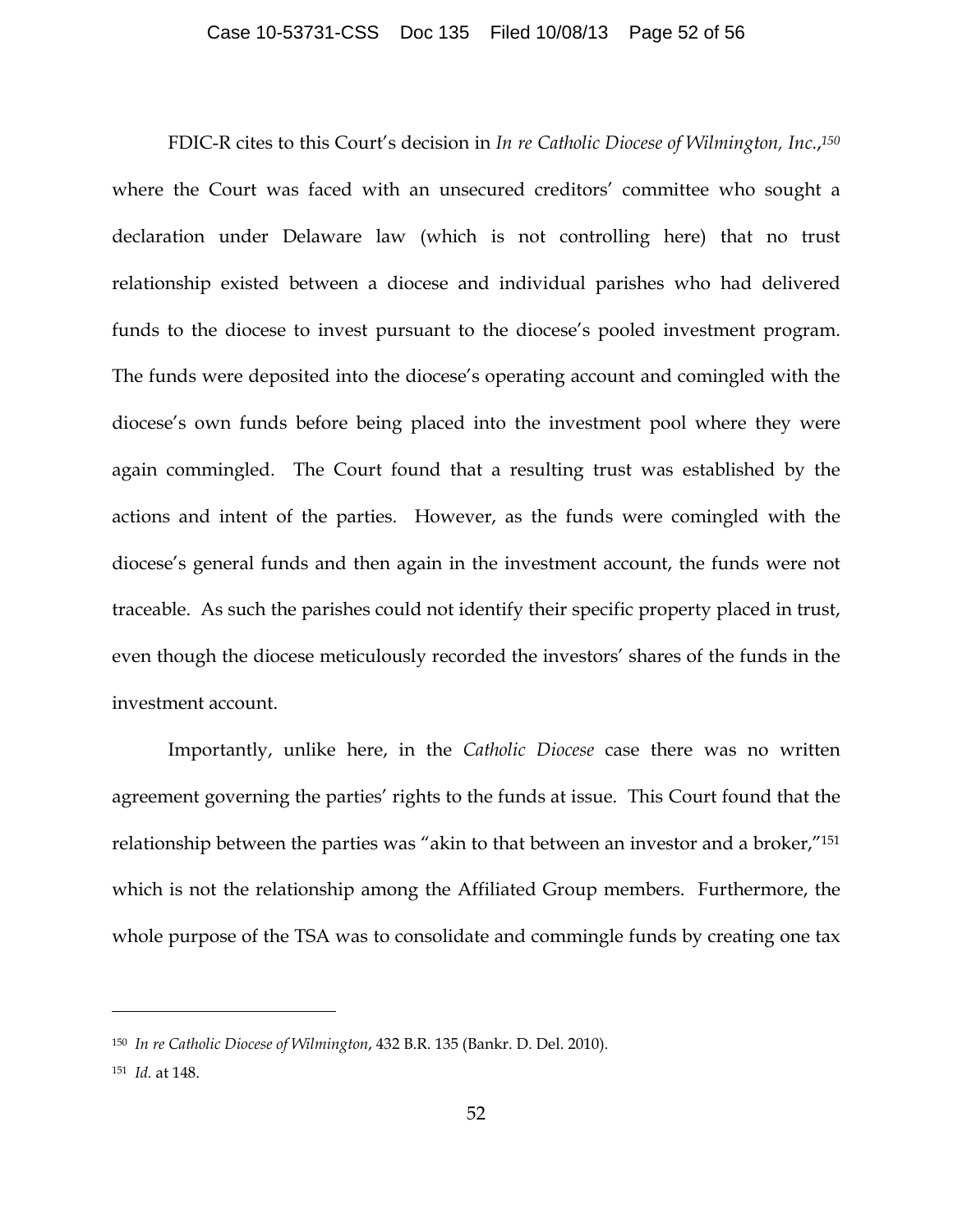#### Case 10-53731-CSS Doc 135 Filed 10/08/13 Page 53 of 56

return and one tax payment to and from the taxing authorities, thereby reducing the consolidated group's overall tax liability. 152

Furthermore, the tax refund checks here were made payable to DFC.<sup>153</sup> Although FDIC-R asserts that the tax returns were deposited directly into Downey Bank's accounts which would indicate "ownership" of the refunds, such deposit could *only* occur with the consent and direction of DFC;<sup>154</sup> as such, the "economic reality" is that DFC had complete dominion and control over the tax payments and tax refunds and was empowered to satisfy its contractual payment obligation by authorizing Downey Bank to deposit the check.

As a resulting trust would be an equitable remedy, *even if* FDIC-R could claim that the Debtor is being unjustly enriched – "[e]nrichment alone will not suffice to invoke the remedial powers of a court of equity. The inquiry is whether, as between the two parties to the transaction, the enrichment be unjust."155 There is nothing "unjust"

<sup>152</sup> *See* TSA, § 2.1(a).

<sup>153</sup> Furthermore, any reliance on *BSD Bancorp, Inc v. FDIC,* No. 93-12207-A11 (S.D. Cal. Feb. 28, 1995) (Feldman Declaration, Exh. 57), would be unfounded because therein the parent received the tax refund it placed them in a segregated account. *Id.* at p. 12. Furthermore, in *BDS Bancorp* the tax allocation agreement provided various circumstances where the parents could "borrow" refunds which could not be fully funded when due. When the parent deposited the refund into the segregate account the requirement that the refunds could "not be fully funded" was not met; as such, the parent had no right to borrow the refund under the tax allocation agreement, and therefore held the fund in trust for the subsidiary bank. *Id.* In the case *sub judice*, there is no such ability to "borrow" language in the TSA nor was the refund deposited into a segregated account.

<sup>154</sup> *See*, *supra* n. 112.

<sup>155</sup> *McGrath v. Hilding*, 41 N.Y.2d 625, 629, 363 N.E.2d 328, 331 (1977) (*citing* Restatement (First) of Restitution § 1 (1937), Comments a and c).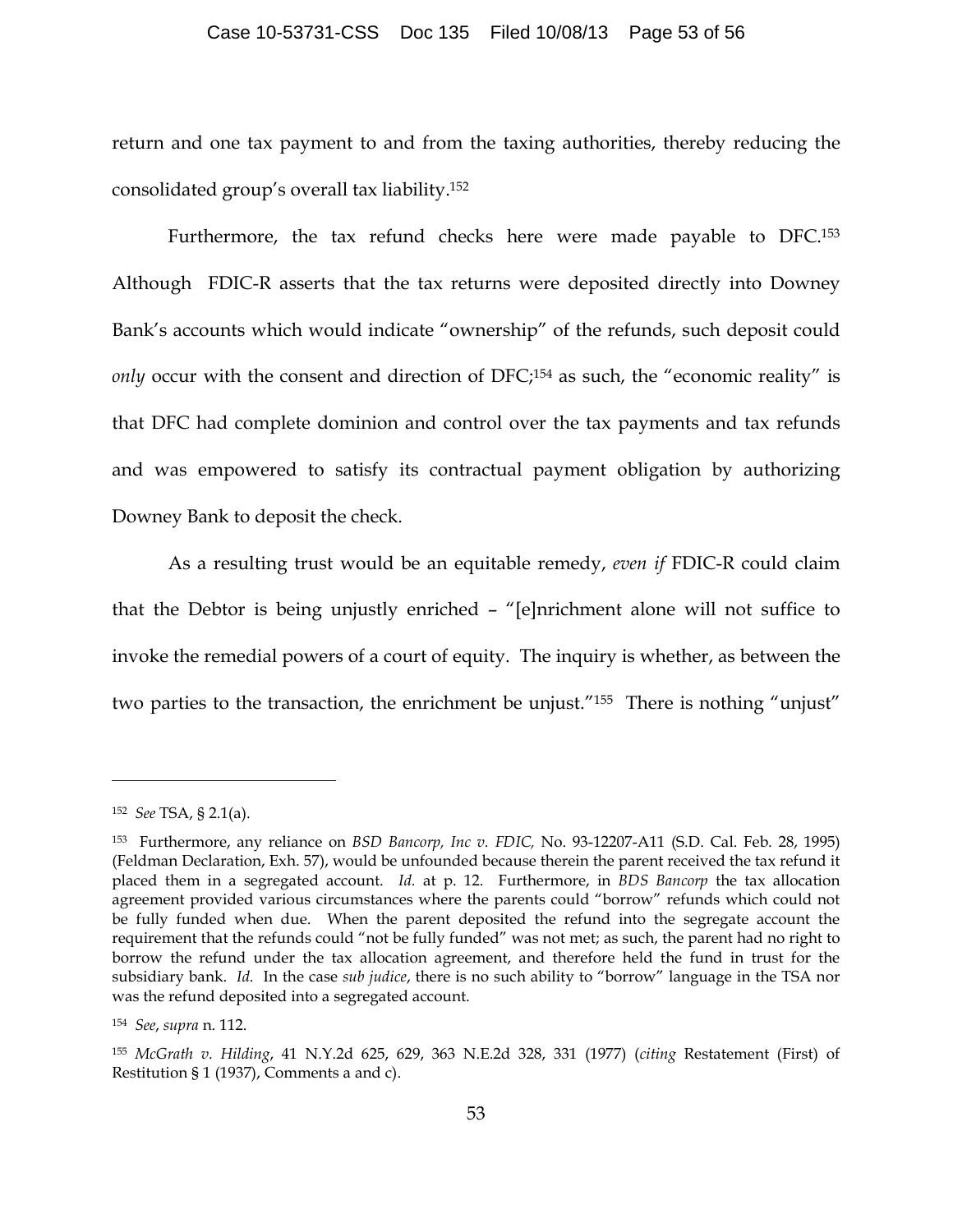about enforcing the parties' contractual obligations set forth in the TSA. Furthermore,

as set forth in *IndyMac Bancorp*:

 $\overline{a}$ 

[T]he Court does not perceive any equitable rule requiring the Court to protect the FDIC fully at the great expense of Bancorp's other creditors; the equities, as well as the principles underlying the bankruptcy laws, point in the other direction. Thus, because there will be no unjust enrichment if the Trustee retains the tax refunds for the benefit of Bancorp's estate, there is no factual basis for imposing the quasi-contractual remedy of *Bob Richards*.156

The Ninth Circuit, in discussing imposition of a constructive trust, has stated:

We necessarily act very cautiously in exercising such a relatively undefined equitable power in favor of one group of potential creditors at the expense of other creditors, for ratable distribution among all creditors is one of the strongest policies behind the bankruptcy laws.157

This policy is equally applicable to resulting trusts.158 Here, FDIC-R provides no evidence to support its resulting trust theory and "[i]f such an intention existed, then evidence of such intent should be readily available . . . . "159 As in *IndyMac Bancorp*, FDIC-R provided the Court with no contemporaneous documents or any other material showing any intent by anyone to create any sort of "trust" or similar relationship. In

<sup>156</sup> *IndyMac Bancorp,* at \*28 (citations and internal quotations marks omitted).

<sup>157</sup> *In re N. Am. Coin & Currency, Ltd.*, 767 F.2d 1573, 1575 amended, 774 F.2d 1390 (9th Cir. 1985) (while balancing the request to impose a constructive trust) (citations omitted). *See In re Visiting Home Servs., Inc.*, 643 F.2d 1356, 1360 (9th Cir. 1981) ("The purpose of the bankruptcy law is to establish a uniform system to place the property of the bankrupt, wherever it is, under the control of the court for equal distribution among creditors.").

<sup>158</sup> *IndyMac Bancorp,* at \*29 (holding that "a resulting trust is an equitable remedy subject to the same strict limitations imposed on constructive trusts in bankruptcy." (citations and footnote omitted)). 159 *Id*.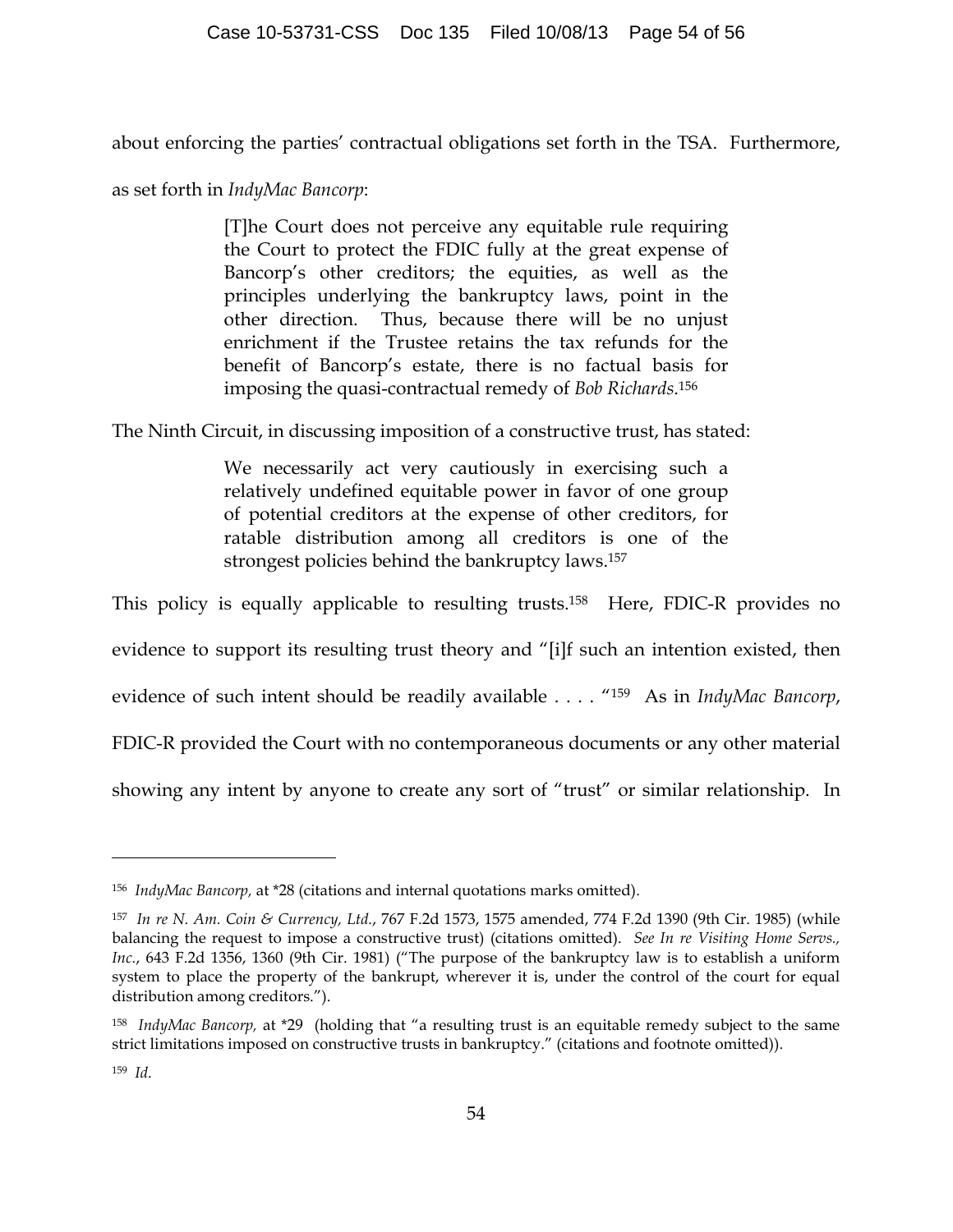#### Case 10-53731-CSS Doc 135 Filed 10/08/13 Page 55 of 56

fact, the TSA indicates by the "sole discretion" to file returns and negotiate with the taxing authority, as well as, the seven day delay in payment that the parties *intended* that DFC obtain beneficial interest in the refunds it received.

As a result, FDIC-R has not unequivocally established, i.e., it could not demonstrate the existence of a genuine issue of material fact, <sup>160</sup> that a resulting trust was formed between and among the Affiliated Group members.

### **G. Violations of the Automatic Stay.**

 $\overline{a}$ 

Finally, as noted above, the Movants also seek for summary judgment regarding their allegations that FDIC-R willfully violated the automatic stay in section 362(a) of the Bankruptcy Code, which the FDIC-R refutes. As this Court understands that a settlement in principle has been reached in the Court of Federal Claims action (although approval from the requisite governmental agencies has not been obtained to date) and the Movants have not asserted that the (prospective) Tax Refund was somehow diminished by FDIC-R's (alleged) actions, the Court finds that while the violation of the stay arguments are very strong, they are, effectively, moot. As such, for the purposes of

<sup>160</sup> *United States v. Jamas Day Care Ctr. Corp.*, 152 Fed.Appx. 171, 173 (3d Cir. 2005) (quoting *Olson v. GE Astrospace*, 101 F.3d 947, 950 (3d Cir. 1996) (citing *Coolspring Stone Supply, Inc. v. American States Life Ins. Co.*, 10 F.3d 144, 148 (3d Cir. 1993)) (In order to demonstrate the existence of a genuine issue of material fact in a jury trial, the nonmovant must supply sufficient evidence (not mere allegations) for a reasonable jury to find for the nonmovant.)). *See also Mesnick*, 950 F.2d at 822. ("... 'genuine' means that the evidence about the fact is such that a reasonable jury could resolve the point in favor of the nonmoving party [and] 'material' means that the fact is one that might affect the outcome of the suit under the governing law").